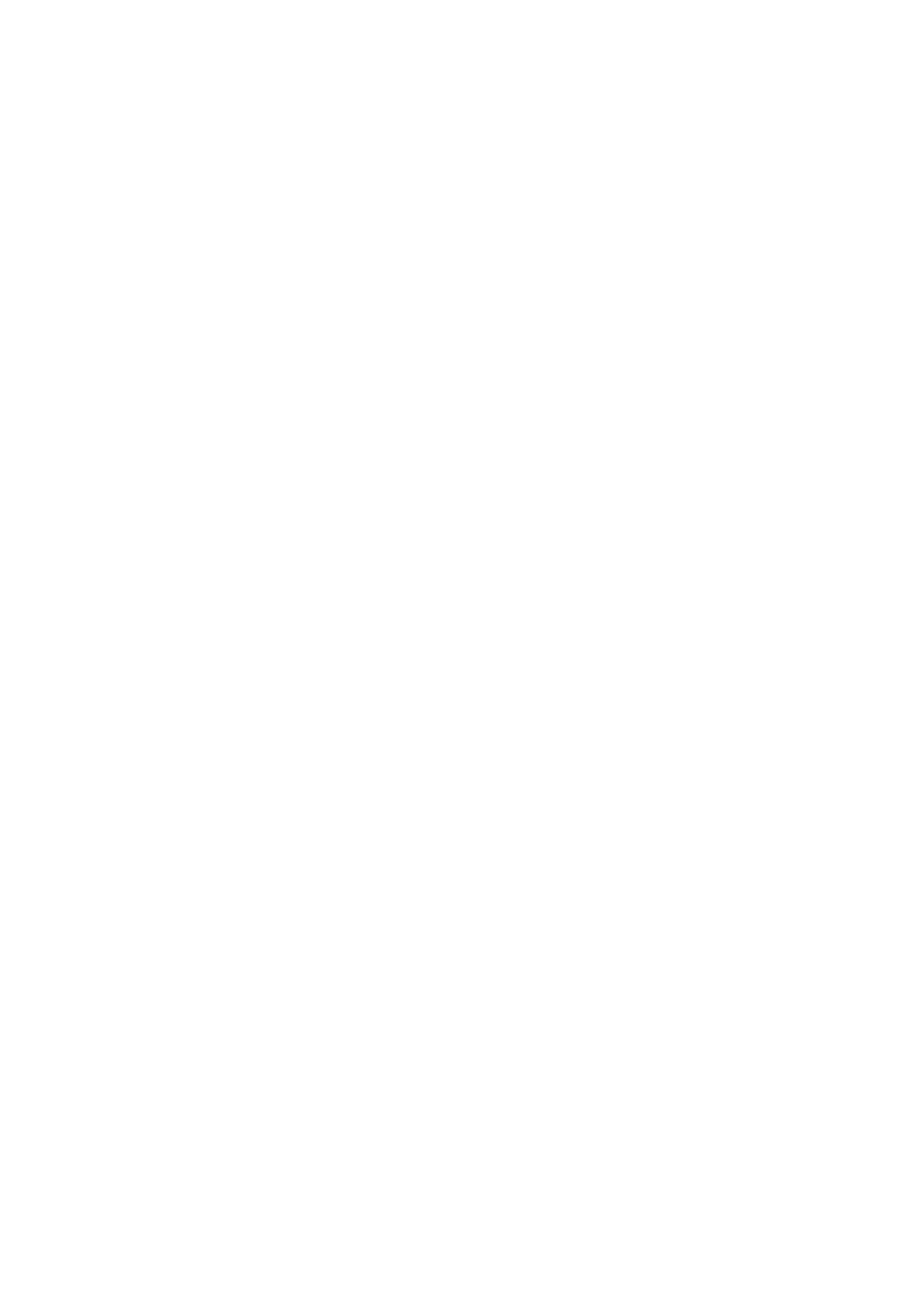

# **DRAFT ANIMAL HEALTH (JERSEY) LAW 201-**

## **European Convention on Human Rights**

In accordance with the provisions of Article 16 of the Human Rights (Jersey) Law 2000, the Minister for the Environment has made the following statement –

In the view of the Minister for the Environment, the provisions of the Draft Animal Health (Jersey) Law 201- are compatible with the Convention Rights.

Signed: **Deputy S.G. Luce of St. Martin**

*Minister for the Environment*

Dated: 26th February 2016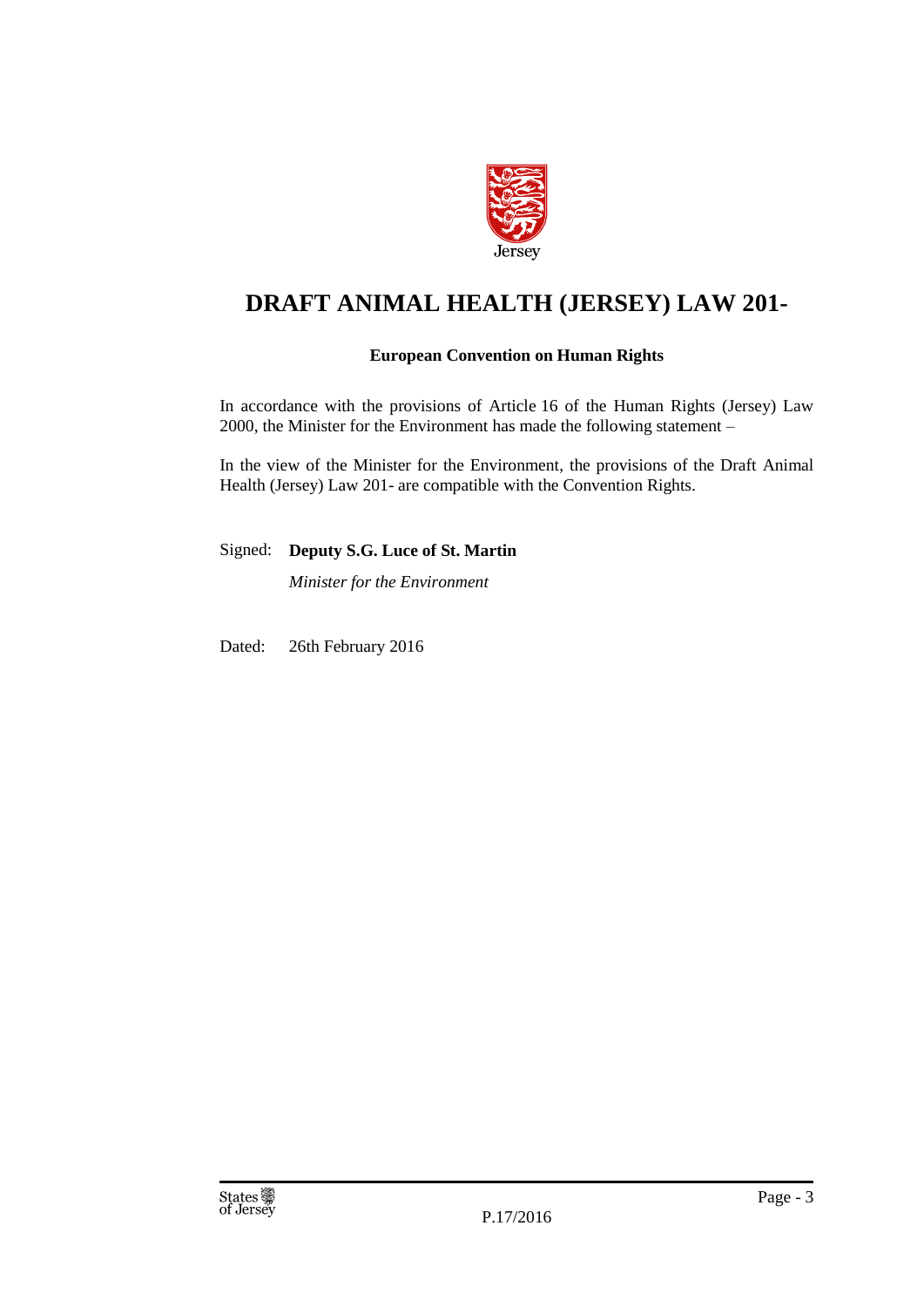## **REPORT**

## **Background**

In [MD-PE-2015-0047,](http://www.gov.je/government/planningperformance/pages/ministerialdecisions.aspx?docid=a41b000ea666d2e49ed0c762dc95a12b_MDs2013) the Minister decided to provide new primary legislation to enable application of proportionate controls to prevent introduction and spread of animal diseases which have major economic impact or can be transmitted to humans from animals, to carry out surveillance and sampling necessary to demonstrate disease freedom, and to introduce fees in accordance with User Pays policy.

Veterinary legislation is an essential element of legal infrastructure which enables veterinary services to efficiently carry out their key functions, including –

- $\triangleright$  epidemio-surveillance
- $\triangleright$  early detection and reporting of diseases, including zoonoses
- $\triangleright$  rapid response to and prevention and control of animal health emergencies
- $\triangleright$  safeguarding food safety of animal products
- $\triangleright$  promoting animal welfare
- relevant certification of animals and animal products for export.

In the face of increasing global trade, climate change, and the emergence and re-emergence of diseases that can be rapidly spread across international borders, the Veterinary Services must be supported by effective and modern legislation.

The Diseases of Animals (Jersey) Law 1956 established sound principles to apply animal disease control.

In the 60 years since the enactment of the Diseases of Animals (Jersey) Law 1956, the animal disease situation in Europe has changed significantly; for example Foot and Mouth Disease is eradicated, and many countries have achieved freedom from Rabies. However, Bluetongue and African Swine Fever, historically confined to the African continent, are now present in parts of Europe.

People, animals and goods now travel internationally, in a very short time creating challenges to disease control not envisaged in 1956. Since 1956, many discoveries and developments in the fields of veterinary medicine and epidemiology have informed and changed the ways in which some diseases of animals are controlled.

Internationally, legislation is based on standards and protocols established by agreement in the World Organisation for Animal Health (OIE), which has 175 member countries. Specific animal diseases are subject to government control because they have a serious impact on animal or human health or on the economic viability of businesses, including those not directly linked to animals and animal products, e.g. tourism.

The list of OIE notifiable diseases is regularly revised by experts, and updates are approved at the Annual General Assembly. Great Britain is an OIE founder member.

Since 1st September 1973, as a matter of European Union (EU) law for the purposes of trade in agricultural products and products processed therefrom, Jersey is treated as part of the same Member State of the European Union as the United Kingdom; and Jersey must apply rules in relation to such products on the same basis as the United Kingdom.

European Community rules in the field of veterinary legislation, animal health legislation, food legislation and feedingstuff legislation, as well as plant health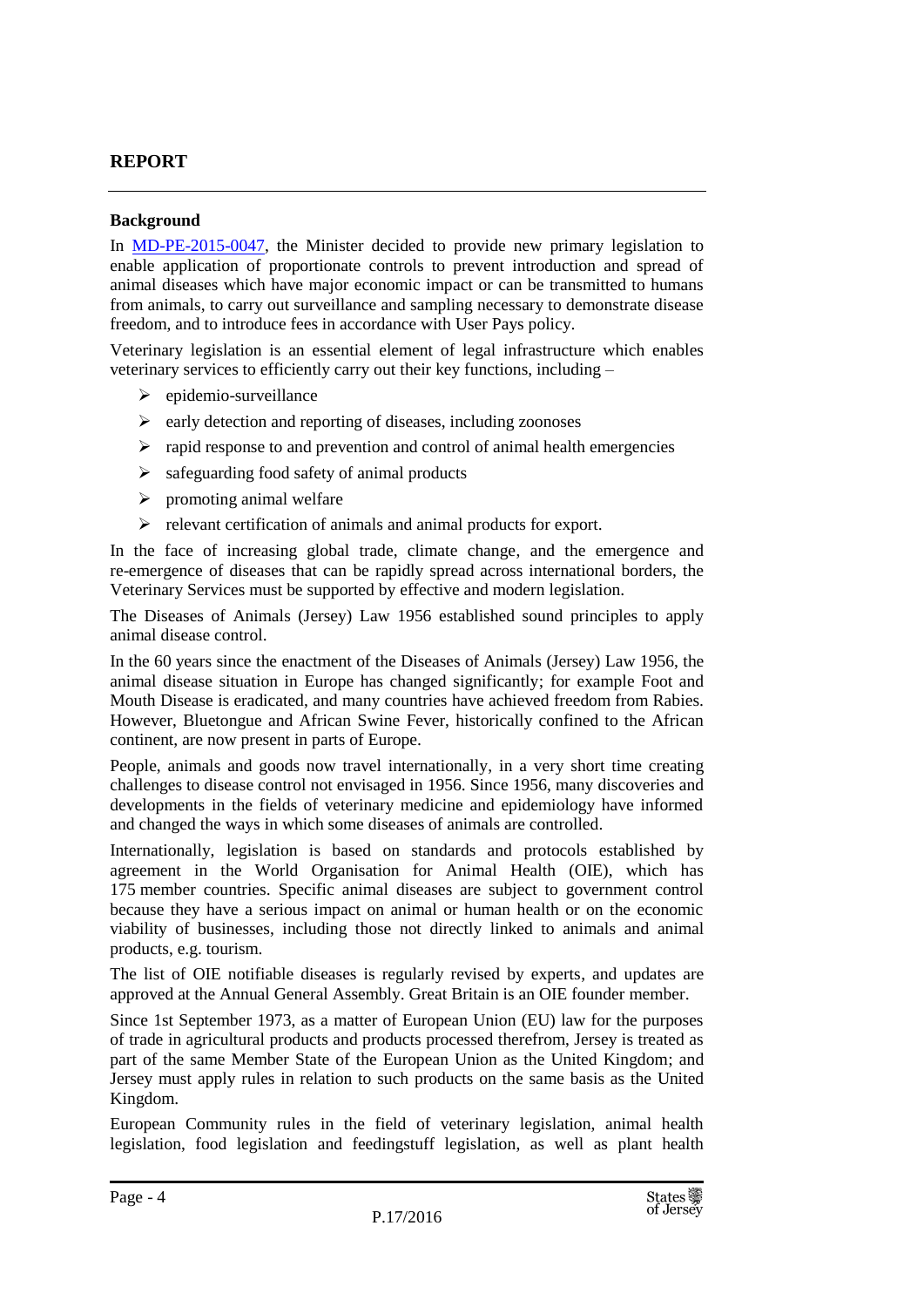legislation, quality and marketing standards must, therefore, be part of the law of Jersey. European Community Regulations in these areas are of direct effect and application in Jersey. To comply with obligations for international trade, Jersey must implement European Community Directives in these subject areas, and administer and enforce Regulations under domestic law.

The Draft Animal Health (Jersey) Law 201- will add to existing provisions and promote standards based on EU legislation, OIE provisions and best practice reflecting current knowledge.

The Draft Animal Health (Jersey) Law 201- provides the framework enabling the Minister to administer and enforce controls governing a wide range of species, activities and businesses involving aquatic and terrestrial animals, animal carcases and animal products. The controls are commensurate with international standards, and provide for implementation of relevant European legislation permitting lawful trade in animals and animal products.

The legislation provides Ministerial powers to enact subordinate legislation to meet Jersey's obligations under Protocol 3 of the United Kingdom's Treaty of Accession to the European Community, and to enact legislation based on best practice to protect animal health and welfare and human health.

The required powers fall into 2 broad categories –

- $\triangleright$  powers for disease prevention, surveillance and safeguarding food safety;
- $\triangleright$  powers to be applied when disease is suspected or confirmed.

The legislation –

- $\triangleright$  makes reporting suspicion of certain diseases mandatory, with a range of powers to enable government to take action to eradicate disease and prevent spread;
- $\triangleright$  gives the Minister powers to ensure that businesses operating in or from Jersey are compliant with required standards of production, handling, storage, disposal, transport and record-keeping, and the ability to quickly identify those at risk in the event of disease incursion;
- $\triangleright$  gives powers to carry out controls promptly and efficiently when a disease threat or incursion arises; for example, Avian Influenza or Foot and Mouth Disease;
- $\triangleright$  gives powers to prevent disease spread by appropriate imposition of movement controls, and for certain diseases, culling susceptible animals, followed by cleansing and disinfection of equipment and premises with strict rules on re-stocking. The Minister may be required to pay compensation for animals culled;
- $\triangleright$  gives powers to vaccinate. Certain diseases may be controlled by vaccination; for example, rabies, therefore power to require vaccination of eligible animals is included;
- $\triangleright$  gives powers to carry out detailed investigations to determine where disease came from and where it has spread to, and applies restrictions on premises and things which may have links to those with confirmed or suspected disease. For diseases such as Foot and Mouth, restrictions have to be applied in an area rather than to individual premises only;
- $\triangleright$  gives powers to carry out surveillance, including repeated sampling and testing for diseases which may or may not be present in Jersey.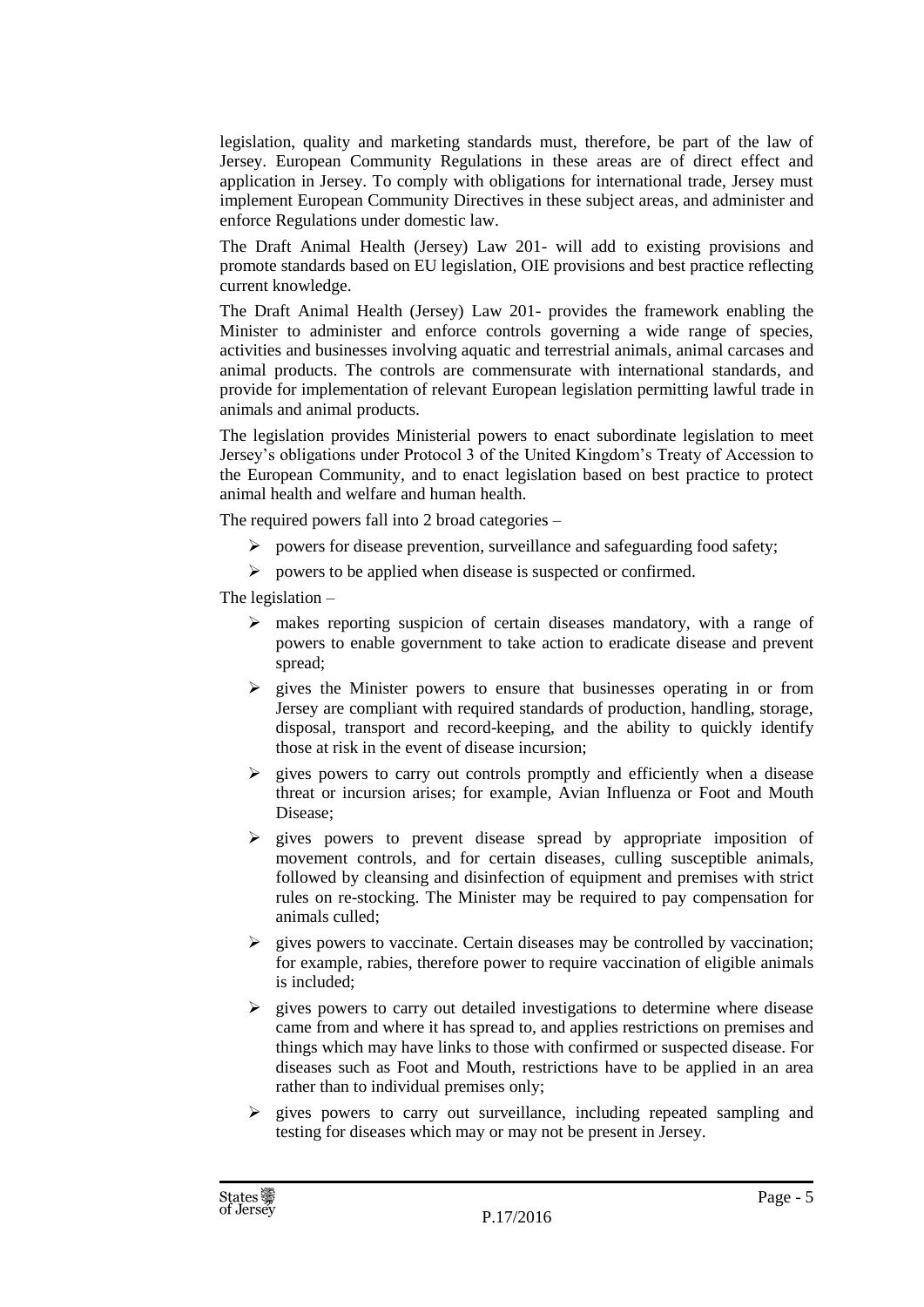Other examples of powers, in brief, but not all –

- $\triangleright$  require animal owners and keepers and those operating businesses handling animals or animal products to register;
- $\triangleright$  identify animals by prescribed means;
- $\triangleright$  attain and verify structural or production standards required;
- $\triangleright$  maintain records;
- $\triangleright$  appoint inspectors, including veterinary inspectors;
- $\triangleright$  enter land, premises, buildings, vehicles or vessels at all reasonable times to investigate suspicion of disease, failure to comply with controls, or the presence of a pathogen and to take samples and apply tests;
- $\triangleright$  apply time limits for compliance with required actions;
- $\triangleright$  regulate movements of animals, carcases, animal products, vehicles, equipment, feedingstuffs, or anything which may transmit disease into, within, or from Jersey;
- $\triangleright$  regulate gatherings of animals at shows, fairs, markets and exhibitions which may or may not be held for the purpose of selling animals, animal products and equipment;
- $\triangleright$  obtain information relevant to disease prevention and control;
- $\triangleright$  require cleansing and disinfection to specified standards of premises, vehicles and things;
- $\triangleright$  require isolation of an animal or group of animals;
- $\triangleright$  seize and detain any animals or things suspected of being infected with disease or capable of transmitting disease;
- $\triangleright$  regulate exhumation of animal carcases;
- $\triangleright$  issue licences to individuals or to classes of people permitting movements or actions otherwise prohibited, apply conditions to licences;
- $\triangleright$  compulsorily slaughter on suspicion or confirmation of disease;
- compulsorily destroy things which may transmit disease and cannot reasonably be cleansed and disinfected;
- $\triangleright$  when an exotic or emerging disease is suspected or confirmed, apply appropriate controls to people and inanimate objects.

Enforcement in support of the control measures is provided by power to apply penalties or sanctions, either criminal or administrative.

In accordance with States of Jersey User Pays policy, provision to levy fees for carrying out inspections, sampling, tests (whether or not these result in issuing of approval), and issue of approvals, licences, authorisations and certificates will be included.

A range of stakeholders has been consulted, with no concerns or adverse comment returned.

The Draft Animal Health (Jersey) Law 201- has been drafted to achieve the Minister's decision and is considered compliant with Human Rights legislation.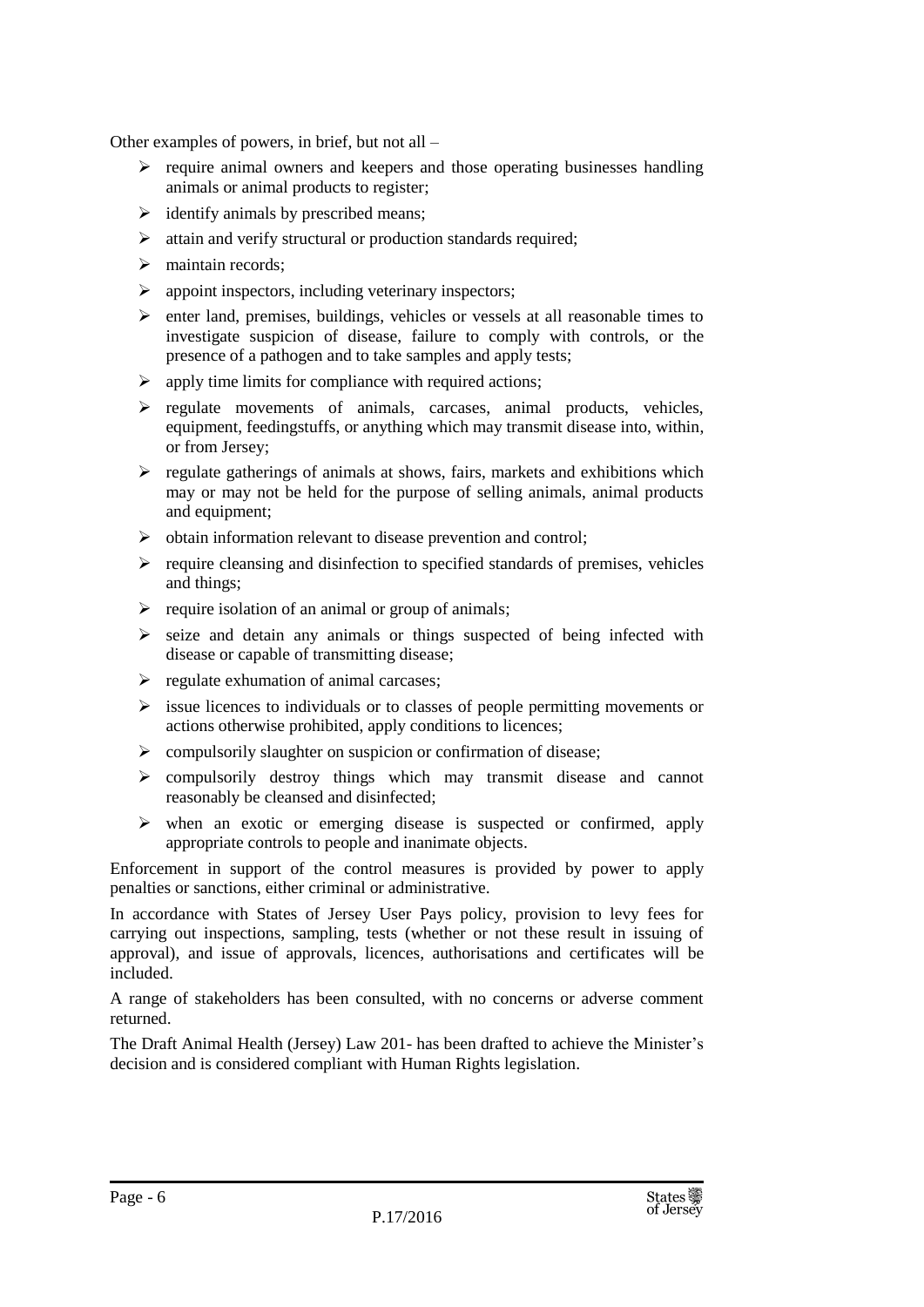## **Financial and manpower implications**

For the Department of the Environment, routine work in administration and carrying out inspections will continue utilising existing staff and financial resources.

The staff and financial resources to investigate and, if confirmed, control an incursion of an exotic or emerging disease is likely to run to several thousand pounds. No contingency or emergency budget is identified, and resources would have to be agreed from within the Department of the Environment, or a request for funding made to the Treasury and Resources Department.

For an inspection, test or official examination and a licence, certificate, approval or authorization under the Law, a fee will be payable.

## **Human Rights**

The notes on the human rights aspects of the draft Law in the Appendix have been prepared by the Law Officers' Department and are included for the information of States Members. They are not, and should not be taken as, legal advice.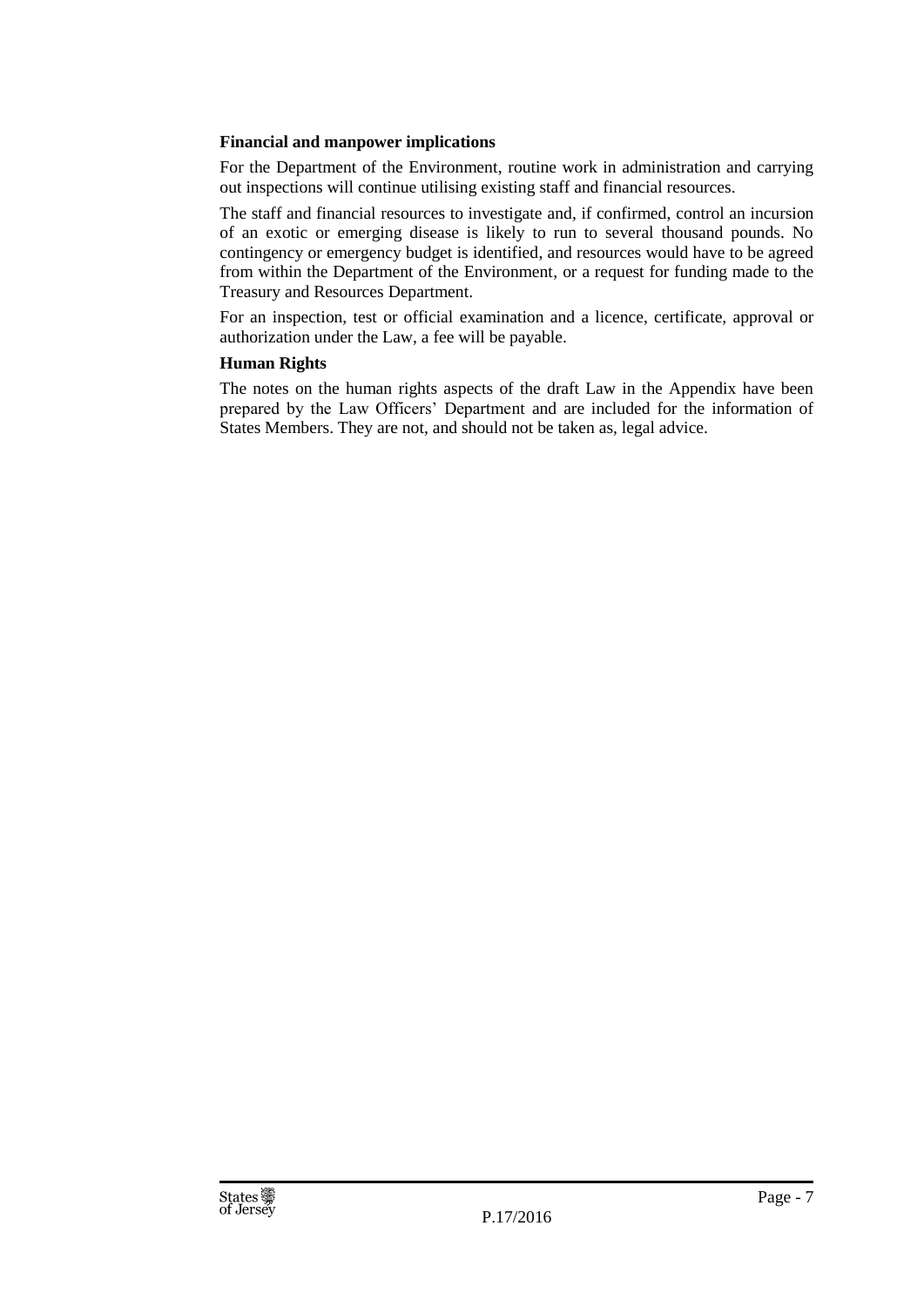## **APPENDIX TO REPORT**

## **Human Rights Note on the Draft Animal Health (Jersey) Law 201-**

These notes have been prepared in respect of the Draft Animal Health (Jersey) Law 201- by the Law Officers' Department. They summarise the principal human rights issues arising from the contents of the draft Law and explain why, in the Law Officers' opinion, the draft Law is compatible with the European Convention on Human Rights ("ECHR") as implemented under the Human Rights (Jersey) Law 2000.

## **These notes are included for the information of States Members. They are not, and should not be taken as, legal advice.**

## *Background*

- 1. The draft Law is as stated in the long title: "**A LAW** to control certain diseases of animals and birds and for connected purposes". The protection of animals and birds from infection is plainly an important goal in a small island jurisdiction where agriculture is important to the economy and the Island's identity, and where the natural habitat is important to public amenity and to tourism. It is also the case that animals can be the carriers of dangerous diseases to humans, and these too need to be prevented or contained. The Law provides the Minister and veterinary inspectors with powers designed to prevent infections coming to Jersey, and to contain them should they arrive.
- 2. The powers given are quite sweeping, and include:
	- (a) Order-making powers for the purposes of disease control and prevention, Articles 7, 9 and 10.
	- (b) Ministerial power to take samples, Article 8.
	- (c) Obligations to use certain disinfectants, Article 11.
	- (d) Duty to notify certain diseases, Article 12.
	- (e) Duty not to spread infections, Article 13.
	- (f) Prohibition on importing cattle, Article 14.
	- (g) Measures to control pathogens, Article 15.
	- (h) Power of inspectors to seize anything that might spread disease, Article 16.
	- (i) Power to kill animals and birds, but also compensation provisions, Articles 17 and 18.
	- (j) Powers of entry, Article 19.
	- (k) Powers for inspectors to undertake inquiries, identify animals and birds, take samples, detain, isolate, clean, undertake surveillance, capture, kill a wild animal or bird, or require action to be taken by an occupier of premises or a person in charge of vehicles, Article 20.
	- (l) Issue licences, Article 25.
	- (m) Declare controlled zones, Article 26.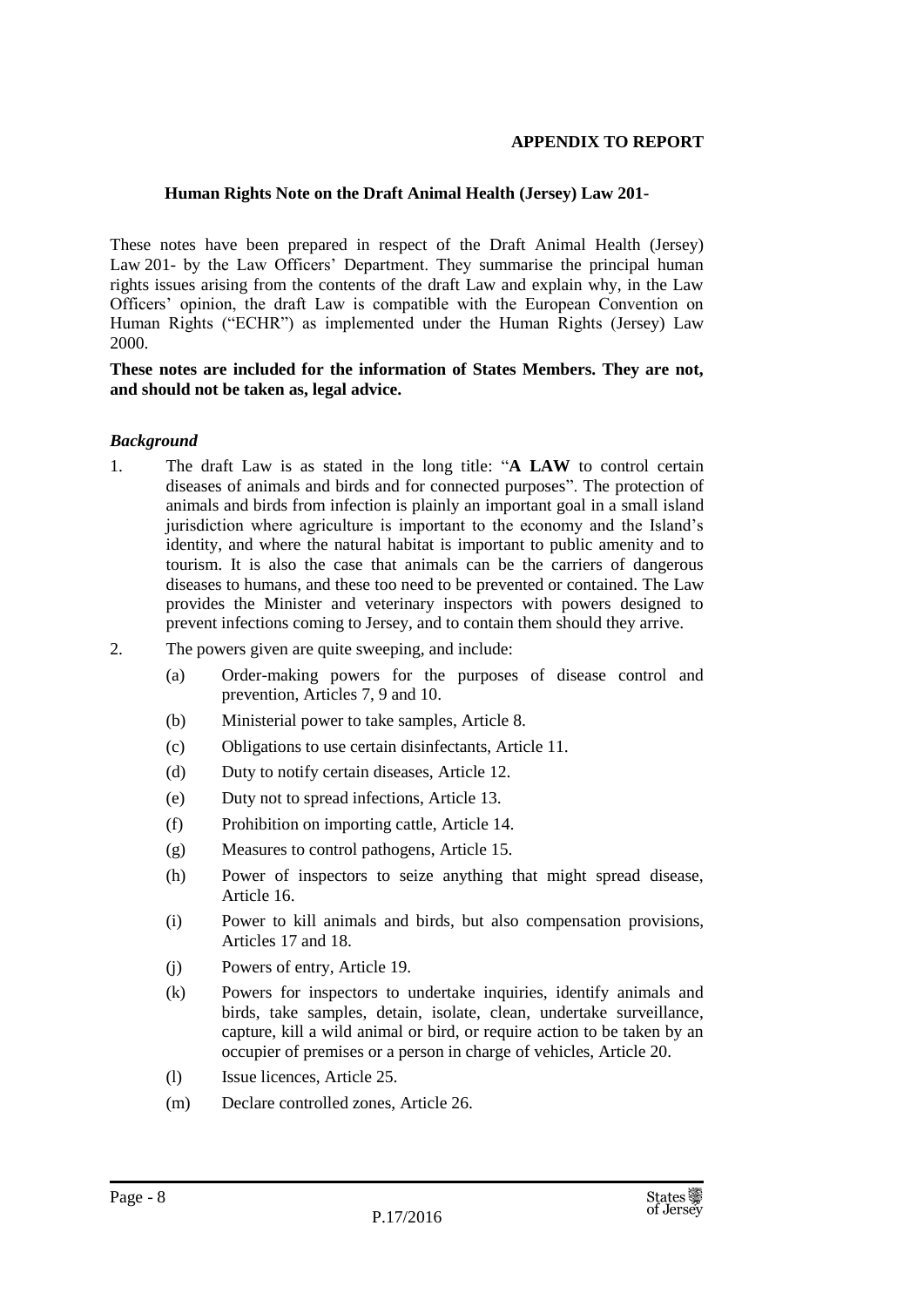## *Relevant Convention Rights*

- 3. Such powers may impact on 2 particular European Convention rights. Firstly, insofar as information may be required and property may be searched, the right to privacy under Article 8 of the Convention may be affected. Secondly, the right to peaceful enjoyment of possessions under Article 1 of Protocol 1 to the Convention (i.e. the right to property) will frequently be disrupted.
- 4. Both of the relevant Convention rights are qualified rights, meaning that they may be infringed if for good public policy reasons such infringements are proportionate. This means (*see Huang v Secretary of State for the Home Department* [2007] UKHL 11 [19]):
	- (a) Is the infringement for a legitimate end?
	- (b) Is the infringement rationally connected with that end?
	- (c) Could the end be achieved by less intrusive means?
	- (d) Is the measure proportionate in the sense of striking a fair balance?
- 5. What will be obvious in the present context is that the question of what is justified is intimately related to the degree that risk needs to be eliminated. In the context of preventing and controlling the risk to animal and bird health in Jersey, it is plain that almost any appreciable risk could legitimately be seen as too great.
- 6. It is noted that the only requirement for prior judicial consent is in respect of entry into premises wholly or mainly used as a private dwelling (see Article  $19(5)$ ). But the lack of judicial control for state power in this area is understandable and proportionate. The European Court of Justice in the equivalent context of fundamental rights under EU law noted the following in the case of *Dokter v Minister van Landbouw* (C-28/05):

*"76… [I]t must be concluded that, if the competent authority were not able to take measures against foot-and-mouth disease unless all potentially concerned parties had previously been given the opportunity to familiarise themselves with the facts and documents on which those measures are based and had expressed a view on those facts and documents, that authority could be prevented from acting promptly and effectively. Accordingly, the protection of public health justifies, in principle, that that authority adopts those measures, even without first obtaining the views of interested parties on the elements on which the measures are based. Such a restriction would, moreover, be a disproportionate and intolerable intervention infringing upon the very substance of the rights of the defence only if the interested parties were given no opportunity to contest those measures in subsequent proceedings and to make their views known effectively at that stage.*

*77 Moreover, given the imperative need to act promptly against footand-mouth disease, the principle of respect for the rights of the defence does not necessarily require that the implementation of those measures be postponed until those proceedings have come to an end."*  [Emphasis added].

The point is that this is an area where the authorities need to be able to act first, and deal with justifications later.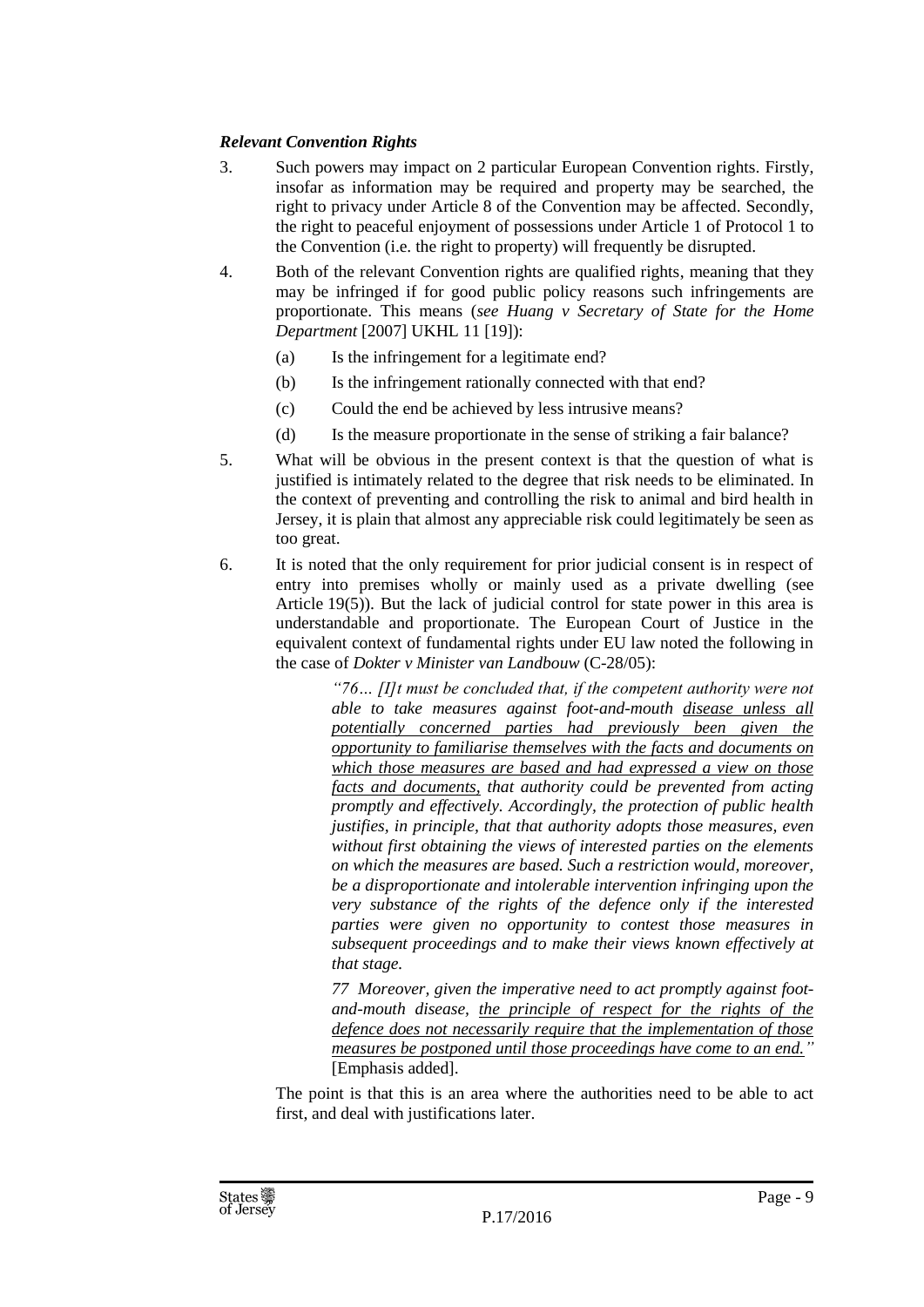- 7. The fact that such a power could be misused does not of itself make legislation non-compliant, see for example, *Tigere v Secretary of State* [2015] UKSC 57. In the present circumstances, the point is even clearer. It seems fairly clear that the powers given are reasonable ones which if used according to their terms will be used justifiably. Creating such powers without putting in place prior judicial restraints may on occasions amount to unjustifiable infringements of rights, but as we see:
	- (a) The lack of prior judicial restraint is entirely understandable, see the ECJ case of *Dokter*.
	- (b) Prior judicial restraint is required for access to premises, the importance of which is emphasized in the case of *Funke v France* (1993) 16 EHRR 297.
- 8. The Minister, the States Veterinary Officer and any veterinary officers must act within the powers given to them. Hence, for example, if an inspector lacks any "reason to suspect" the matters listed in Article 19(1), any search carried out under that provision would be unlawful. A failure to act lawfully within the legislation would mean both that the Law would not provide a defence to any cause of action under the Jersey law of tort, and there would be the possibility of damages under Article 9(3) the Human Rights (Jersey) Law 2000 if this is necessary "to afford just satisfaction" to those who have lost.
- 9. Property rights under Article 1 of Protocol 1 to the Convention are most likely to be materially affected by the Law when animals are killed. Here, the Law gives the power for the Minister to create a scheme of compensation (see Article 18 of the draft Law). There is no positive obligation to create such a scheme of compensation, but the Law cannot be seen as incompatible with Convention rights on the basis of an assumption that the Minister would act so as to leave open the possibility of unjustified and uncompensated destruction of animals. In any case, if the proper application of the European Convention requires compensation to be given as "just satisfaction", then any failure to create a scheme of compensation under Article 18 would not be a bar to damages under the Human Rights (Jersey) Law 2000.

## *Criminal offences*

10. Article 29 creates the offences for non-compliance with the legislation. The penalty is up to 2 years in prison, which is commensurate with the seriousness of the subject-matter. The offence is not one of strict liability, but follows the Animal Health Act 1981, section 73, in providing for a defence of having "lawful authority or excuse" for non-compliance with the legislation. This does not give rise to any human rights issues.

## *Conclusion*

11. For the above reasons, the draft Law is human rights compatible.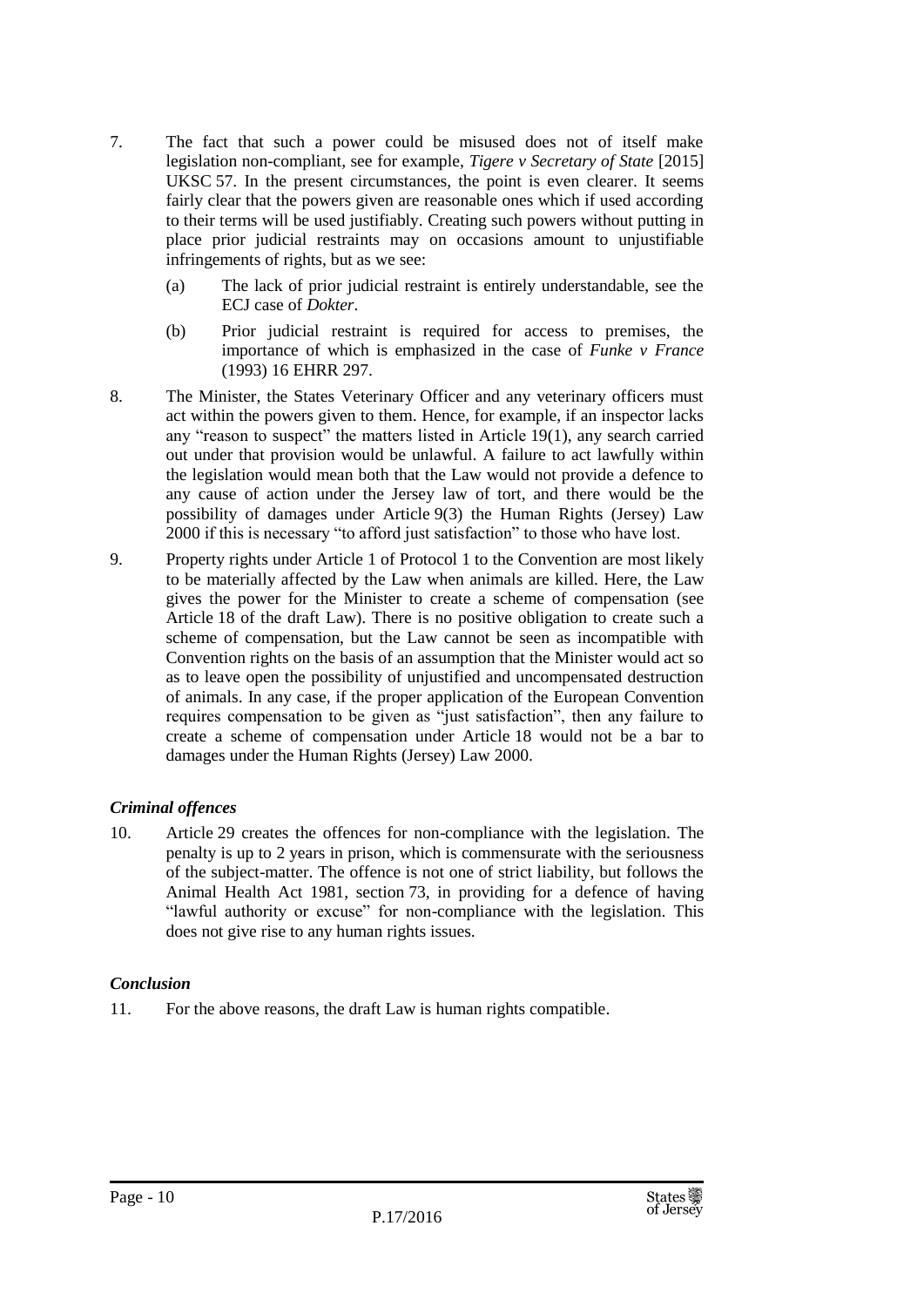## **Explanatory Note**

This Law, if passed, would set out a new framework for the control of diseases in animals and birds.

## Part 1 – Introductory provisions

*Part 1* contains the defined terms. *Article 1* contains the general definitions. Most notable are the definitions of "bird" which is restricted broadly to captive birds, pet birds, and birds kept for farming or show or racing purposes and "relevant legislation" which means this Law, Orders made under it and EU legislation on matters capable of regulation by the Law.

*Article 2* defines "disease" by reference to the diseases set out in *Schedule 1*, but also gives a power to amend that Schedule and also for the Minister for the Environment ("the Minister") to extend or restrict the definition by Order. *Article*  $3$  defines "specified pathogen" by reference to the list in *Schedule 2*, which is also amendable by Order. *Article 4* limits the definition of "animal" to a ruminating animal, swine, horse or honey bee. However the definition can be amended by Order and can be restricted, or extended to any animal other than a human.

## Part 2 – General powers of Minister

*Article 5* provides for the appointment by the Minister of the States Veterinary Officer and *Article 6* for the appointment of inspectors, to carry out their respective functions under the relevant legislation. The Minister may designate inspectors who are veterinary surgeons as veterinary inspectors and the States Veterinary Officer is ex officio both a veterinary inspector and an inspector.

*Article 7* gives the Minister power to make Orders for the execution of the Law or to protect animal health and to reduce the risk to human health from the spread of zoonotic diseases. *Schedule 3* particularises the purposes for which Orders may be made and they may also be made to give effect to EU provisions on the same topic as the Law and to prescribe and regulate the payment and recovery of expenses. The Schedule also contains specific provisions applying only to rabies but the Article contains a power to extend these to other diseases.

*Article 8* empowers the Minister to use any samples taken from animals or birds for any purpose relating to the protection or enhancement of animal or human health.

*Article 9* enables the Minister by Order to designate any disease of, or organism carried in, animals or birds that he or she thinks constitutes a risk to human health and to apply provisions of the Law to assist in controlling its spread.

## Part 3 – Disease control

*Article 10* enables the Minister to take preventive measures, including those set out in *Schedule* 4, where there is a risk of the spread of disease into Jersey or from wild animals within Jersey.

*Article* 11 states that when the relevant legislation requires the use of an approved disinfectant unless otherwise stated it must be a disinfectant approved and published in accordance with the English legislation (as defined). The Article also imposes restrictions and requirements as to the dealing with disinfectants.

*Article 12* imposes a requirement on a person who suspects an animal or bird or its carcase is affected by disease to notify the Minister and requirements on occupiers of premises which the suspect animal, bird or carcase is to take certain steps to minimise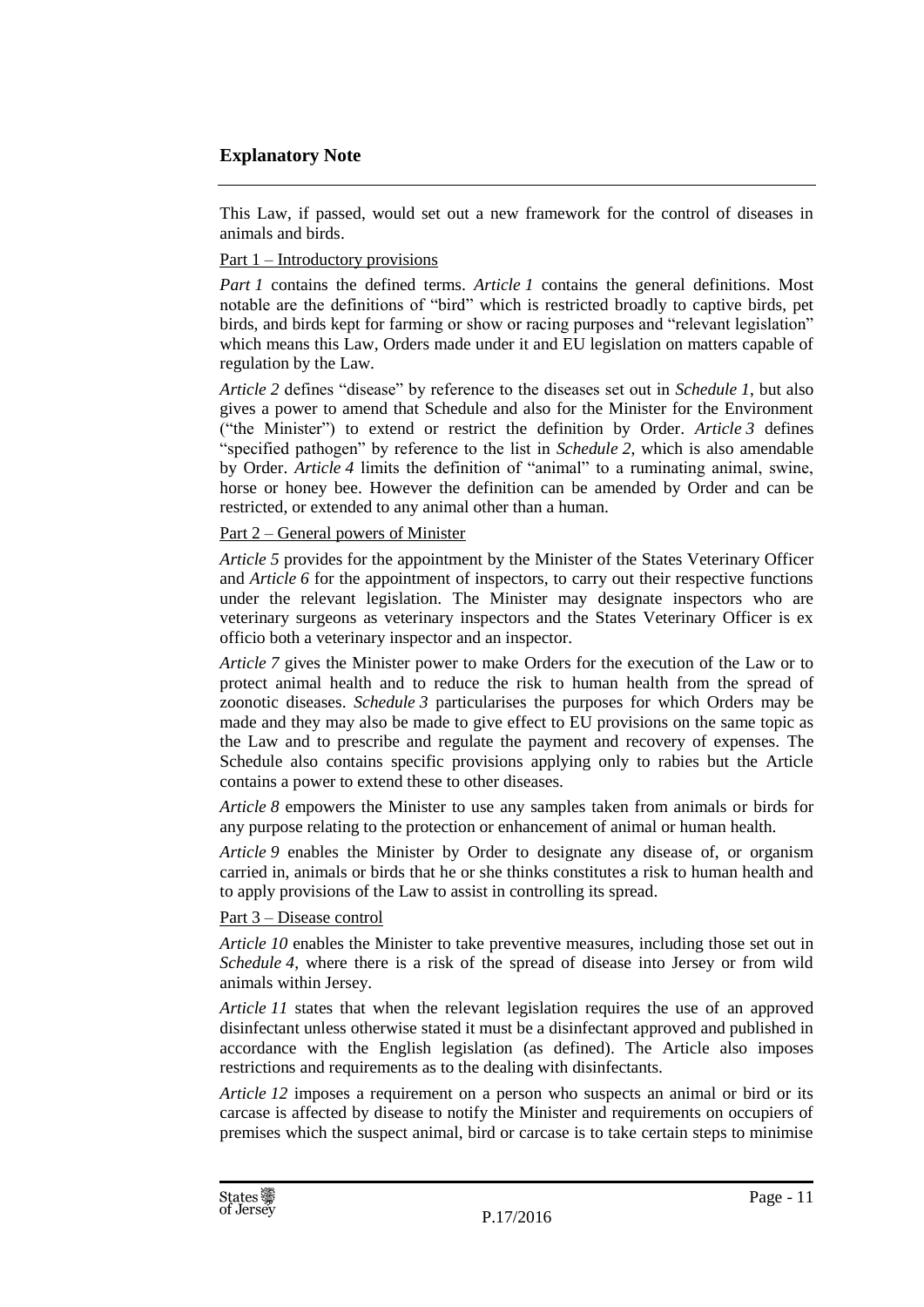the risk of spreading disease. There are also duties imposed on the operator of a slaughterhouse to minimise contamination.

*Article 13* prohibits the doing of anything to cause any animal or bird (of any kind) to become infected, that might interfere with an official test for a disease or to cause symptoms similar to, or that masks the symptoms of, a disease.

*Article 14* prohibits the importation of any bovine animal.

*Article 15* prohibits the possession of certain specified pathogens and carriers in which such a pathogen is present and the introduction of a specified pathogen into an animal or bird without a licence from the Minister. There are also provisions about notifying the Minister if a person possesses something containing a specified pathogen, and a duty on a veterinary inspector then to investigate the premises concerned and impose restrictions if appropriate. An inspector may seize the pathogen or carrier or any material in which the pathogen has been kept or introduced, and if appropriate treat or destroy the pathogen or carrier. The inspector may also require the cleansing and disinfection of premises and vehicles.

*Article* 16 gives an inspector power to seize any thing that the inspector considers is at risk of carrying or spreading disease and to arrange for the destruction, burial, treatment, etc. of the thing so seized. Compensation may be payable.

## Part 4 – Killing and compensation

*Article 17* empowers the Minister to cause to be killed any animal or bird suspected of being diseased or that has been in contact with a diseased animal or bird or exposed to the infection. Where EU legislation would otherwise require the Minister to kill animals or birds the Minister may decide not to in the case of an animal or bird kept in a wildlife park or for educational, research or conservation purposes. The Article contains certain notice requirements and applies to such diseases as the Minister may by Order direct.

*Article 18* provides for the payment of compensation to the owner of an animal or bird killed under Article 17 and enables the Minister to establish schemes or other methodology for paying compensation.

## Part 5 – Powers of inspectors

*Article 19* sets out powers for inspectors to enter premises and to stop and enter vehicles for the purpose of enforcing any relevant legislation. There is power for the Bailiff or a Jurat to grant a warrant in specified circumstances.

*Article 20* sets out other powers of inspectors when entering any premises or vehicle and *Article 21* enables inspectors to take necessary steps where the relevant legislation has been contravened and the cost of such action is recoverable from the person who contravened the legislation and enforceable as a debt owed to the Minister.

*Article 22* enables veterinary inspectors to carry out risk assessments to consider whether exceptional measures are necessary to ensure the health of any animal, bird or human. If exceptional measures are necessary the veterinary inspector may licence action otherwise prohibited, exempt a person from a requirement or ban a person from carrying out an action otherwise permitted.

## Part 6 – Proceedings

*Article 23* sets out the common requirements applying to the service of notices. Article 24 provides what is to happen where an animal or bird is suspected of having been moved contrary to the relevant legislation.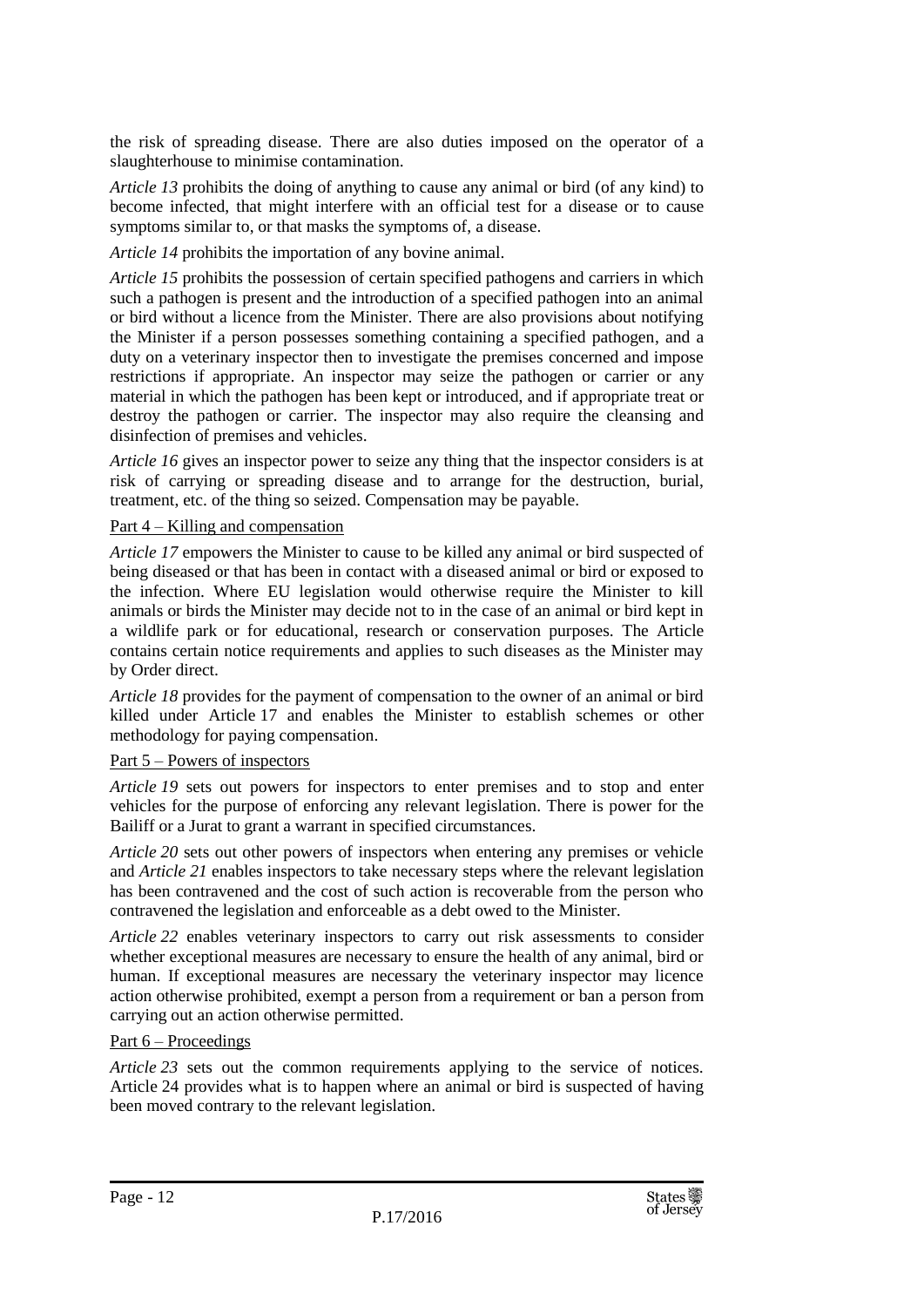*Article 25* sets out the common requirements applicable to licences. *Article 26* enables the Minister to declare any land to be a controlled zone and sets out the mechanics of so doing.

*Article 27* prohibits the doing of certain actions that obstruct the enforcement of the relevant legislation.

*Article 28* provides what is to happen when there is a change of occupation of any premises subject to a control or restriction under the relevant legislation.

#### Part 7 – Offences and penalties

*Article 29* makes provision for offences under the Law and for a penalty of up to 2 years' imprisonment and/or a fine, and a power to disqualify a person for keeping an animal.

*Article 30* contains standard provisions as offences committed by corporate bodies and partnerships.

*Article 31* protects inspectors from personal liability when acting under the relevant legislation and within the scope of their employment.

## Part 8 – Closing provisions

*Article 32* contains general provisions about Orders. It also enables Orders to make provision by reference to and may incorporate any EU provision relating to matters capable of regulation by the Law.

*Article* 33 repeals existing legislation relating to diseases or animals and other related legislation replaced by this Law or otherwise redundant. However, Orders made under these Laws (other than the Fertilisers and Feeding Stuffs (Jersey) Law 1950) as they were in force immediately before the coming into force of the Article are treated as having been made under the Law, so far as they are consistent with it.

*Article 34* introduces *Schedule 5* which contains minor and consequential amendments to other enactments. In particular the opportunity is taken to add an exception to a provision in the Medicines (Jersey) Law 1995 and repeal a provision in the Animal Welfare (Jersey) Law 2004. This is to facilitate the making of Regulations establishing a scheme under the 2004 Law to make lawful the carrying out of certain experimental or other scientific procedures on animals, thereby removing a possible conflict between these separate provisions.

*Article 35* provides for the Law's short title and for it to come into force on such day or days as the States may by Act appoint.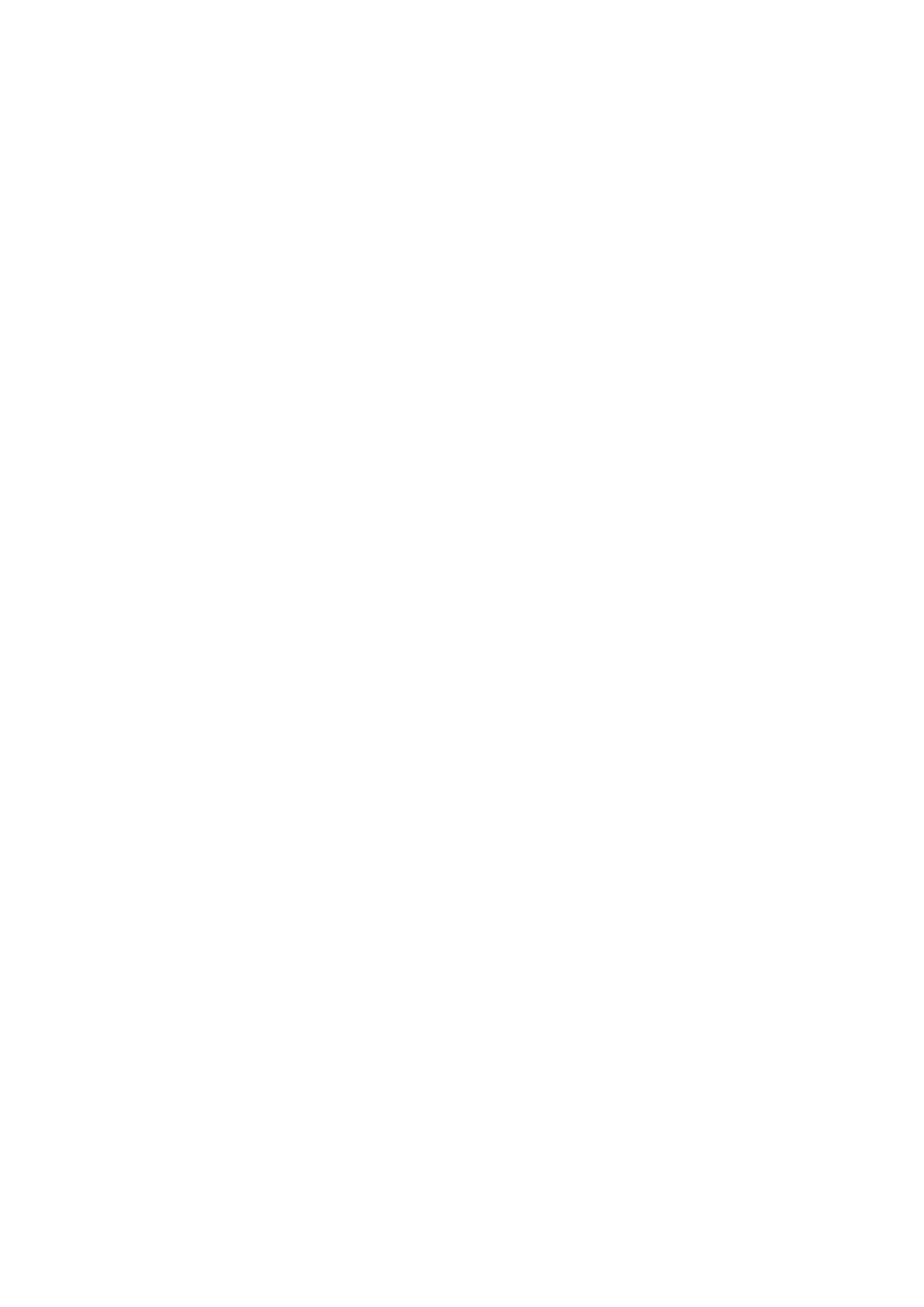**Arrangement**



# **DRAFT ANIMAL HEALTH (JERSEY) LAW 201-**

| <b>Article</b>                 |                                   |    |  |
|--------------------------------|-----------------------------------|----|--|
| PART <sub>1</sub><br>19        |                                   |    |  |
| <b>INTRODUCTORY PROVISIONS</b> |                                   |    |  |
| 1                              |                                   |    |  |
| 2                              |                                   |    |  |
| 3                              |                                   |    |  |
| 4                              |                                   |    |  |
| PART <sub>2</sub>              |                                   | 22 |  |
|                                | <b>GENERAL POWERS OF MINISTER</b> | 22 |  |
| 5                              |                                   |    |  |
| 6                              |                                   |    |  |
| 7                              |                                   |    |  |
| 8                              |                                   |    |  |
| 9                              |                                   |    |  |
| PART <sub>3</sub>              |                                   | 24 |  |
|                                | <b>DISEASE CONTROL</b>            | 24 |  |
| 10                             |                                   |    |  |
| 11                             |                                   |    |  |
| 12                             |                                   |    |  |
| 13                             |                                   |    |  |
| 14                             |                                   |    |  |
| 15                             |                                   |    |  |
| 16                             |                                   |    |  |
|                                | PART <sub>4</sub>                 |    |  |
|                                | <b>KILLING AND COMPENSATION</b>   | 27 |  |
| 17                             |                                   |    |  |
| 18                             |                                   |    |  |
| PART <sub>5</sub>              |                                   | 29 |  |
|                                | POWERS OF INSPECTORS              | 29 |  |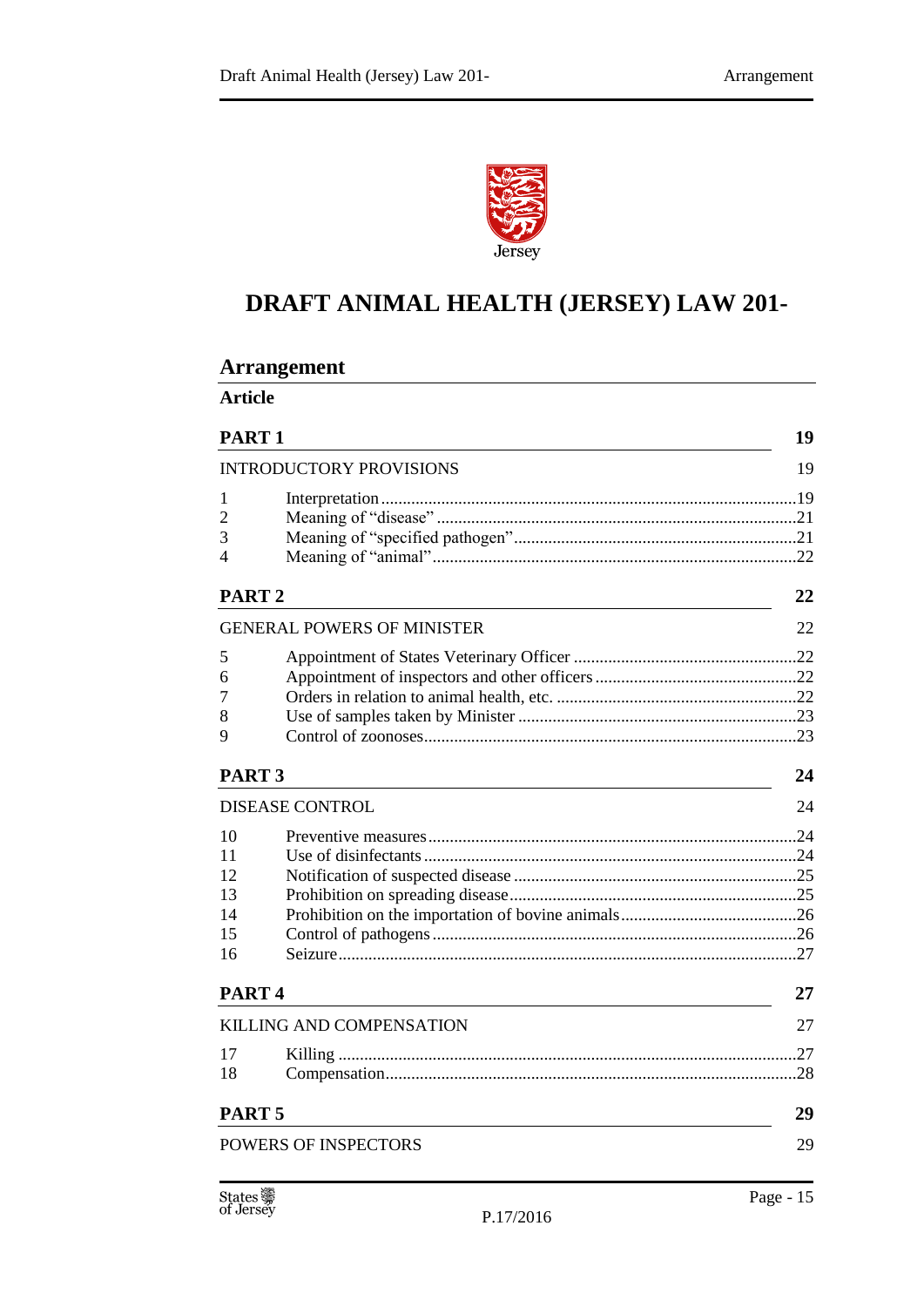| 19                | Inspectors' powers of entry into premises and to stop and enter |    |  |  |  |  |
|-------------------|-----------------------------------------------------------------|----|--|--|--|--|
|                   |                                                                 |    |  |  |  |  |
| 20                |                                                                 |    |  |  |  |  |
| 21<br>22          | Powers of inspectors where relevant legislation contravened31   |    |  |  |  |  |
|                   |                                                                 |    |  |  |  |  |
| PART <sub>6</sub> |                                                                 |    |  |  |  |  |
|                   | <b>PROCEEDINGS</b>                                              | 32 |  |  |  |  |
| 23                |                                                                 |    |  |  |  |  |
| 24                | Notices following contravention of movement controls33          |    |  |  |  |  |
| 25                |                                                                 |    |  |  |  |  |
| 26                |                                                                 |    |  |  |  |  |
| 27                |                                                                 |    |  |  |  |  |
| 28                |                                                                 |    |  |  |  |  |
| PART <sub>7</sub> |                                                                 | 36 |  |  |  |  |
|                   | OFFENCES AND PENALTIES                                          | 36 |  |  |  |  |
| 29                |                                                                 |    |  |  |  |  |
| 30                |                                                                 |    |  |  |  |  |
| 31                |                                                                 |    |  |  |  |  |
| PART <sub>8</sub> |                                                                 | 37 |  |  |  |  |
|                   | <b>CLOSING PROVISIONS</b>                                       | 37 |  |  |  |  |
| 32                |                                                                 |    |  |  |  |  |
| 33                |                                                                 |    |  |  |  |  |
| 34                |                                                                 |    |  |  |  |  |
| 35                |                                                                 |    |  |  |  |  |
|                   |                                                                 |    |  |  |  |  |
|                   | <b>SCHEDULE 1</b>                                               | 39 |  |  |  |  |
|                   | <b>DISEASES</b>                                                 | 39 |  |  |  |  |
|                   | <b>SCHEDULE 2</b>                                               | 40 |  |  |  |  |
|                   | <b>SPECIFIED PATHOGENS</b>                                      | 40 |  |  |  |  |
| PART <sub>1</sub> |                                                                 | 40 |  |  |  |  |
| PART <sub>2</sub> |                                                                 | 41 |  |  |  |  |
|                   | <b>SCHEDULE 3</b>                                               | 42 |  |  |  |  |
|                   | <b>ORDER-MAKING POWERS</b>                                      | 42 |  |  |  |  |
|                   | <b>PART 1-POWERS EXERCISABLE IN ALL CASES</b>                   | 42 |  |  |  |  |
|                   | PART 2 – POWERS EXERCISABLE IN CASES OF RABIES ETC.<br>43       |    |  |  |  |  |
|                   | <b>SCHEDULE 4</b>                                               | 44 |  |  |  |  |
|                   | PREVENTIVE MEASURES                                             | 44 |  |  |  |  |
|                   |                                                                 |    |  |  |  |  |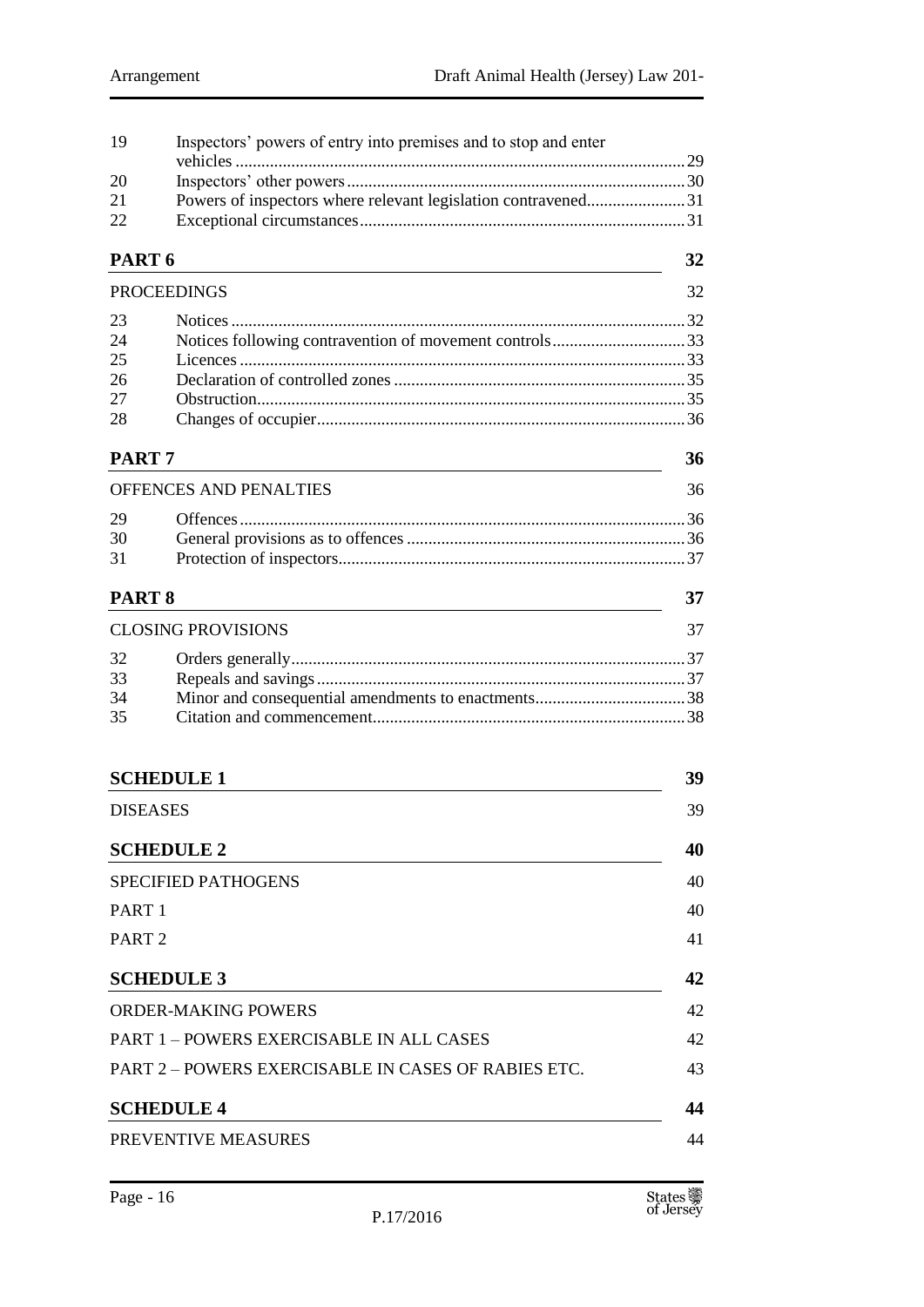| <b>SCHEDULE 5</b>                  |                                                                     | 45 |  |
|------------------------------------|---------------------------------------------------------------------|----|--|
| MINOR AND CONSEQUENTIAL AMENDMENTS |                                                                     |    |  |
| 1                                  |                                                                     |    |  |
| $\overline{2}$                     |                                                                     |    |  |
| 3                                  |                                                                     |    |  |
| 4                                  | Endangered Species (CITES) (Designation and Appointment) (Jersey)   |    |  |
| 5                                  |                                                                     |    |  |
| 6                                  |                                                                     |    |  |
| 7                                  | Public Markets (Administration) (Jersey) Regulations 194747         |    |  |
| 8                                  | European Communities Legislation (Bluetongue) (Jersey)              |    |  |
|                                    |                                                                     |    |  |
| 9                                  | Community Provisions (Bovine Embryos) (Jersey) Regulations 201047   |    |  |
| 10                                 | Community Provisions (Bovine Embryos) (Fees) (Jersey) Order 2011 47 |    |  |
| 11                                 |                                                                     |    |  |
| 12                                 | Community Provisions (Welfare of Animals during Transport)          |    |  |
|                                    |                                                                     |    |  |
| 13                                 | EU Legislation (Transmissible Spongiform Encephalopathies)          |    |  |
|                                    |                                                                     |    |  |
| 14                                 | Milk and Dairies (General Provisions) (Jersey) Order 199248         |    |  |
| 15                                 |                                                                     |    |  |
| 16                                 | Medicines (Bluetongue Vaccine Exemption) (Jersey) Order 200948      |    |  |
| 17                                 |                                                                     |    |  |
| 18                                 |                                                                     |    |  |
| 19                                 | Water Pollution (Code of Good Agricultural Practice (Jersey)        |    |  |
|                                    |                                                                     |    |  |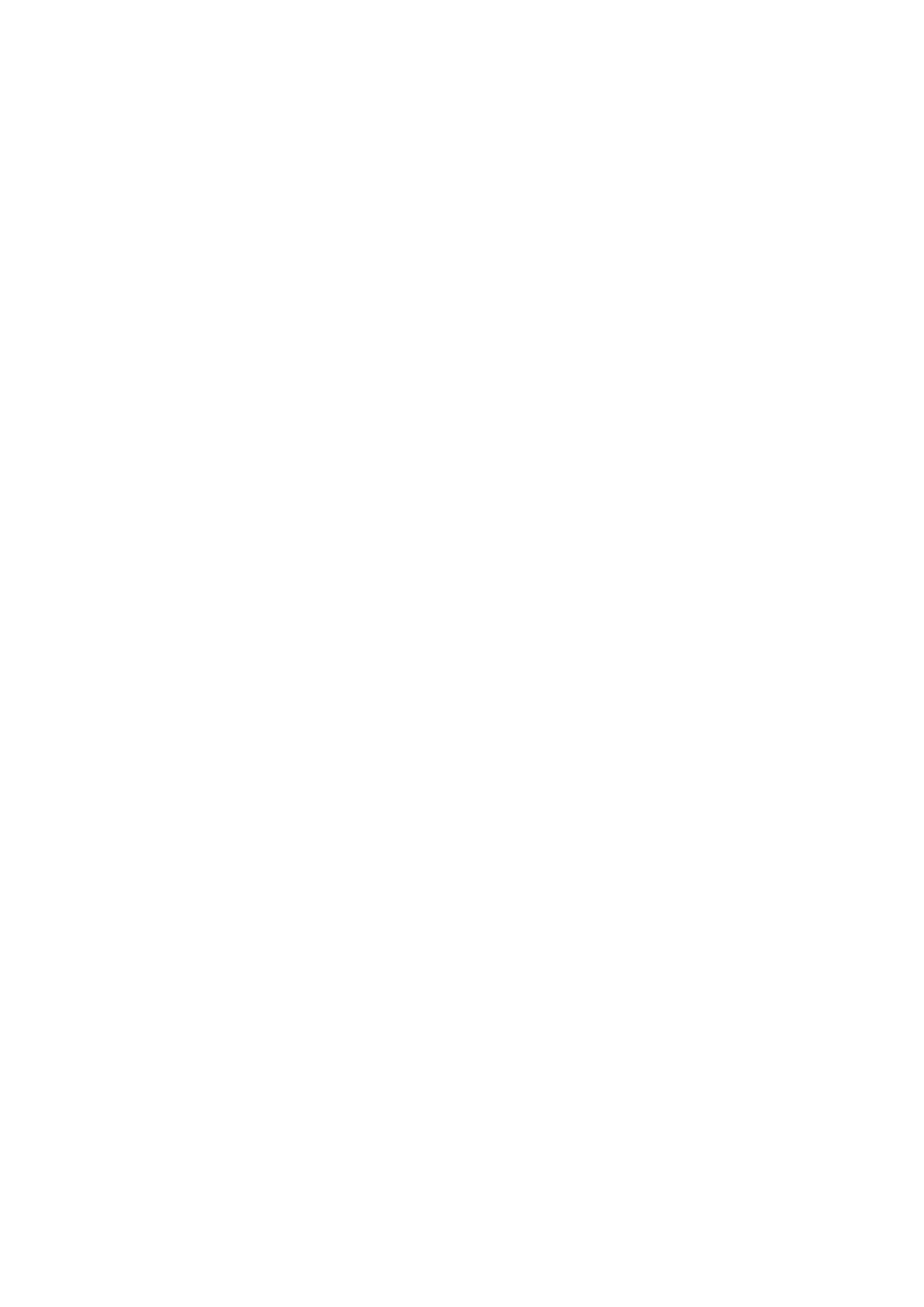

# **DRAFT ANIMAL HEALTH (JERSEY) LAW 201-**

**A LAW** to control certain diseases of animals and birds and for connected purposes.

*Adopted by the States [date to be inserted] Sanctioned by Order of Her Majesty in Council [date to be inserted] Registered by the Royal Court [date to be inserted]*

<span id="page-18-0"></span>**THE STATES**, subject to the sanction of Her Most Excellent Majesty in Council, have adopted the following Law –

# **PART 1**

## INTRODUCTORY PROVISIONS

## <span id="page-18-2"></span><span id="page-18-1"></span>**1 Interpretation**

(1) In this Law, unless the context otherwise requires –

"animal" has the meaning assigned by Article 4;

"animal by-product" has the definition set out in Regulation (EC) No. 1069/2009 (OJ No L 300 14.11.2009) as that definition may be amended, extended, applied under another EU provision substituted or reenacted from time to time;

"biosecurity" means the measures to reduce the risk of introduction or transmission of a disease;

"bird" means any bird that is kept –

- (a) in captivity (including by treating it in any way designed to restrict its ability to fly);
- (b) as a pet;
- (c) for the production of meat or eggs for consumption, the production of other products, for restocking supplies of game or for the purposes of any breeding programme for the reasons of such production; or
- (d) for shows, races, exhibitions, competitions, breeding or sale;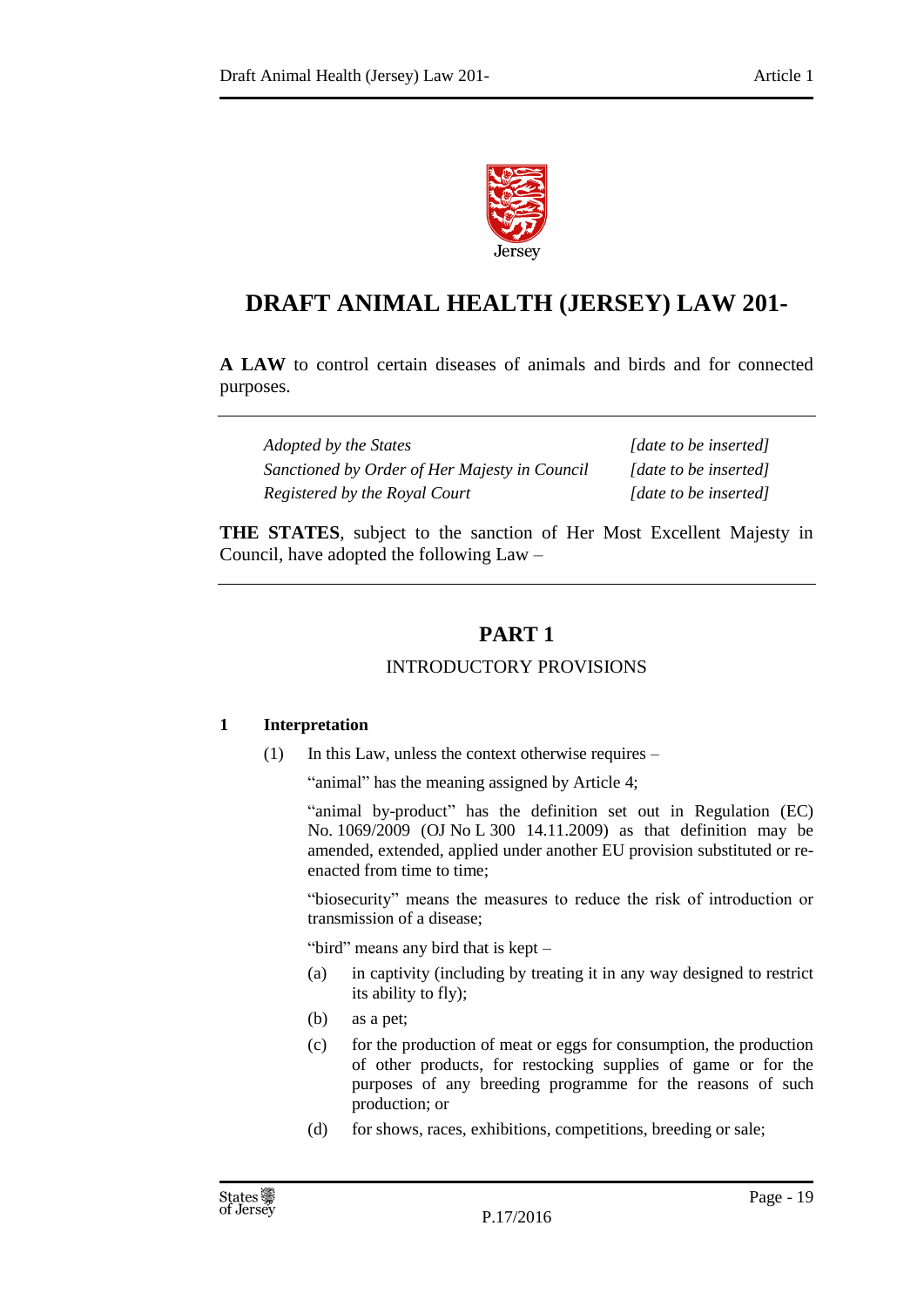"carcase" means a carcase or part of a carcase but does not include a sample taken from a carcase;

"carrier" means –

- (a) any creature (except man) that may carry or transmit a specified pathogen; or
- (b) the tissue, cell culture, body fluid, excreta or carcase of a creature by or by means of which such a pathogen may be carried or transmitted;

"controlled zone" means an area of land, declared under Article 26(1) or any Order, to which restrictions apply;

"disease" has the meaning assigned by Article 2;

"EU Law" means the European Union Legislation (Implementation) (Jersey) Law 2014<sup>1</sup> ;

"EU legislation" means Regulations or Orders made under Article 2 of the EU Law or any EU provision that is directly applicable in or binding upon Jersey where such Regulations, Order or provision relates to matters capable of regulation by this Law;

"EU provision" has the same meaning as in Article 1(3) of the EU Law;

"horse" means any animal of the family *Equidae*, including crossings of species within that family;

"inspector" means a person appointed as such under Article  $6(1)$ ;

"keeper" means any person who owns or has custody of an animal or bird, whether on a permanent or temporary basis or whether or not for financial reward, or who is concerned in the management or control of any body whose activities include keeping or dealing in animals or birds;

"Minister" means Minister for the Environment;

"occupier" means any person having day-to-day responsibility for any premises or for any animals or birds on any premises;

"premises" includes any land, building or other place;

"product of animal origin" means any product of animal origin from time to time listed in the Annex to Commission Decision 2002/349/EC (laying down the list of products to be examined at border inspector posts under Council Directive 97/78/EC (OJ L 121, 8.5.2002, p. 6 as read with Commission Regulations (EC) No. 136/2004 (OJ L 21, 28.1.2004, p. 11) and (EC) No. 745/2004 (OJ L 122, 26.4.2004, p. 1));

"relevant legislation" means this Law, any Order made under this Law or any EU legislation;

"sentinel" means an animal or bird kept on premises to facilitate the detection of disease or other risk to animal or human health;

"specified pathogen" has the meaning assigned by Article 3;

"States Veterinary Officer" means a person appointed as such under Article 5;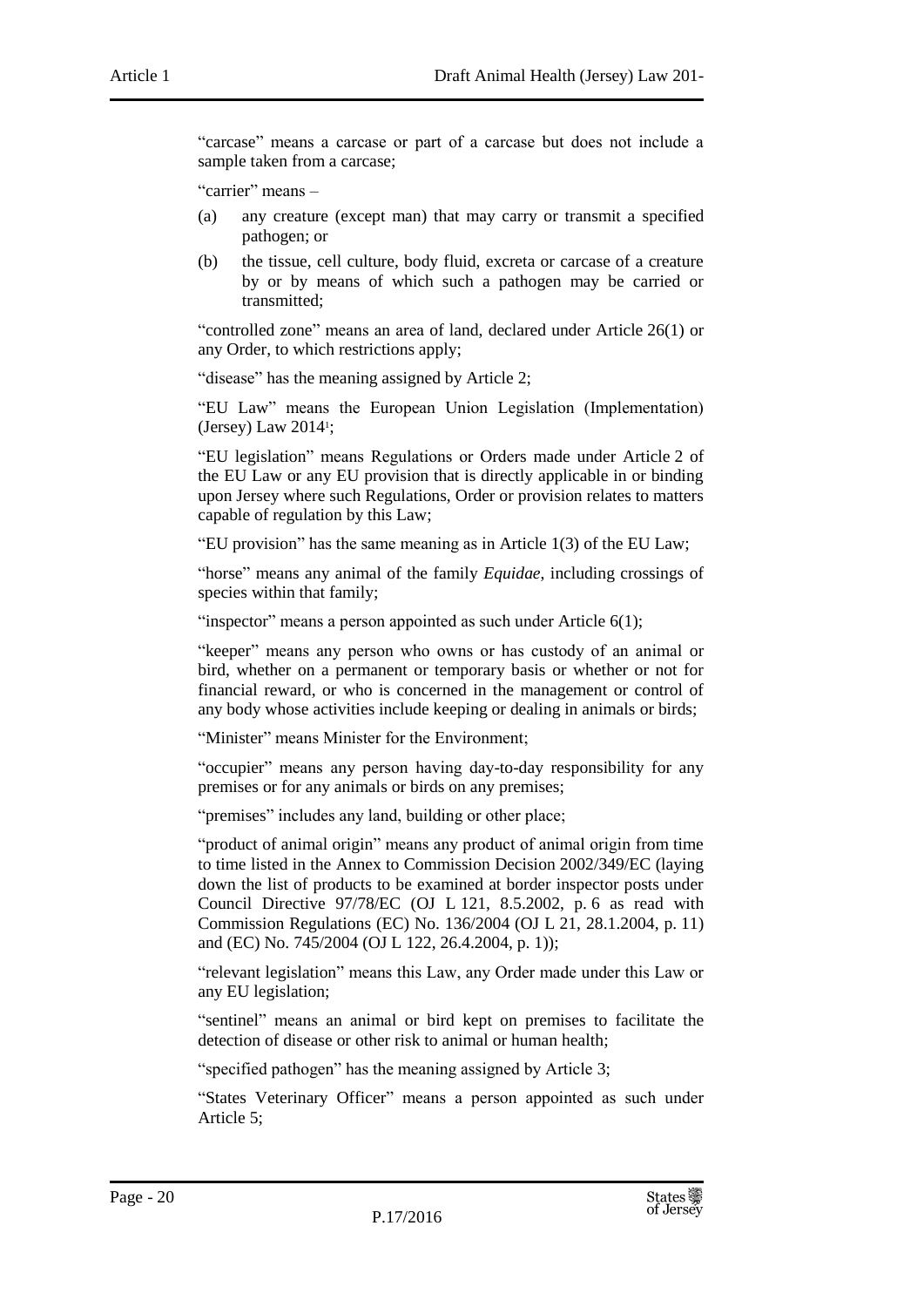"vector" means a tick of the species *Ornithodorus erraticus,* insect of the genus *Culicoides* or any other arthropod or insect capable of transmitting disease;

"vehicle" includes any means of transport by land, sea or air, its fittings, its detachable parts and any containers (whether detachable or not) used with it:

"veterinary inspector" means an inspector designated as such under Article 6(2);

"wild", in relation to an animal or bird, means non-captive and living in the wild, and "wild animal" is not limited by the definition "animal".

- (2) Unless the context otherwise requires, expressions used in any Order that is treated under Article 33(2) as having been made under this Law have the same respective meanings as in this Law.
- (3) For the purposes of the relevant legislation
	- (a) common or unenclosed land forms separate premises from other land unless the parcels of land adjoin and all animals kept on each parcel of land are in charge of the same keeper;
	- (b) a notice that is to be served on the occupier of premises wholly or partially comprising any common or unenclosed land is validly served if served on every keeper of animals kept there who is reasonably ascertainable;
	- (c) a requirement or restriction imposed on the occupier of premises wholly or partially comprising any common or unenclosed land applies to every keeper of animals kept there.

## <span id="page-20-0"></span>**2 Meaning of "disease"**

- (1) Subject to this Article, in this Law "disease" means a disease or pest specified in Schedule 1.
- (2) The Minister may, by Order
	- (a) amend Schedule 1;
	- (b) for the purposes of any other relevant legislation and the applicability of this Law to it, restrict the definition in paragraph (1) so as to exclude any disease specified in that Schedule or extend the definition to apply to any other disease.

## <span id="page-20-1"></span>**3 Meaning of "specified pathogen"**

- (1) In this Law "specified pathogen" means a pathogen listed in Schedule 2, including any –
	- (a) intact pathogen;
	- (b) pathogen that has been attenuated or genetically modified by any means; and
	- (c) any nucleic acid derived from a pathogen listed in that Schedule that could produce that pathogen when introduced into a biological system in which the nucleic acid is capable of replicating.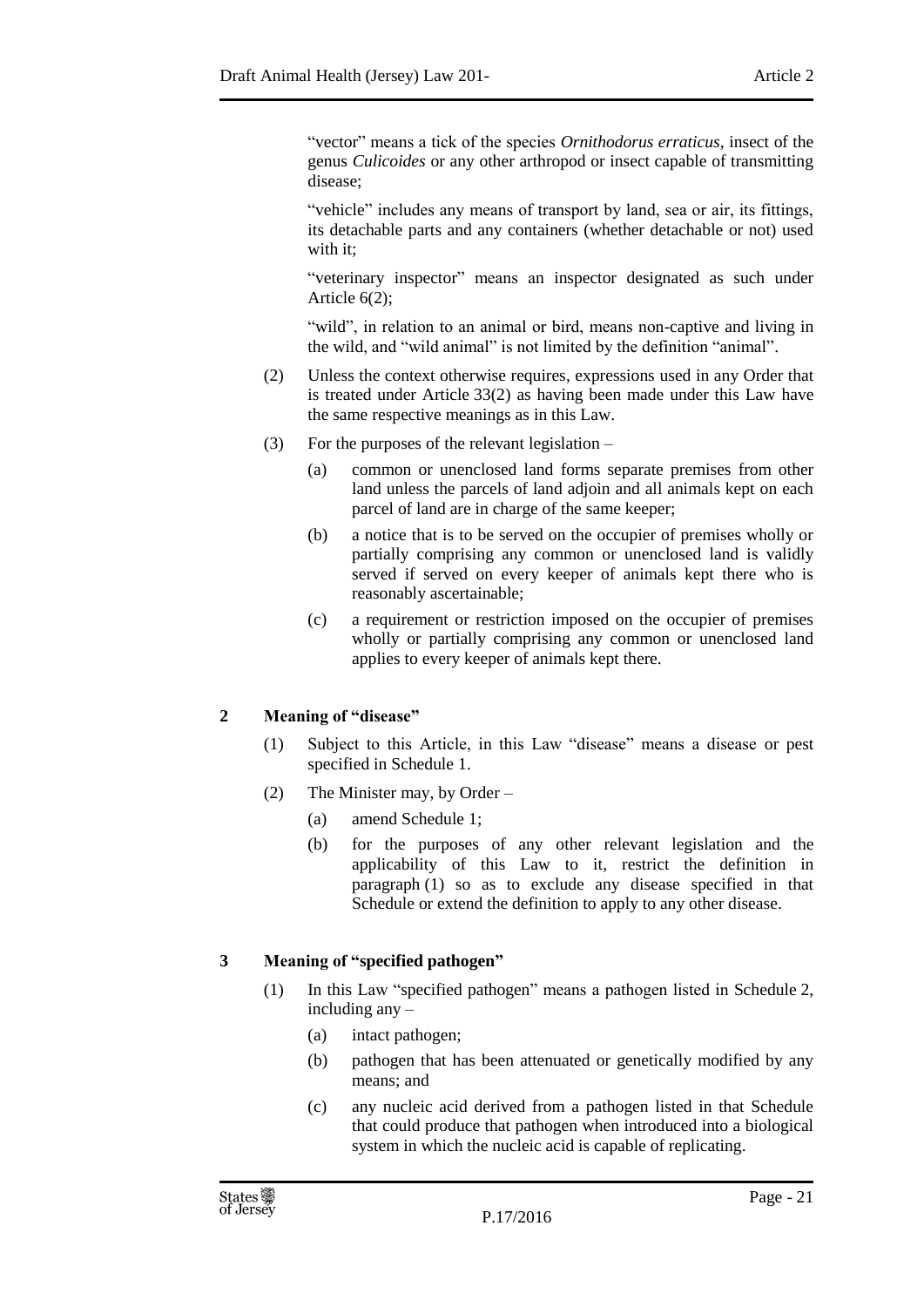(2) The Minister may, by Order, amend Schedule 2.

## <span id="page-21-0"></span>**4 Meaning of "animal"**

- (1) In this Law, unless the context otherwise requires, "animal" means any ruminating animal, swine, horse or honey bee (at any stage of life).
- (2) However, the Minister may, by Order
	- (a) amend the definition in paragraph (1); or
	- (b) for the purposes of any other relevant legislation and the applicability of this Law to it, restrict that definition or extend it to include any living being of the kingdom *Animalia* other than a human being.

## **PART 2**

## GENERAL POWERS OF MINISTER

## <span id="page-21-3"></span><span id="page-21-2"></span><span id="page-21-1"></span>**5 Appointment of States Veterinary Officer**

- (1) The Minister must appoint a veterinary surgeon to the post of States Veterinary Officer to carry out the functions of the States Veterinary Officer under the relevant legislation and such other functions relating to veterinary matters as the Minister may specify.
- (2) The Minister may make temporary arrangements for another veterinary surgeon to carry out any or all of the functions of the States Veterinary Officer.

#### <span id="page-21-4"></span>**6 Appointment of inspectors and other officers**

- (1) The Minister may appoint persons to be inspectors to carry out the functions of inspectors specified under the relevant legislation.
- (2) The Minister may designate any inspector who is a veterinary surgeon to be a veterinary inspector to carry out, additionally, the functions of veterinary inspectors specified in the relevant legislation.
- (3) The States Veterinary Officer is ex officio both a veterinary inspector and an inspector.
- (4) The Minister may appoint persons to carry out such functions required by EU legislation as the Minister considers appropriate.
- (5) The Minister may impose such conditions as he or she considers appropriate on any person appointed under this Article.

## <span id="page-21-5"></span>**7 Orders in relation to animal health, etc.**

(1) The Minister may make such Orders as he or she thinks fit –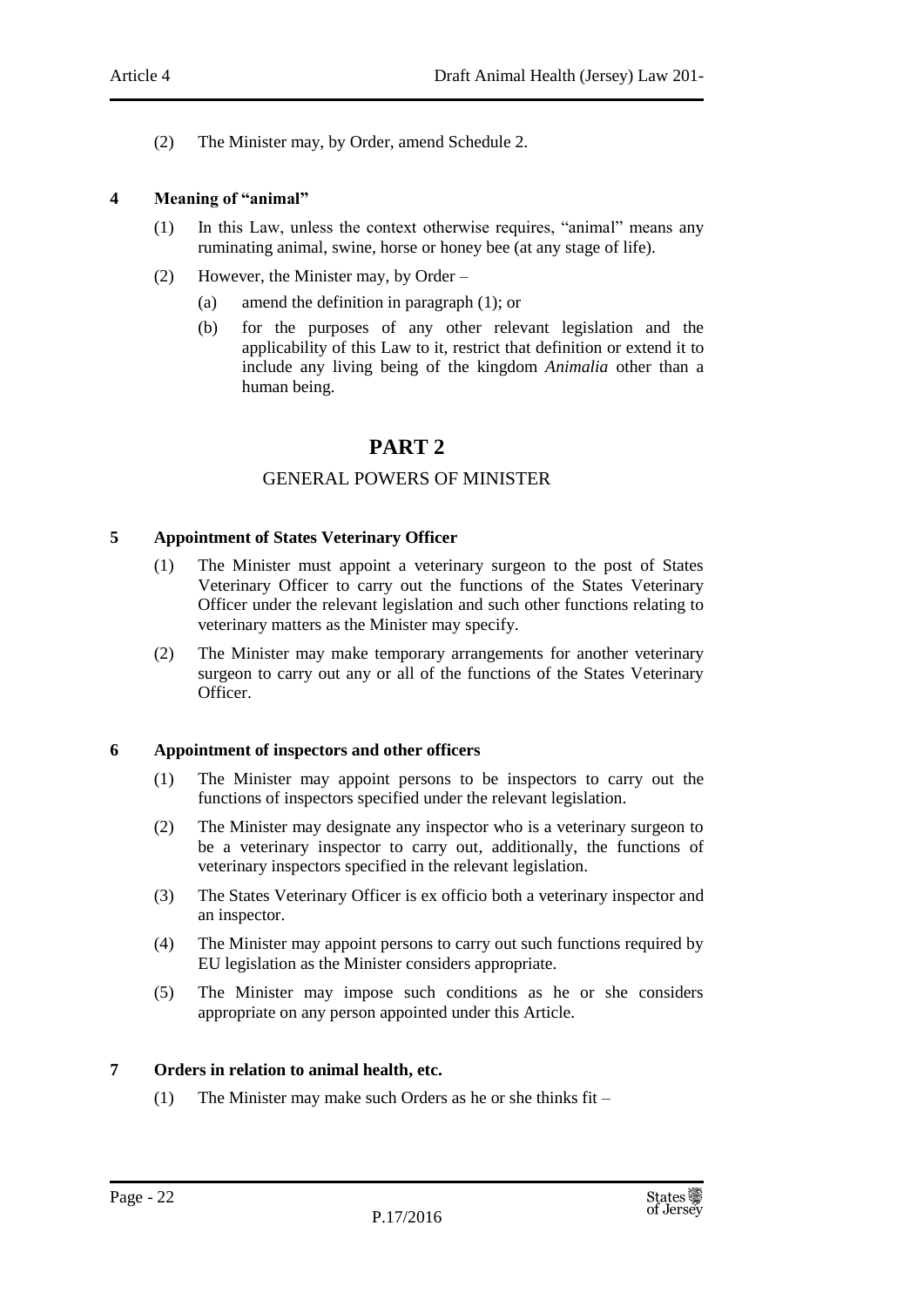- (a) generally for the execution of this Law or for the purposes of protecting animal health and reducing the risk to human health from the spread of zoonotic diseases;
- (b) in particular (but without limiting sub-paragraph (a)) for any of the purposes set out in Part 1 of Schedule 3, and, where the Minister considers it necessary for the prevention or control of rabies, for any of the purposes set out in Part 1 and Part 2 of that Schedule;
- (c) for giving effect or further effect to, or dealing with matters arising out of or related to any EU provision dealing with matters capable of regulation by this Law; and
- (d) for prescribing and regulating the payment and recovery of expenses.
- (2) The Minister may, by Order, amend paragraph (1)(b) so as to extend the Order-making powers in Part 2 of Schedule 3 to diseases other than rabies.

## <span id="page-22-0"></span>**8 Use of samples taken by Minister**

Where the Minister has taken or caused to be taken a sample from an animal or bird (including any wild animal or bird), vector or the environment, the Minister may use that sample for any purpose relating to the protection or enhancement of animal or human health.

## <span id="page-22-1"></span>**9 Control of zoonoses**

- (1) The Minister may by Order designate any disease of, or organism carried in, any animal or bird that in the opinion of the Minister constitutes a risk to human health.
- (2) Where any disease or organism is for the time being designated under this Article, the Minister may by Order –
	- (a) provide that any provision of this Law having effect in relation to the disease is to have effect subject to such modifications as may be specified in the Order;
	- (b) apply any provision of this Law, subject to any modifications so specified, in relation to the presence of such an organism in an animal or bird as if the presence of the organism were a disease; and
	- (c) require any person who possesses any animal or bird that the person knows or suspects is affected with such a disease to notify the Minister.
- (3) If it appears to an inspector that a person may have information relating to an animal or bird (including any wild animal or bird) that is –
	- (a) affected with a disease designated under this Article; or
	- (b) a carrier of an organism so designated,

the inspector may by notice require the person to furnish such information relating to the animal or bird as the person possesses to the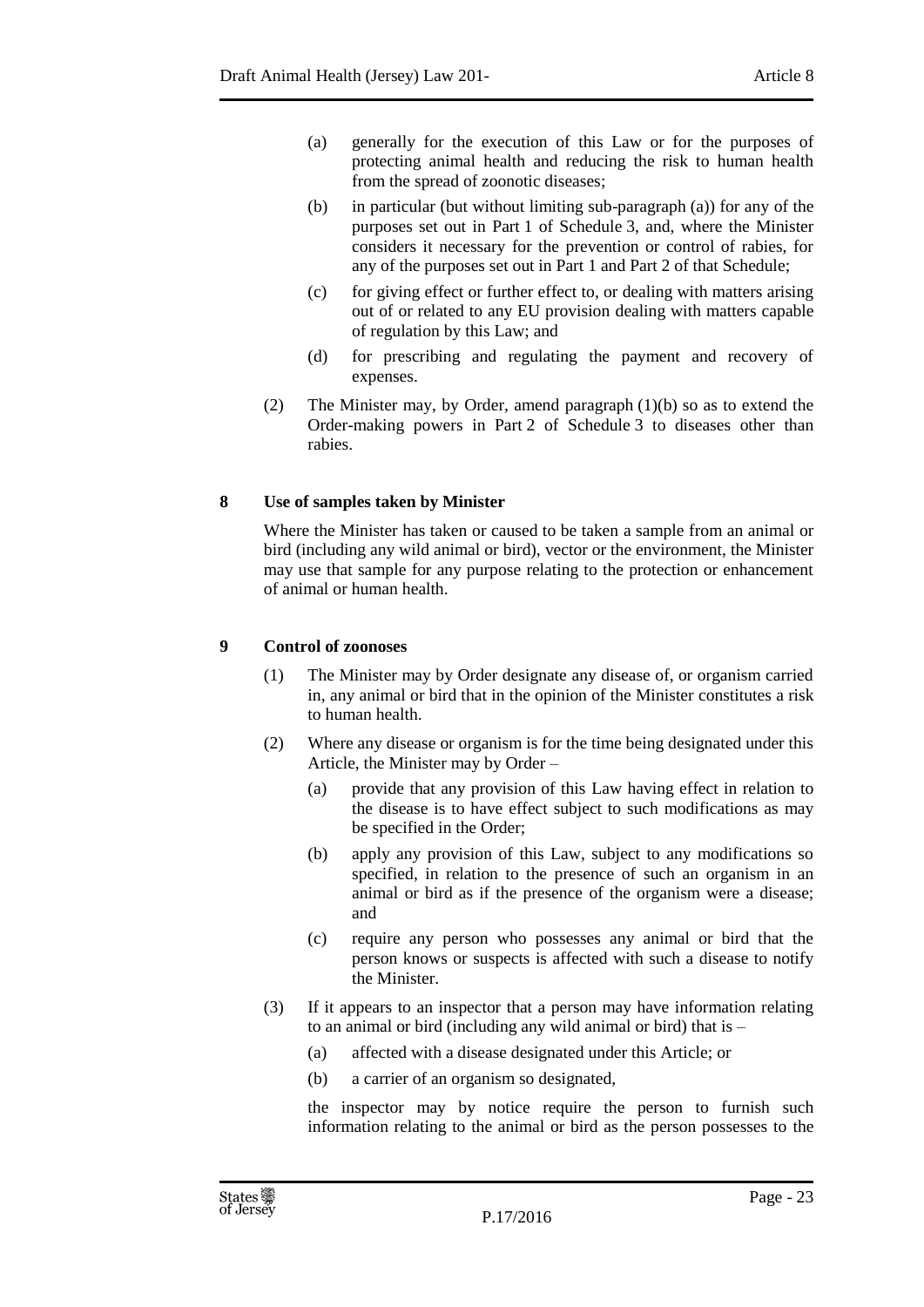inspector and in such form and within such period as the notice may specify.

<span id="page-23-0"></span>(4) In this Article "disease" is not limited by the definition in, or restricted or extended under, Article 2.

## **PART 3**

## DISEASE CONTROL

#### <span id="page-23-2"></span><span id="page-23-1"></span>**10 Preventive measures**

- (1) Where the Minister is satisfied that there is a risk of a disease spreading to Jersey or from wild animals within Jersey the Minister may take any reasonable measures to reduce that risk or to contain the disease.
- (2) The measures may include, but are not limited to, any of the measures listed in Schedule 4.
- (3) The measures may be imposed or facilitated by the service of a notice or the declaration of a controlled zone, or in such manner as the Minister considers appropriate.
- (4) Orders under Article 7 may prescribe the measures to be taken in the case of any particular disease and the matters the Minister must take into account.

## <span id="page-23-3"></span>**11 Use of disinfectants**

- (1) Where the use of an approved disinfectant is required in accordance with any relevant legislation, the disinfectant to be used must, unless otherwise expressly stated in that legislation, be a disinfectant approved from time to time in England for the purposes of, and published as an approved disinfectants product in accordance with, the English Disinfectants Order.
- (2) Every vessel, container or package containing an approved disinfectant must, before being sold or offered for sale for use in connection with the provisions of relevant legislation, bear a label that complies with the English Disinfectants Order.
- (3) Where a sample of disinfectant is taken by an inspector in accordance with this Law, the person from whom the sample is taken must give the inspector all such particulars as the inspector reasonably requires as to the name and composition of the disinfectant used.
- $(4)$  A person must not
	- (a) sell or offer for sale an approved disinfectant in relation to which there has been a failure to comply with paragraph (2);
	- (b) mark any vessel, container or package containing a disinfectant that is not an approved disinfectant with any label, statement or indication that it is an approved disinfectant; or
	- (c) sell or offer for sale a disinfectant that has been marked in contravention of sub-paragraph (b).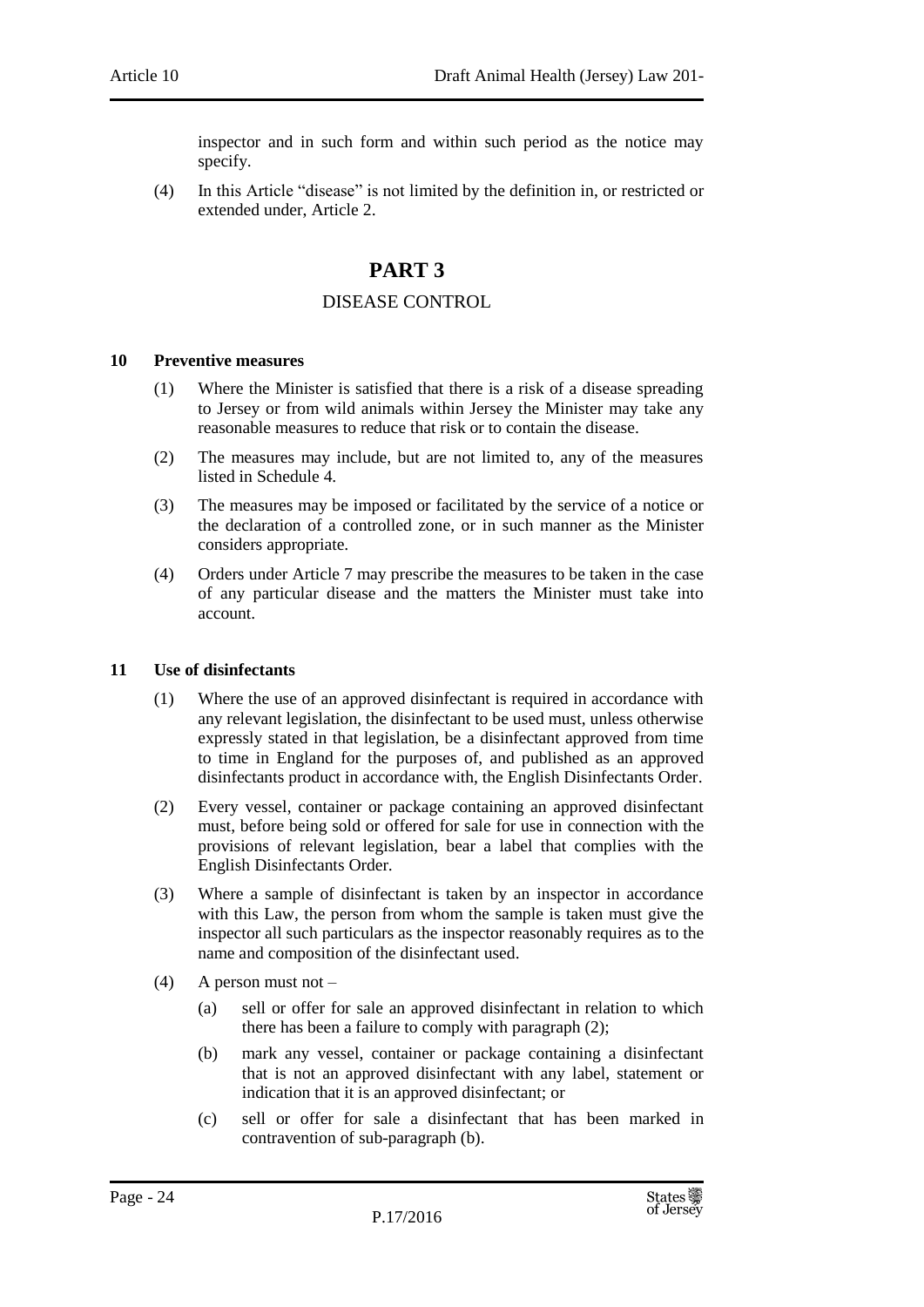(5) In this Article (and any in other relevant legislation) –

"English Disinfectants Order" means the Diseases of Animals (Approved Disinfectants) (England) Order 2007 or any enactment revoking and reenacting that Order with or without further amendment.

(6) The Minister may by Order amend this Article so as to ensure that the requirements of this Article continue to reflect the requirements for approved disinfectants in England.

## <span id="page-24-0"></span>**12 Notification of suspected disease**

- (1) A person who suspects that an animal or bird or its carcase is affected by disease must immediately notify the Minister.
- (2) The occupier of the premises where the suspect animal or bird or its carcase is located, being premises other than a slaughterhouse, must immediately –
	- (a) refrain from moving or permitting to be moved any animal or bird, or its carcase or any other thing from the premises;
	- (b) require any person who has been in contact with any animal or bird or its carcase, or who has been on any part of the premises that may be contaminated with disease, to take all necessary biosecurity precautions to reduce the risk of spreading disease before leaving the premises; and
	- (c) comply with any directions given by a veterinary inspector.
- (3) Where the Minister has been notified under paragraph (1) that an animal or its carcase at a slaughterhouse is affected by disease (other than enzootic bovine leucosis), the operator of the slaughterhouse –
	- (a) must not permit any animal to be killed unless authorized by a veterinary inspector; and
	- (b) must identify and isolate any carcase
		- (i) in respect of which those notification requirements apply,
		- (ii) originating from the same premises, and
		- (iii) that has been in contact with any carcase mentioned in clause (i) or (ii),

so that no such carcases come into contact with any other animal or carcase at the slaughterhouse.

- (4) The requirements of paragraphs (2) and (3) continue to apply until, having made investigation, a veterinary inspector –
	- (a) informs the occupier that the presence of disease on the premises is no longer suspected; or
	- (b) places the premises under further disease control restrictions.

## <span id="page-24-1"></span>**13 Prohibition on spreading disease**

(1) A person must not without lawful authority (proof of which lies on the person) knowingly do anything that –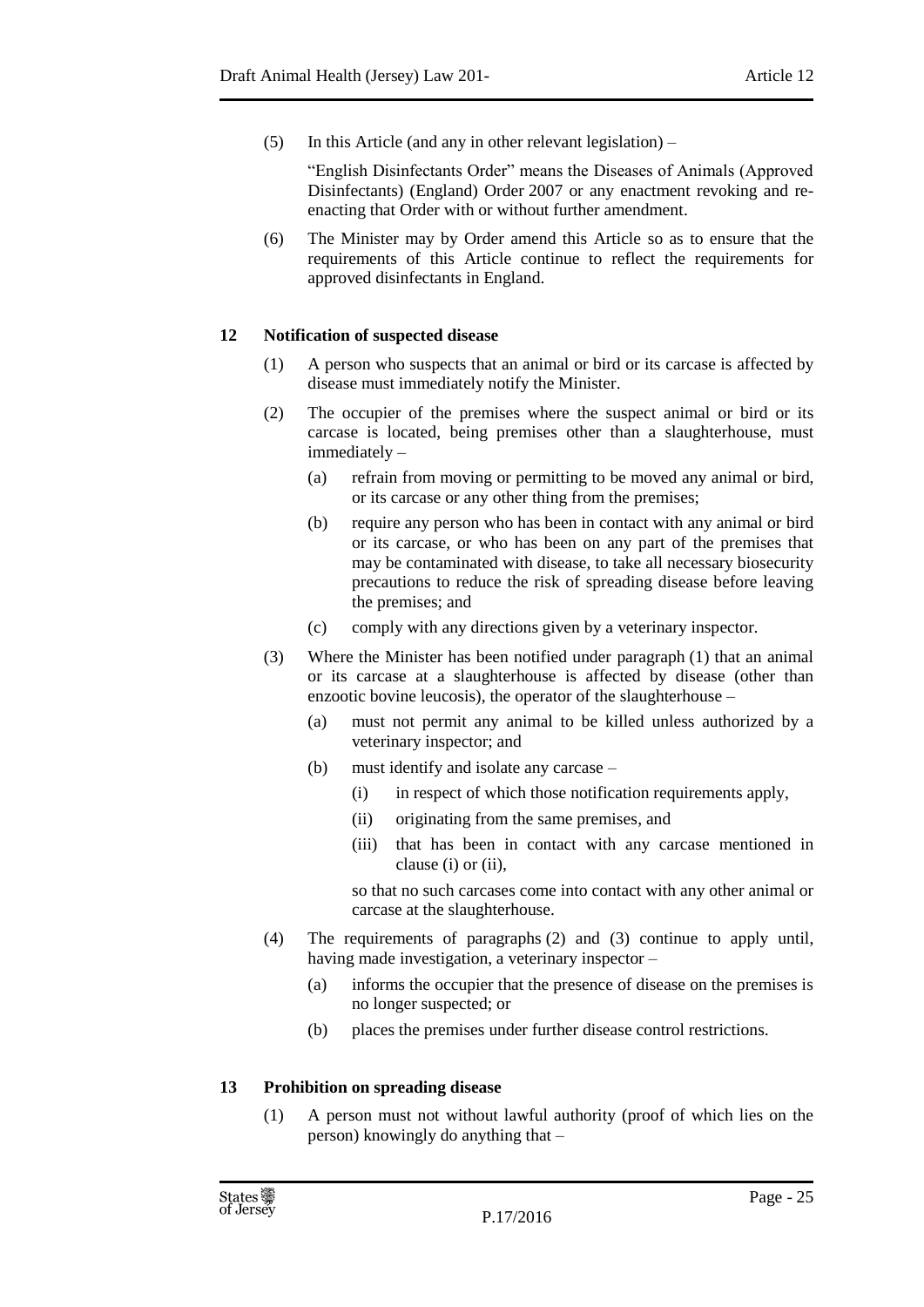- (a) causes or is intended to cause any animal or bird (of any kind) to be infected with or affected by a disease;
- (b) might interfere with an official test for a disease; or
- (c) causes symptoms similar to, or masks the symptoms of, a disease.
- (2) In this Article "official test for a disease" means a test undertaken under powers in the relevant legislation by an inspector or other person authorized by the Minister.

## <span id="page-25-0"></span>**14 Prohibition on the importation of bovine animals**

- (1) A person must not import any bovine animal.
- (2) In this Article "bovine animal" means domestic cattle of the genus *Bos, Bubalus bubalis* or *Bison bison.*

#### <span id="page-25-1"></span>**15 Control of pathogens**

- (1) A person must not, without being in possession of a licence granted by the Minister –
	- (a) have in his or her possession any specified pathogen listed in Part 1 of Schedule 2 or any carrier in which he or she knows such a pathogen is present; or
	- (b) intentionally or recklessly introduce into an animal or bird (of any kind) any specified pathogen.
- (2) A person must notify the Minister immediately if the person, without being in possession of a licence granted by the Minister, possesses any thing that he or she suspects contains a specified pathogen and such notification must include the address of the premises from where the thing has originated.
- (3) Where the Minister is notified under paragraph (2) a veterinary inspector must as soon as is reasonably practicable investigate the premises concerned and –
	- (a) inform the occupier that the presence of disease on the premises is not suspected; or
	- (b) place the premises under disease control restrictions by the service of a notice.
- (4) If any inspector has reasonable grounds for suspecting that a specified pathogen or carrier is in the possession of any person without a licence for that pathogen or carrier, the inspector may seize, or cause to be seized, such pathogen or carrier, or any material in which the inspector reasonably suspects the pathogen to have been kept or into which he or she reasonably suspects it to have been introduced.
- (5) If the inspector considers it expedient to do so, the inspector may for the purpose of reducing the risk of the introduction or spreading of disease detain, treat or destroy any pathogen or carrier seized under paragraph (4).
- (6) An inspector may, by notice served upon –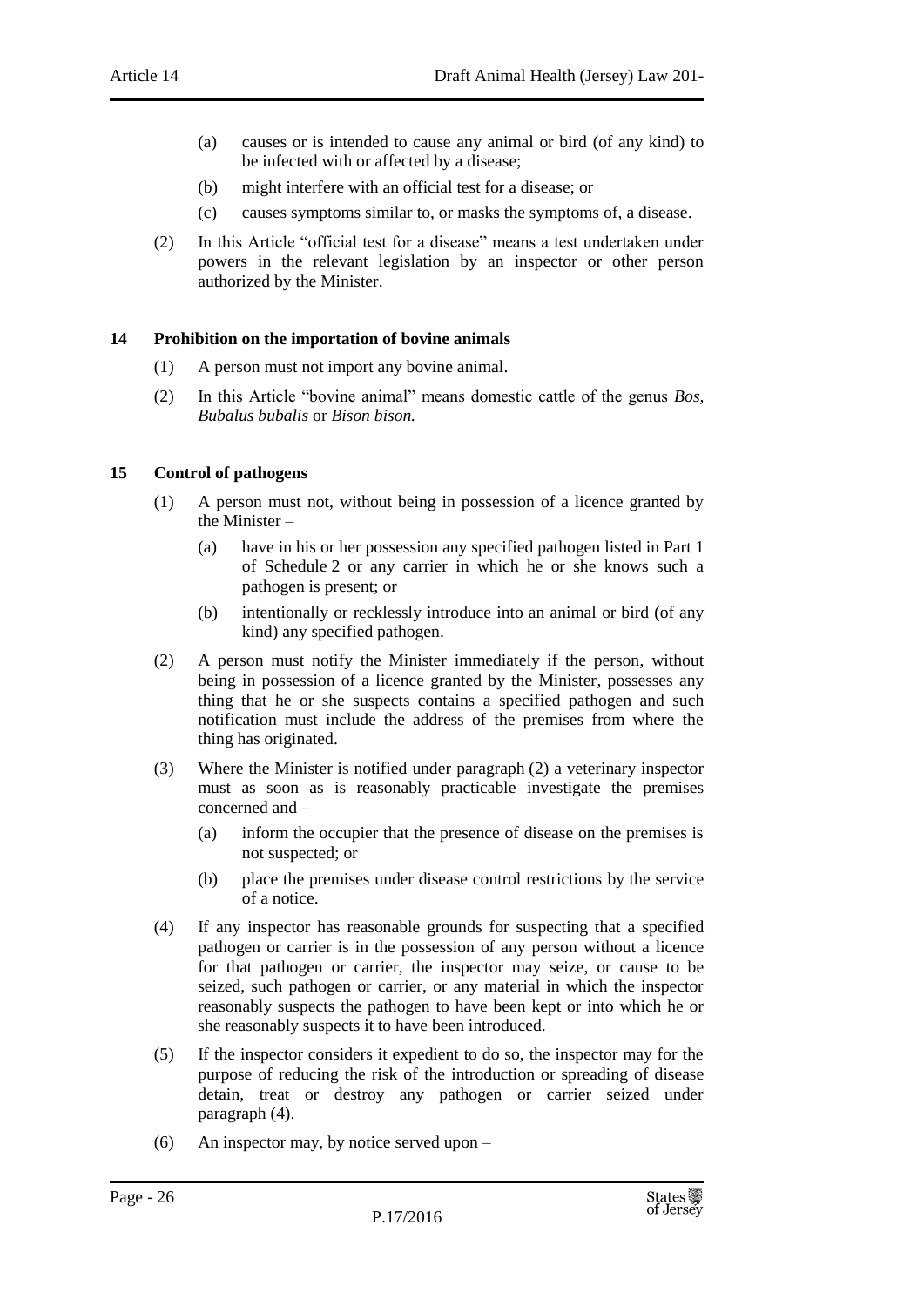- (a) the occupier of any premises (including a dwelling house); or
- (b) the owner or person in charge of any vehicle, in which the inspector reasonable suspects that a pathogen, carrier or material mentioned in paragraph (4) is or has been present in contravention of this Article,

require the person on whom the notice was served, at that person's expense, to cleanse and disinfect, and if necessary disinfest, the premises or vehicle in such manner and within such period as the inspector may specify in the notice.

(7) This Article does not apply to any specified pathogen isolated from a human being nor any specified pathogen or carrier contained in any product for which a product licence has been granted under Article 8 of the Medicines (Jersey) Law 1995<sup>2</sup> .

## <span id="page-26-0"></span>**16 Seizure**

- (1) An inspector
	- (a) may seize any thing that the inspector considers is at risk of carrying or spreading disease;
	- (b) may arrange for the destruction, burial, treatment or such other method of disposal as the inspector considers expedient of anything so seized so as to reduce the risk of the spread of disease.
- (2) Before seizing any thing under this Article the inspector must give notice of his or her intention to do so –
	- (a) to the occupier of the premises where the thing is kept; or
	- (b) to the owner or keeper of the thing.
- (3) This Article applies to any disease that the inspector considers might pose a risk to animal, bird or human health and in this Article "disease" is not limited by the definition in, or restricted or extended under, Article 2.
- <span id="page-26-1"></span>(4) The Minister may pay compensation under Article 19 to the owner of the thing so seized as if the references there to the killing of an animal or bird were a reference to the seizing of any thing.

# **PART 4**

## KILLING AND COMPENSATION

## <span id="page-26-3"></span><span id="page-26-2"></span>**17 Killing**

- (1) The Minister may, if he or she thinks fit, cause to be killed any animal or bird that –
	- (a) is affected or suspected of being affected with any disease to which this Article applies; or
	- (b) is or has been in the same enclosure or other place as, or otherwise in contact with, a diseased animal or bird or that appears to the Minister to have been exposed to the infection of the disease.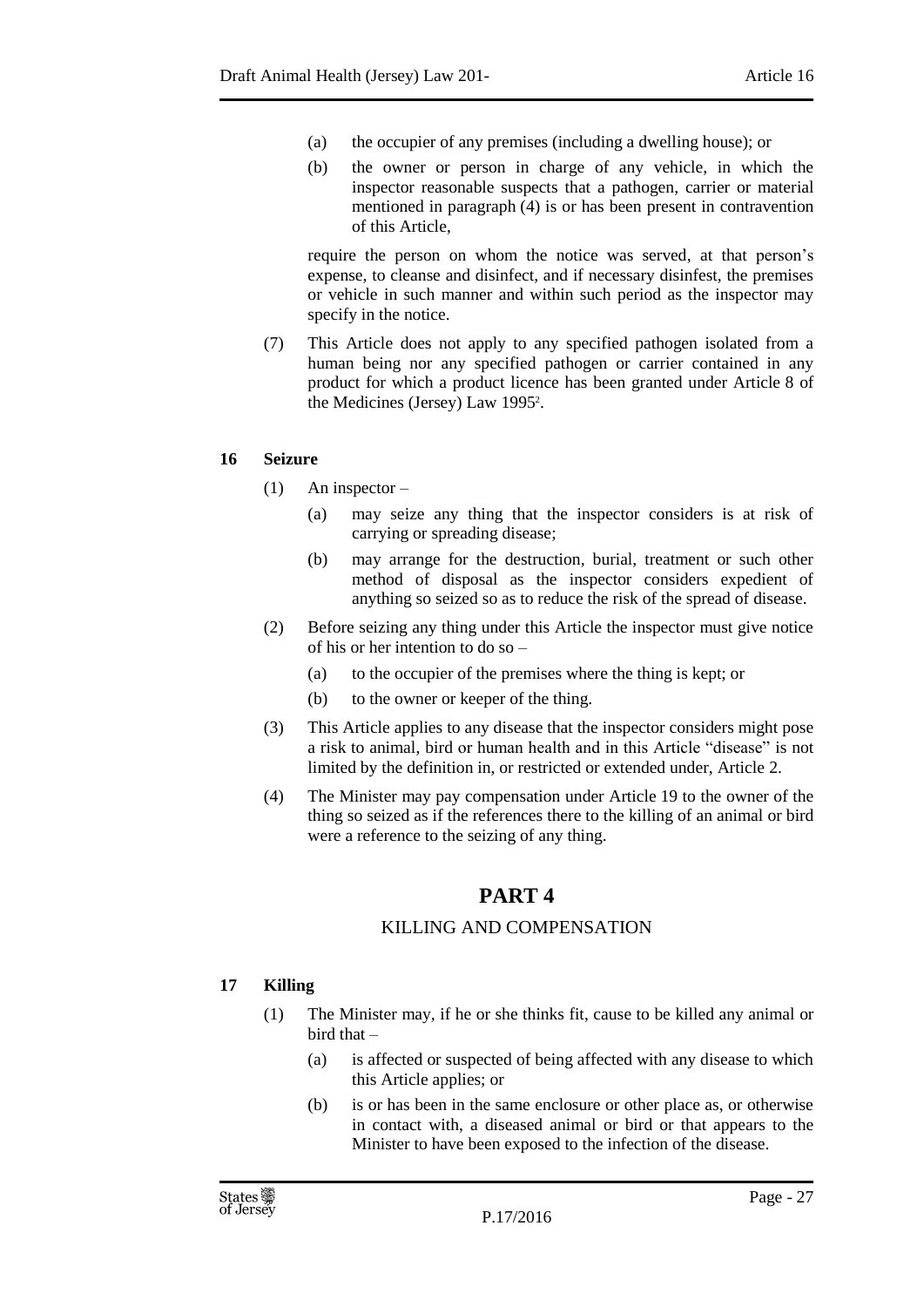- (2) Before causing any animal or bird to be killed under paragraph (1) the Minister must give notice of his or her intention to do so –
	- (a) to the occupier of the premises where the animal or bird is kept; or
	- (b) to the owner or keeper of the animal or bird.
- (3) The power in paragraph (1) applies whether or not the animal or bird to be killed has been treated with a vaccine or serum against the disease concerned.
- (4) Where, under this Law, an animal or bird has been killed at the direction of the Minister, the Minister may use any land in the possession or occupation of the owner of the animal or bird or the public that is suitable for the burial or burning of the animal or bird's carcase, or any other suitable land in private ownership with the agreement of the owner.
- (5) Where the Minister is required under any EU legislation to kill animals or birds, the Minister may decide not to do so in respect of any animal or bird –
	- (a) kept in a zoo or wildlife park; or
	- (b) kept for  $-$ 
		- (i) educational purposes,
		- (ii) scientific research or breeding for such research, or
		- (iii) purposes related to conservation of species or genetic resource.
- (6) If the Minister decides under paragraph (5) not to kill an animal or bird, a veterinary inspector must serve a notice on the occupier of the premises on which it is kept detailing the biosecurity arrangements that the occupier must follow to reduce the risk of the spread of disease.
- (7) The Minister may for disease control reasons at any time decide to order the killing of any animal or bird that has previously been spared under paragraph (5).
- (8) This Article applies to such diseases of animals as the Minister may specify by Order.

## <span id="page-27-0"></span>**18 Compensation**

- (1) The Minister may, with the approval of the Minister for Treasury and Resources, pay to the owner of any animal or bird killed under Article 17 reasonable compensation for the direct loss that the owner has suffered as a result of the killing.
- (2) The compensation must relate to the financial value of the animal or bird killed and not to any consequential or future losses.
- (3) The Minister may establish such schemes or methodology for the paying of compensation under this Article as the Minister considers appropriate and such schemes or methodology may, amongst other things, provide for some or all of the following –
	- (a) compensation to be limited to certain circumstances or diseases;
	- (b) the Minister to act in accordance with certain criteria;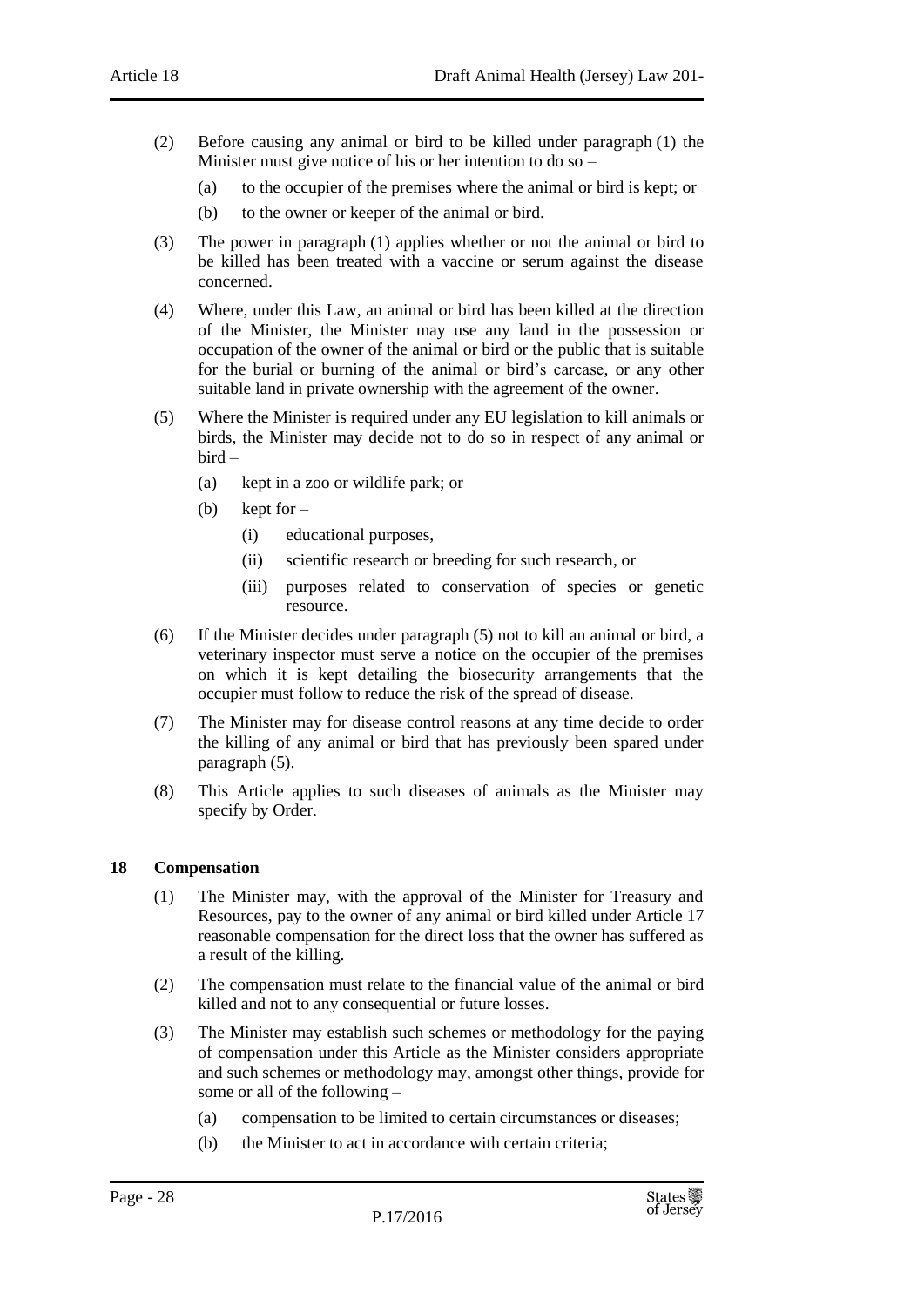- (c) there to be a maximum level of compensation in some or all cases;
- (d) an independent valuer to be appointed in certain circumstances.
- (4) Despite paragraph (1) and any provision of a scheme or methodology established under paragraph (3), the Minister must reduce or refuse to pay compensation if the owner of the animal or bird (or any person acting on the owner's behalf) has –
	- (a) failed to take reasonable measures to reduce the risk of spread of disease;
	- (b) contravened the relevant legislation; or
	- (c) imported an animal that was, in the Minister's opinion, diseased at the time of its landing or, before or while being brought from outside the Island, exposed to the infection or disease.

## **PART 5**

## POWERS OF INSPECTORS

## <span id="page-28-2"></span><span id="page-28-1"></span><span id="page-28-0"></span>**19 Inspectors' powers of entry into premises and to stop and enter vehicles**

- (1) An inspector may enter any premises, other than premises used wholly or mainly as a private dwelling, and stop and enter any vehicle at any reasonable hour, for the purpose of enforcing any relevant legislation and, in particular, where the inspector has reason to suspect that –
	- (a) there is disease at the premises or in the vehicle;
	- (b) an animal or bird is or has been kept there that is affected with a disease designated under Article 9;
	- (c) the carcase of an animal or bird that is affected or suspected of being affected by a such a disease is or has been kept there, or has been buried, destroyed or otherwise disposed of there;
	- (d) an animal, bird or thing is being kept there contrary to any relevant legislation; or
	- (e) any relevant legislation is otherwise not being complied with.
- (2) A veterinary inspector may enter any premises at any time if he or she has reason to believe that there is an immediate risk to human health from an animal or bird affected with a zoonotic disease, whether or not designated under Article 9.
- (3) If asked, the inspector or the veterinary inspector, as the case may be, must produce a document showing that he or she is an inspector or veterinary inspector, before exercising that power.
- (4) An inspector who enters
	- (a) premises that are unoccupied; or
	- (b) premises whose occupier is absent,

must (so far as reasonably practicable) leave the premises as effectively secured as he or she found them.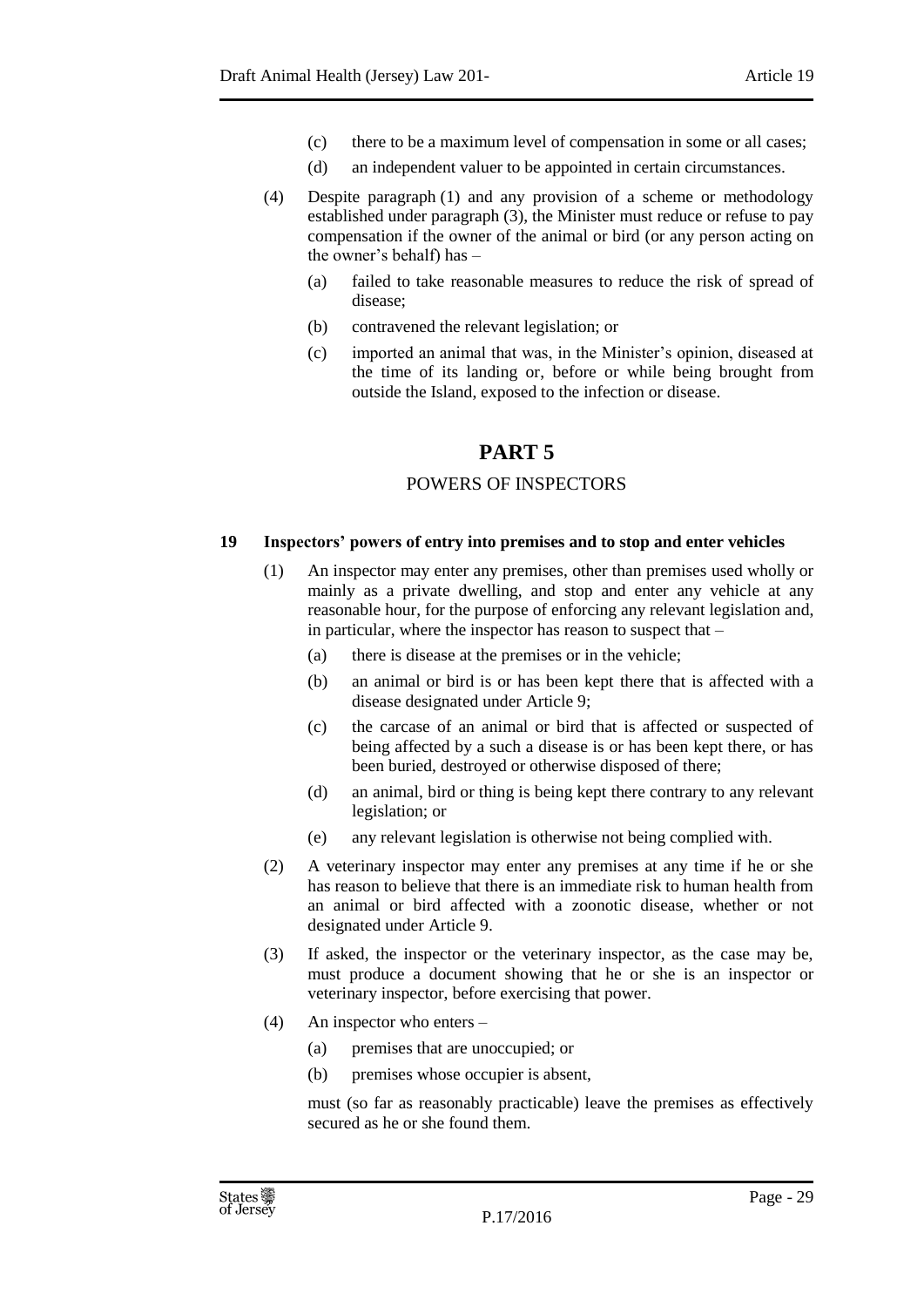- (5) The Bailiff or a Jurat, if satisfied on sworn information
	- (a) that there are reasonable grounds for entry into any premises for the purposes of the enforcement of the relevant legislation; and
	- (b) that either the premises are used wholly or mainly as a private dwelling or any of the circumstances in paragraph (6) applies,

may grant a warrant authorizing an inspector, together with a police officer, to enter the premises and to use such force as is reasonably necessary to do so.

- (6) Those circumstances are
	- (a) that admission has been refused, or a refusal is expected, and (in either case) notice to apply for a warrant has been given to the occupier;
	- (b) that asking for admission, or the giving of such a notice, would defeat the object of the entry;
	- (c) that the case is one of urgency; or
	- (d) that the premises are unoccupied or the occupier is absent.
- (7) A warrant under this Article is valid for one month.

#### <span id="page-29-0"></span>**20 Inspectors' other powers**

- (1) The powers of an inspector entering any premises or vehicle under Article 19 include but are not limited to the following –
	- (a) undertaking inquiries, inspections and examinations, including of documents and computer records, recording, measuring or photographing anything or transcribing, taking copies of or seizing those documents and records;
	- (b) identifying in any way any animal, bird or thing;
	- (c) taking samples and having them tested;
	- (d) detaining, isolating or requiring the movement of any animal, bird or thing;
	- (e) undertaking such cleansing and disinfection, disinfestation, treatment or destruction (including if appropriate by fire) of any bird, animal or thing as is suitable in the circumstances;
	- (f) undertaking surveillance for any purpose including the use of sentinels;
	- (g) implementing biosecurity controls;
	- (h) capturing, detaining, taking samples from or vaccinating a wild animal or wild bird;
	- (i) killing a wild animal or wild bird if the States Veterinary Officer is satisfied that killing is necessary either for the control of disease or for surveillance purposes;
	- (j) requiring by notice served on the occupier of the premises or person in charge of the vehicle, as the case may be, that the person undertake any action that the inspector reasonably considers appropriate to enforce the relevant legislation.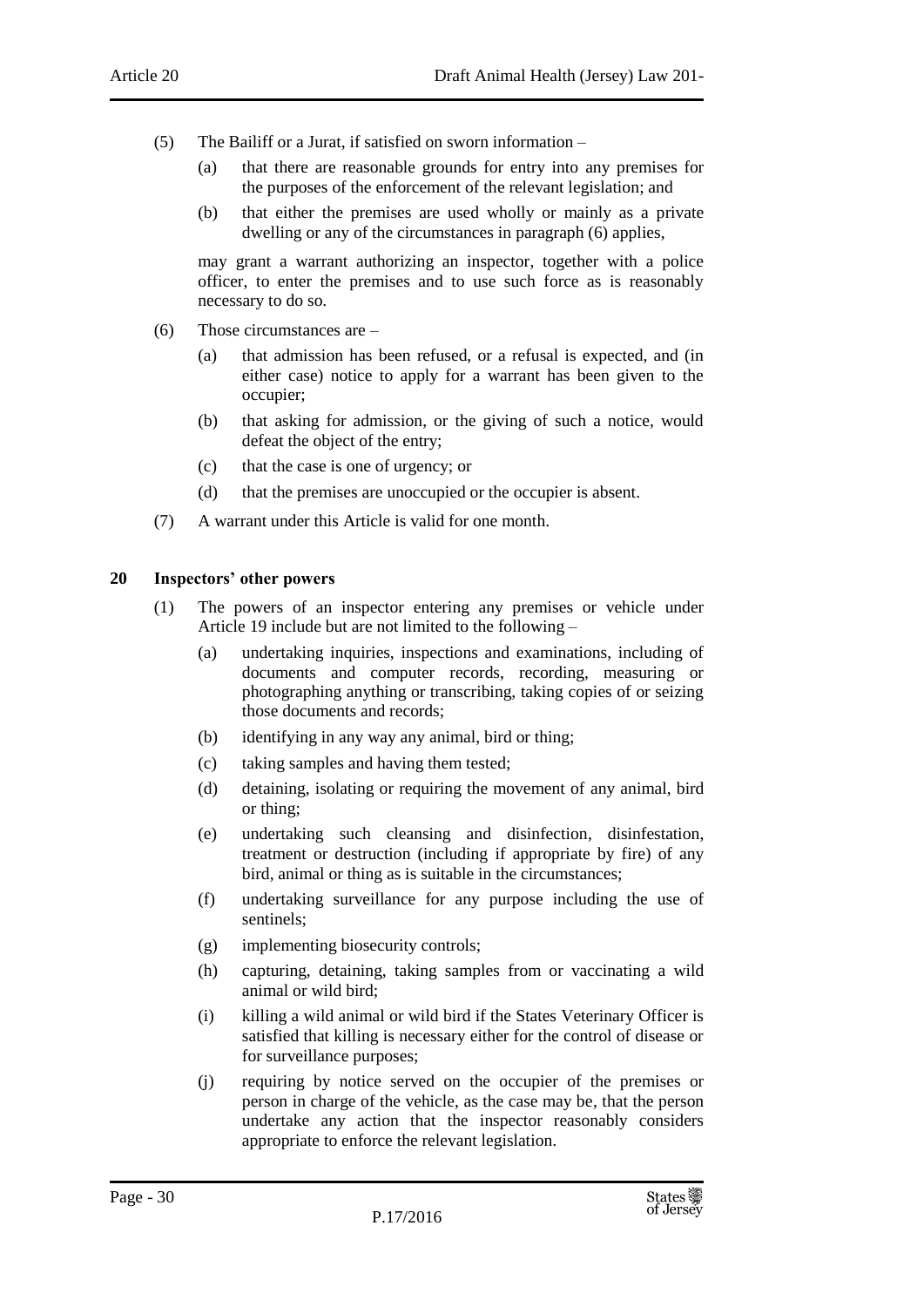- (2) For the purposes of paragraph (1)(i) the States Veterinary Officer must take particular account of –
	- (a) the practicality of taking samples from the wild animal or wild bird without killing it;
	- (b) the practicality of detaining the wild animal or wild bird pending the results of any testing or sampling; or
	- (c) the likelihood of wild animals or wild birds spreading disease or being at risk of contracting disease.
- (3) The inspector may by notice served on the person, require the owner or person having charge of any animal or bird on any premises to take such reasonable steps as the inspector may specify to collect or restrain it so as to facilitate the exercise of the inspector's powers in relation to the animal or bird.
- (4) In exercising a power under this Article or Article 19, an inspector may be accompanied by –
	- (a) such other persons as he or she considers necessary; and
	- (b) a representative of the European Commission acting for the purpose of the enforcement of any obligation under the EU treaties (as defined by Article 1(1) of the European Union (Jersey) Law 1973<sup>3</sup>).
- (5) The inspector may authorize a competent person to undertake any of the functions of the inspector under this Article other than with respect to the serving of notices under paragraph  $(1)(j)$  or  $(3)$ .
- (6) The inspector may take any necessary equipment or vehicle onto any premises entered for the purposes of this Article or Article 19.

## <span id="page-30-0"></span>**21 Powers of inspectors where relevant legislation contravened**

- (1) If a person contravenes any provision of the relevant legislation an inspector may take such steps as he or she considers necessary to ensure that the provision is not further contravened or that its requirements are carried out.
- (2) The steps taken may include the killing of animals and birds and the seizure, destruction, burial or any other treatment of any thing.
- (3) The Minister may reclaim the cost of any steps taken under this Article from the person who contravened the requirement and enforce the claim as a debt owed to the Minister.

## <span id="page-30-1"></span>**22 Exceptional circumstances**

(1) A veterinary inspector may carry out risk assessments for the purposes of considering whether any exceptional measures are necessary to ensure the health of any animal, bird or human being or to reduce the risk of the spread of disease.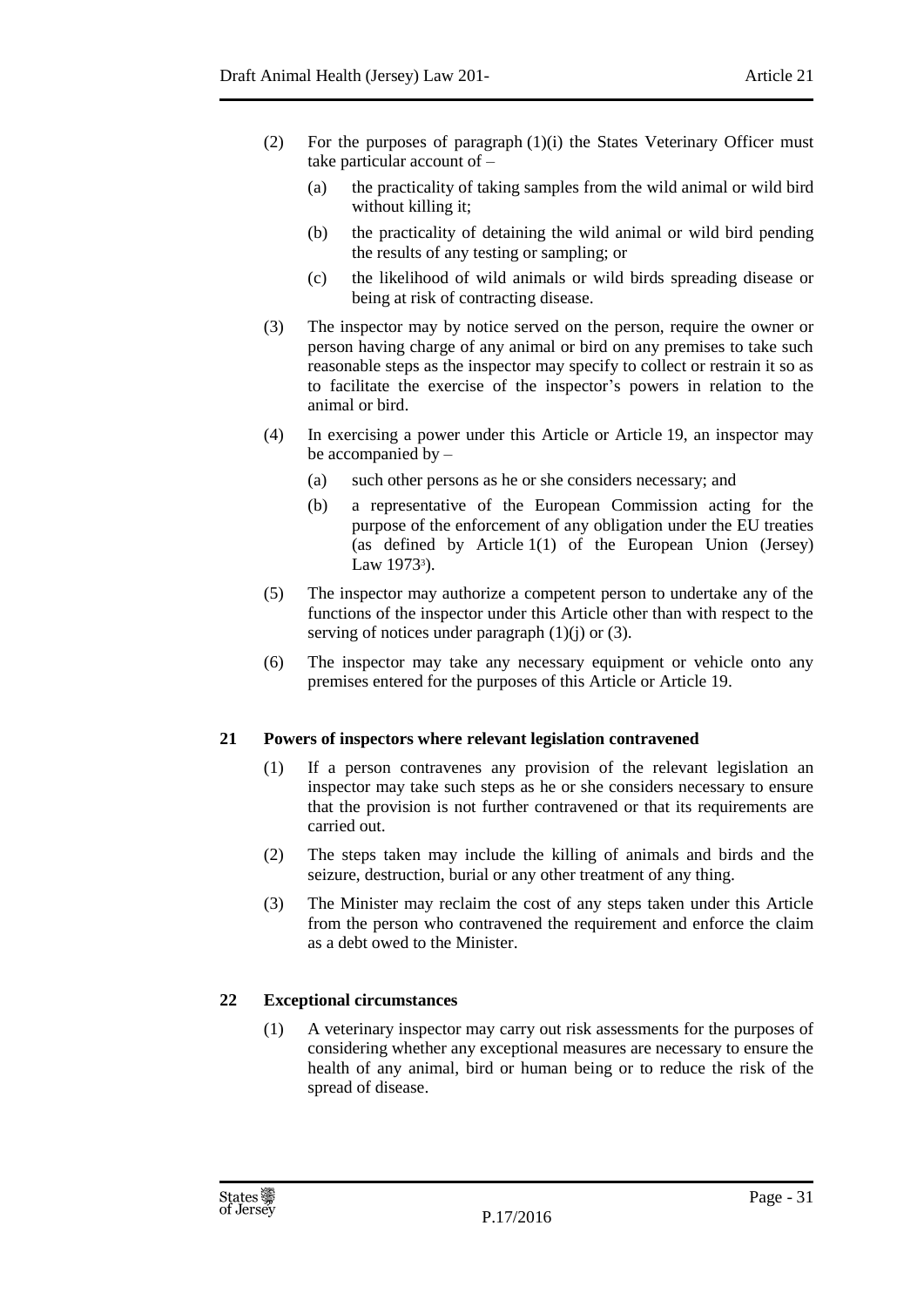- (2) If a veterinary inspector, having undertaken a risk assessment under paragraph (1), considers that such exceptional measures are necessary, he or she may –
	- (a) license a person to carry out any action otherwise prohibited under any relevant legislation;
	- (b) exempt a person, by notice, from any requirement of the relevant legislation; or
	- (c) ban a person, by notice, from carrying out an action that would otherwise be permitted, or not prohibited, by the relevant legislation.

## **PART 6**

## PROCEEDINGS

## <span id="page-31-2"></span><span id="page-31-1"></span><span id="page-31-0"></span>**23 Notices**

- (1) Any notice served under the relevant legislation must be in writing and may be amended, suspended or revoked in writing at any time.
- (2) A notice is validly served on a person by  $-$ 
	- (a) delivering it to the person personally;
	- (b) leaving it at the person's proper address; or
	- (c) sending it by post or electronic means to the person's proper address.
- (3) In the case of an unincorporated association, a notice may be served on or given to an officer of the association.
- (4) Any notice that is required or authorized under the relevant legislation to be served on the occupier of premises may be served on a person whom the person serving the notice reasonably believes to be the occupier.
- (5) However, if the person who served the notice discovers that another person is in fact the occupier of premises or the keeper of any animal or bird in connection with which the notice was served, a notice must be served on that other person.
- (6) If the name or address of any occupier of premises on whom a notice is to be served or given under the relevant legislation cannot, after reasonable enquiry, be ascertained, the notice may be served by leaving it conspicuously affixed to a building or object on the premises.
- (7) If the notice is urgent it may be served in the manner provided for under paragraph (6) and a copy subsequently served in the manner provided for under paragraph (2) if this is possible after reasonable enquiry.
- $(8)$  A notice may
	- (a) require any action that an inspector reasonably believes is necessary for the enforcement of the relevant legislation;
	- (b) specify that a person in receipt of it must immediately inform an inspector that it has been received.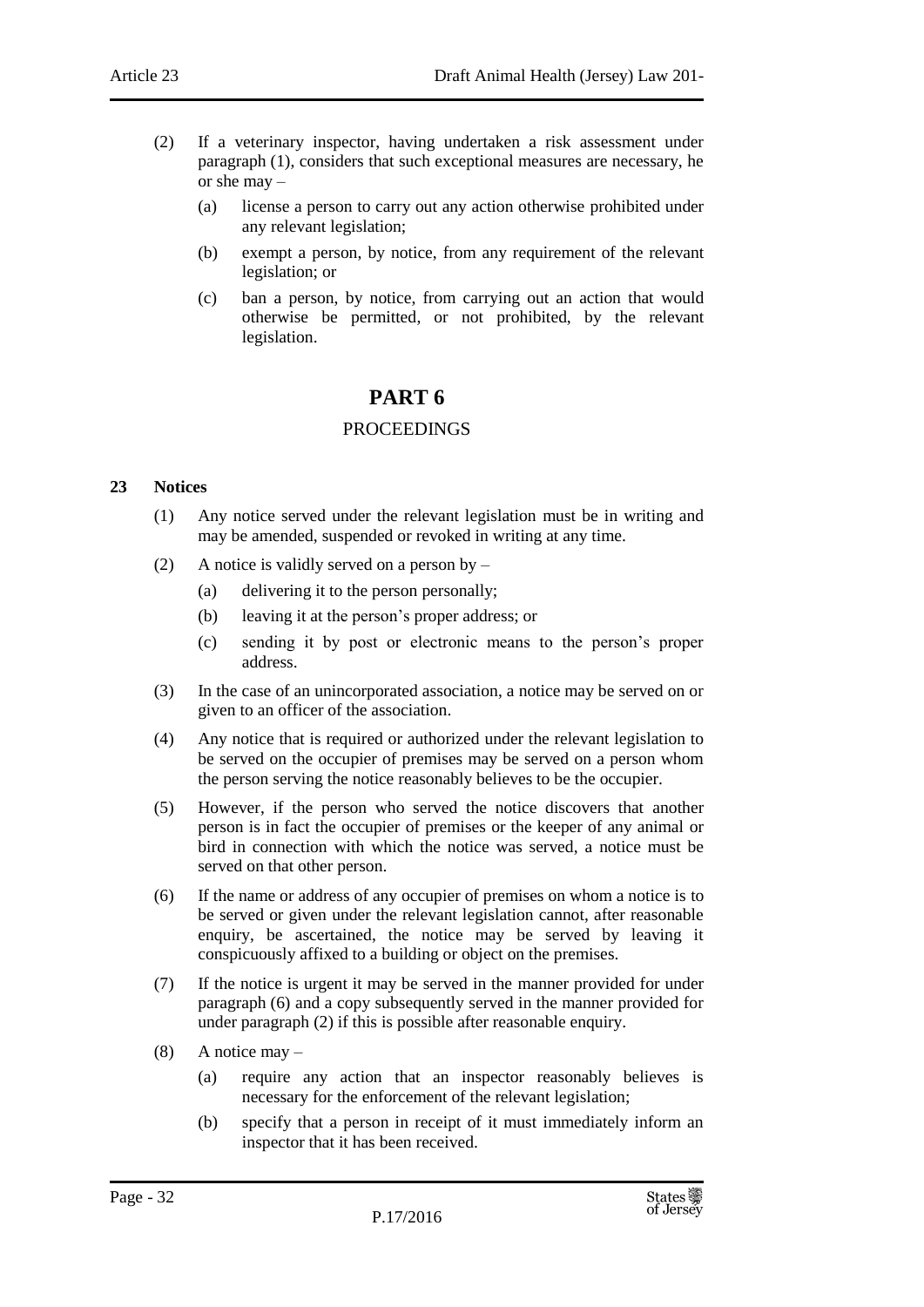- (9) A person on whom a notice is validly served must comply with it.
- (10) For the purposes of this Article and Article 7 of the Interpretation (Jersey) Law 1954<sup>4</sup> , "proper address" means –
	- (a) in the case of a body corporate or limited liability partnership or an officer of the body or partnership –
		- (i) the registered or principal office in Jersey of the body or partnership, or
		- (ii) the email address of the officer;
	- (b) in the case of any other partnership or a partner or person having control or management of the partnership business –
		- (i) the principal office in Jersey of the partnership,
		- (ii) the email address of the partner or person having control or management;
	- (c) in the case of an unincorporated association or an officer of the association –
		- (i) the office of the association, or
		- (ii) the email address of the officer;
	- (d) in any other case, a person's last known address, which includes an email address.

## <span id="page-32-0"></span>**24 Notices following contravention of movement controls**

- (1) If an inspector has reasonable grounds for suspecting that an animal or bird has been moved to any premises in contravention of any provision of the relevant legislation or any licence or notice served under it, the inspector may serve a notice on the occupier of the premises requiring that animal or bird, or any other animal or bird on the premises, to be there detained or moved to other premises specified in the notice.
- (2) An inspector may serve a notice, on the occupier of any premises mentioned in paragraph (1) or to which any animal or bird is to move or has been moved to under that paragraph, imposing such movement restrictions relating to an animal or bird on those premises as the inspector considers necessary to reduce the risk of spreading disease.

## <span id="page-32-1"></span>**25 Licences**

- (1) Where a licence is granted under any relevant legislation it must be in writing and may be –
	- (a) either of general application (a "general licence") or specific to any particular animal, bird, person, premises or any other thing or particular situation (a "specific licence");
	- (b) subject to conditions; and
	- (c) amended, suspended or revoked in writing at any time.
- (2) A person moving an animal or bird or thing under the authority of a specific licence must –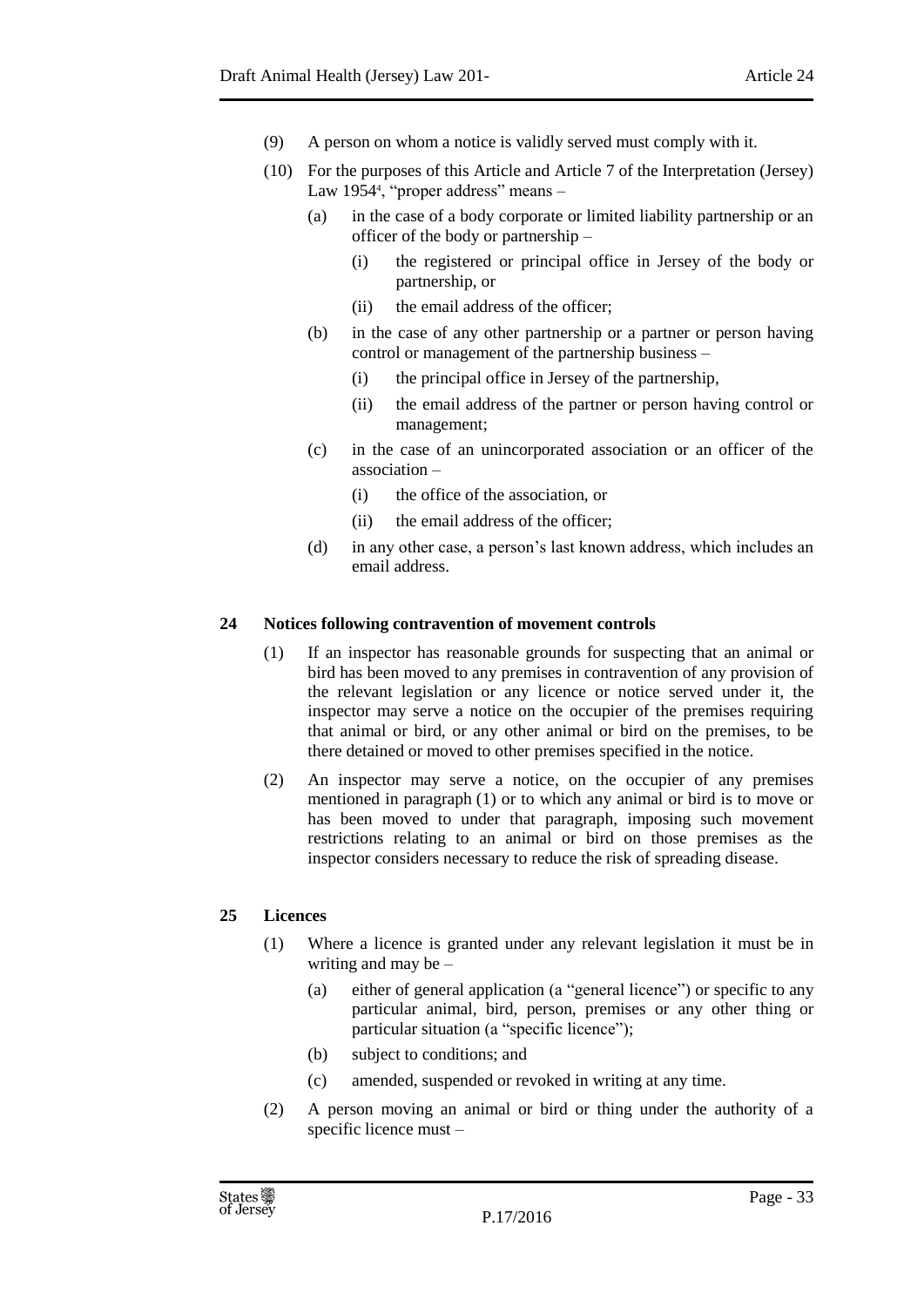- (a) carry the licence or a copy of it at all times during the movement;
- (b) when so demanded by an inspector, produce the licence or a copy of it and allow a copy to be taken of it or details to be extracted from it; and
- (c) retain the licence relating to each movement for at least 6 months after the last movement made under its authority.
- (3) A person moving an animal, bird or thing under the authority of a general licence must –
	- (a) at all times during the movement, carry a document containing details of –
		- (i) what is being transported, including the quantity,
		- (ii) the date of the movement,
		- (iii) the names of the persons responsible for the animal, bird or thing being moved at the place of departure and the place of destination,
		- (iv) the addresses of the place of departure and the place of destination;
	- (b) when so demanded by an inspector, produce the document and allow a copy to be taken of it or details to be extracted from it; and state which general licence gives the authority for the movement; and
	- (c) retain the documentation relating to each movement for at least 6 months after the last movement made under its authority.
- (4) If an animal, bird or thing has been moved to premises under a licence, an inspector may serve a notice on the occupier of those premises imposing such restrictions in relation to the premises as the inspector considers are necessary to reduce the risk of spreading disease.
- (5) A person to whom a licence is granted under any relevant legislation must comply with any conditions of the licence.
- (6) Where the licence is required or authorized to be granted by a veterinary inspector, it may also be granted by an inspector acting under the direction of a veterinary inspector.
- (7) The Minister must publicize in such manner as he or she considers appropriate any general licence including –
	- (a) the purpose of the licence and the conditions attached to it; and
	- (b) the date on which the licence becomes operative and, if applicable, is amended, suspended or revoked.
- (8) If an inspector has reasonable grounds for suspecting that a person has contravened the terms of a general licence, the Minister may serve a notice under Article 23 preventing the person from making use of any general licence.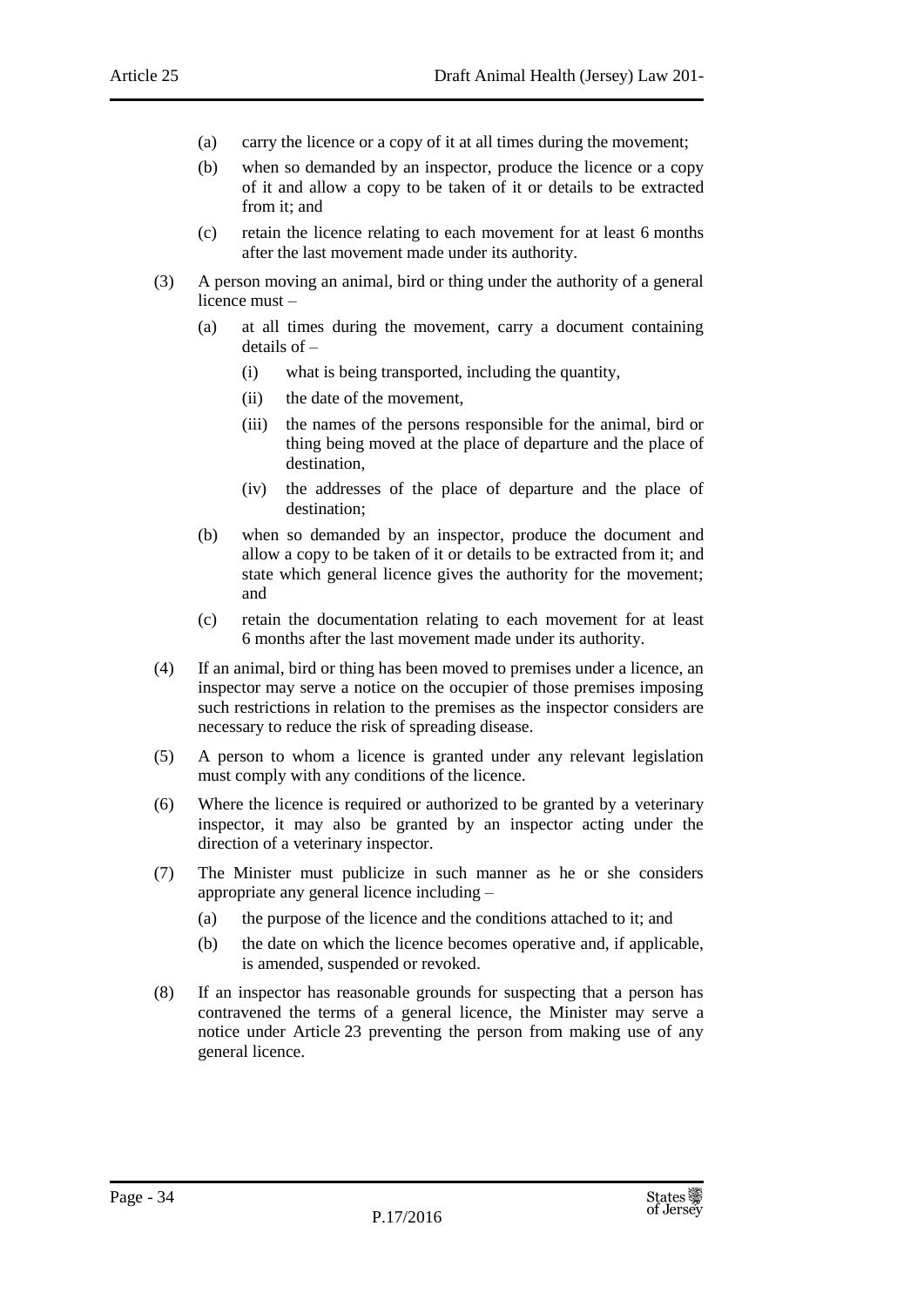## <span id="page-34-0"></span>**26 Declaration of controlled zones**

- (1) The Minister may declare any land to be a controlled zone for any purposes relating to the relevant legislation and in respect of which certain measures may apply.
- (2) The declaration of a zone under this Article
	- (a) must be in writing;
	- (b) must define the extent of the zone being declared;
	- (c) must specify the disease to which the declaration relates;
	- (d) may specify measures that must be taken in respect of any animal, bird or thing kept on premises within the zone; and
	- (e) may be amended or revoked by a further declaration.
- (3) Any premises partly within a zone are treated as being wholly within the zone and if premises are partly in more than one zone the premises are treated as being wholly within the zone to which the strictest controls apply.
- (4) The Minister must publicise in such manner as he or she considers appropriate –
	- (a) the extent of any zone declared and the disease to which it relates;
	- (b) the date on which the declaration becomes operative and ceases to become operative;
	- (c) details of any measures specified in the declaration; and
	- (d) any amendment to the declaration.
- (5) A person who keeps an animal, bird or thing within the zone to which the declaration relates must comply with any measure specified in the declaration applicable to that animal, bird or thing.

## <span id="page-34-1"></span>**27 Obstruction**

A person must not –

- (a) intentionally obstruct or impede anyone acting in the execution or enforcement of the relevant legislation;
- (b) interfere with, or cause or knowingly permit to be interfered with, anything done by anyone acting in the execution or enforcement of the relevant legislation;
- (c) fail to give to any person acting in the execution or enforcement of the relevant legislation any assistance or information that is reasonably required;
- (d) provide to anyone acting in the execution or enforcement of the relevant legislation any information knowing it to be false or misleading or not believing it to be true; or
- (e) fail to produce a record when required to do so by any person acting in the execution or enforcement of the relevant legislation.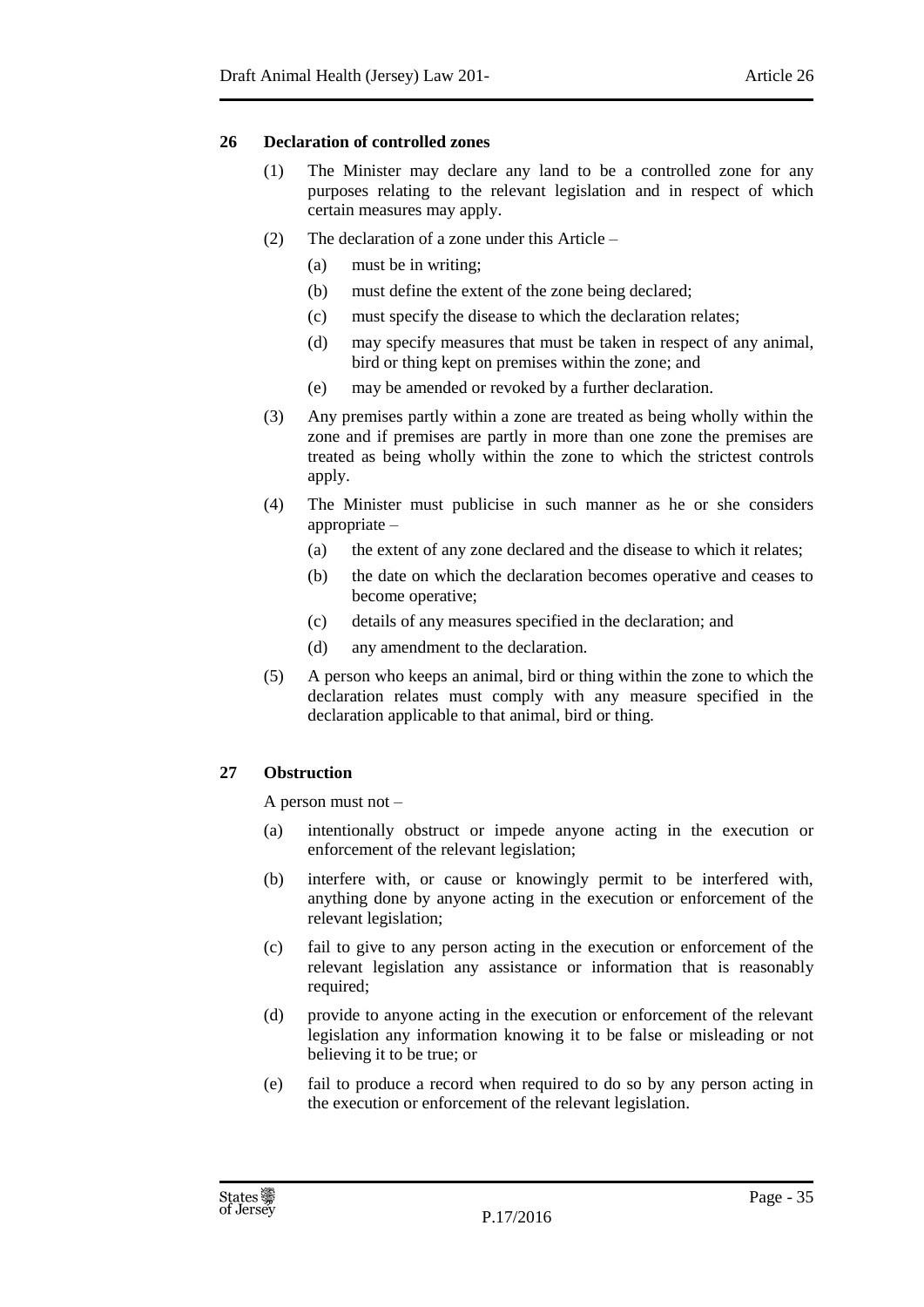## <span id="page-35-0"></span>**28 Changes of occupier**

- (1) If there is a change in occupation of any restricted premises
	- (a) the outgoing occupier must inform the Minister of the name and contact details of the new occupier before the change in occupation takes place; and
	- (b) if the incoming occupier does not have day to day responsibility for any restricted animal or bird, he or she must allow the keeper of any such animal, or any person acting on behalf of the keeper, to enter the premises to feed or otherwise attend to the welfare of any animal or bird during the period of its restriction and for up to 7 days thereafter.
- <span id="page-35-1"></span>(2) In this Article "restricted," in relation to any premises or any animal or bird, means subject to a control or restriction under the relevant legislation.

## **PART 7**

## OFFENCES AND PENALTIES

## <span id="page-35-3"></span><span id="page-35-2"></span>**29 Offences**

- (1) A person is guilty of an offence if the person without lawful authority or excuse, proof of which lies on the person –
	- (a) contravenes any requirement of the relevant legislation (including the terms of any notice, licence or other requirement imposed under it); or
	- (b) does or fails to do anything that is stated in the relevant legislation to be an offence or not to be lawful.
- (2) A person guilty of an offence under paragraph (1) is liable to imprisonment for a term of 2 years and to a fine.
- (3) A court before which a person is convicted of an offence under paragraph (1) may, in addition to any other penalty, order that person to be disqualified, for such period as it thinks fit, for keeping or otherwise having care of, in all circumstances or in such circumstances as it may specify, any animal or bird or such animals or birds of a description or kinds as the court may specify.
- (4) Paragraph (3) does not prevent a person keeping any animals or birds during the time when arrangements for their care are being arranged subject to such time limit as the court may impose.

## <span id="page-35-4"></span>**30 General provisions as to offences**

(1) Where an offence under the relevant legislation, committed by a body corporate, limited liability partnership or separate limited partnership, is proved to have been committed with the consent or connivance of, or to be attributable to any neglect on the part of –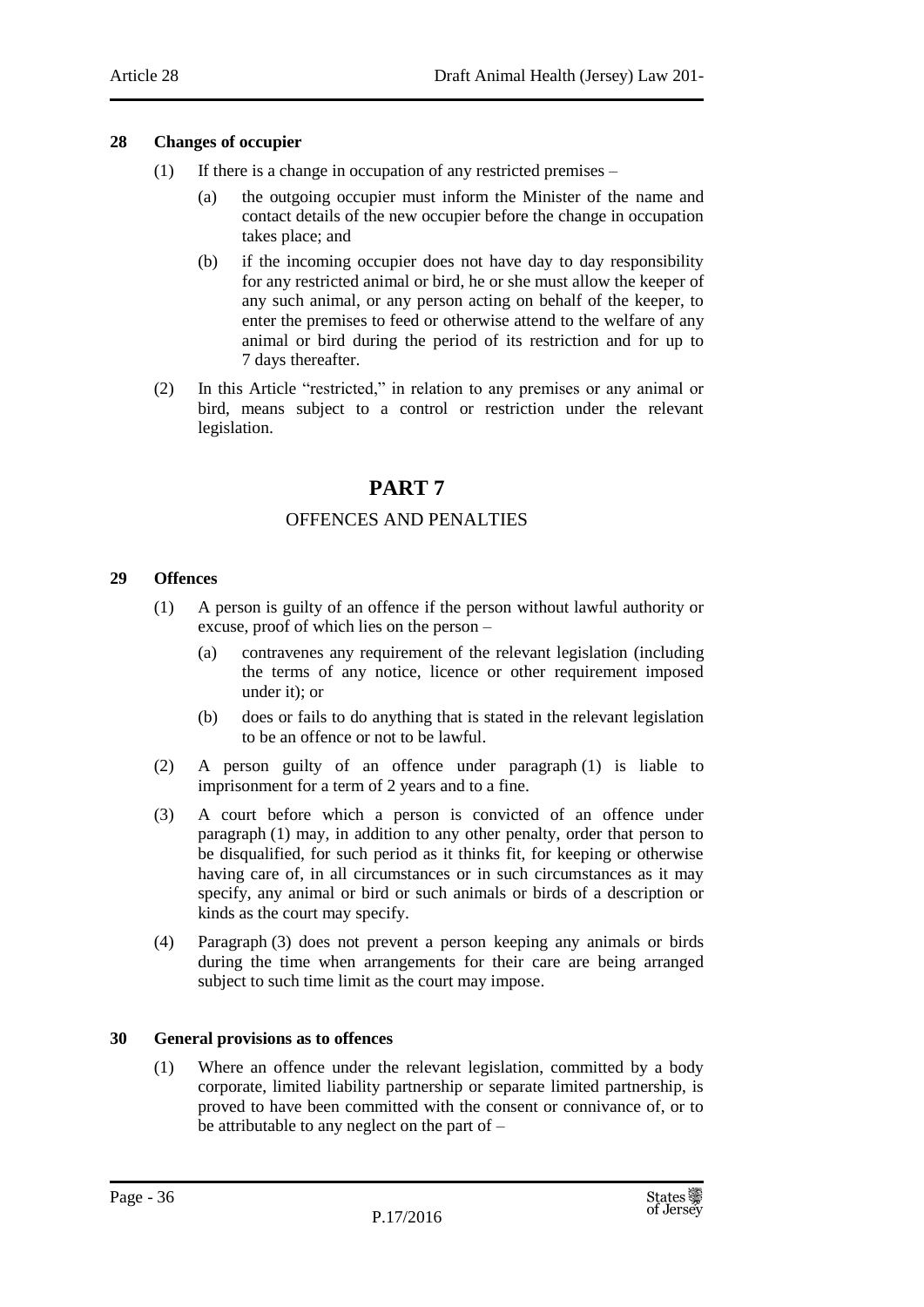- (a) a person who is a partner of the partnership, or director, manager, secretary or other similar officer of the body corporate; or
- (b) any person purporting to act in any such capacity,

the person is also be guilty of the offence and liable in the same manner as the partnership or body corporate to the penalty provided for that offence.

(2) Where the affairs of a body corporate are managed by its members, paragraph (1) applies in relation to acts and defaults of a member in connection with his or her functions of management as if the member were a director of the body corporate.

## <span id="page-36-0"></span>**31 Protection of inspectors**

- (1) An inspector is not personally liable for anything that he or she does
	- (a) when acting in the execution or purported execution of the relevant legislation; and
	- (b) when acting within the scope of his or her employment,

if the inspector is acting in the honest belief that his or her duty under the relevant legislation requires or entitles the inspector to do it.

<span id="page-36-1"></span>(2) Paragraph (1) does not affect any liability of the inspector's employer.

## **PART 8**

## CLOSING PROVISIONS

## <span id="page-36-3"></span><span id="page-36-2"></span>**32 Orders generally**

- (1) Orders under this Law may make provision by reference to, and may incorporate (by reference, annexation or otherwise), any EU provision relating to matters capable of regulation by this Law to such extent and subject to such exceptions, adaptations and modifications as may be specified in the Order and such provision may include references to any EU provision as it may be amended from time to time.
- (2) Orders under this Law may contain such incidental, supplementary and consequential provisions as appear to the Minister to be necessary for the purposes of the Order.

## <span id="page-36-4"></span>**33 Repeals and savings**

- (1) The following Laws are repealed
	- (a) Fertilisers and Feeding Stuffs (Jersey) Law 1950<sup>5</sup>;
	- (b) Artificial Insemination of Domestic Animals (Jersey) Law 1952<sup>6</sup>;
	- (c) Diseases of Animals (Jersey) Law 1956<sup>7</sup> ;
	- (d) Diseases of Animals (Rabies) (Jersey) Law 1976<sup>8</sup> .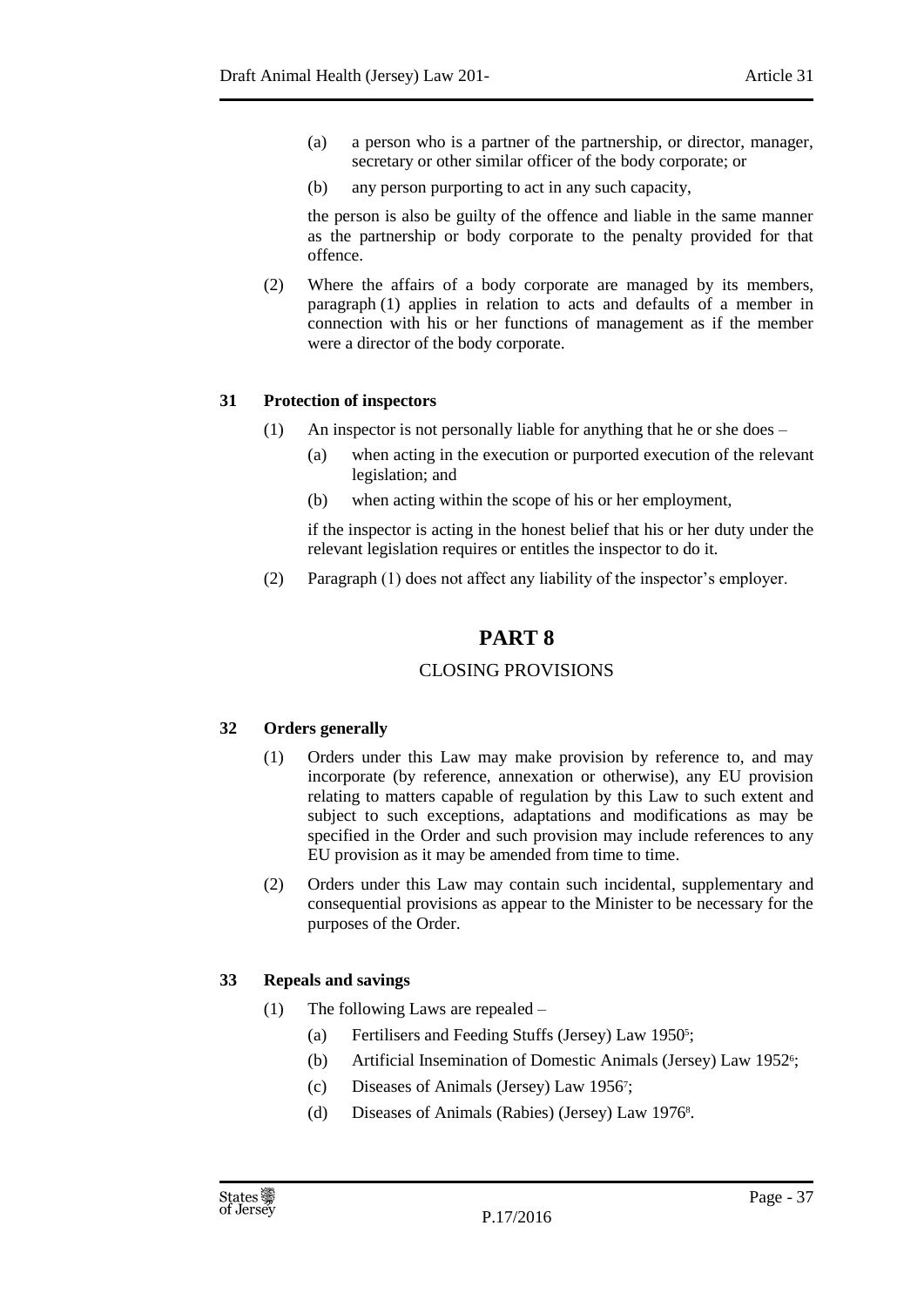(2) Despite paragraph (1), any Orders made under any of the Laws mentioned in sub-paragraphs (b) to (d), as they were in force immediately before the coming into force of this Article, are treated as having been made under this Law, except to the extent, if any, that they are inconsistent with it.

## <span id="page-37-0"></span>**34 Minor and consequential amendments to enactments**

Schedule 5 has effect.

## <span id="page-37-1"></span>**35 Citation and commencement**

- (1) This Law may be cited as the Animal Health (Jersey) Law 201-.
- (2) Subject to paragraph (3) this Law, comes into force on such day or days as the States may by Act appoint.
- (3) Schedule 5 paragraphs 2(b) and (c) and 17(a) come into force 7 days after this Law is registered.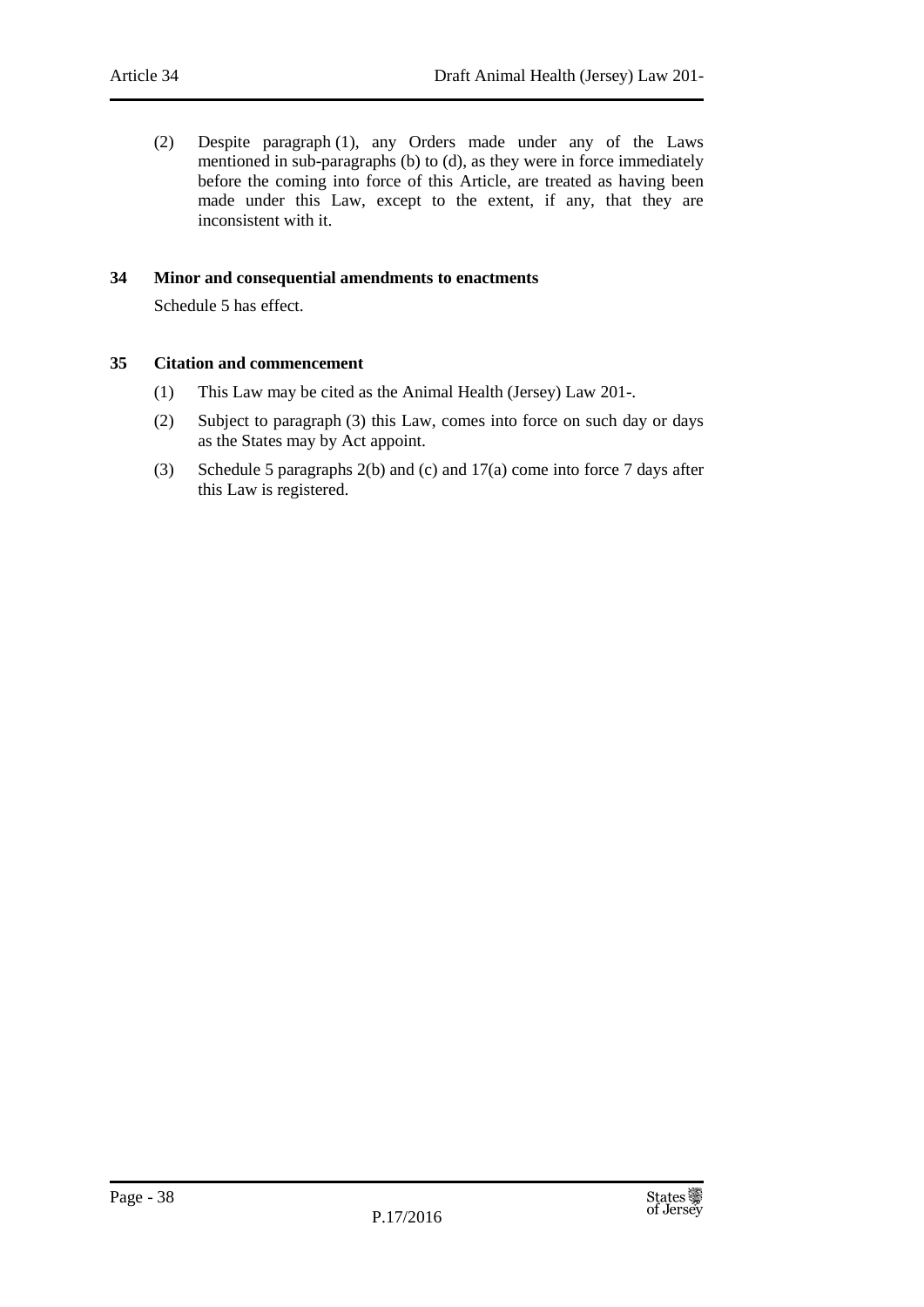## **SCHEDULE 1**

 $(A<sup>rt</sup>icle 2(1))$ 

#### **DISEASES**

<span id="page-38-1"></span><span id="page-38-0"></span>African horse sickness African swine fever American Foulbrood Anthrax Aujeszky's disease Avian influenza Bovine Spongiform Encephalopathy Bluetongue Bovine Tuberculosis Bovine Viral Diarrhoea Brucellosis Chronic wasting disease Classical swine fever Contagious agalactia Contagious bovine pleuro-pneumonia Contagious epididymitis Contagious equine metritis Dourine Enzootic bovine leukosis Epizootic haemorrhagic disease Epizootic lymphangitis Equine infectious anaemia Equine viral arteritis European Foulbrood Foot and mouth disease Glanders Infectious Bovine Rhinotracheitis/Infectious Pustular Vulvovaginitis Lumpy skin disease Newcastle disease Paramyxovirus infection Peste de Petit Ruminants (Goat plague) Rabies Rabies in bats Rift Valley fever Scrapie Sheep and goat pox Sheep scab Small hive beetle Swine influenza Swine vesicular disease Tropilaelops mite Vesicular stomatitis West Nile fever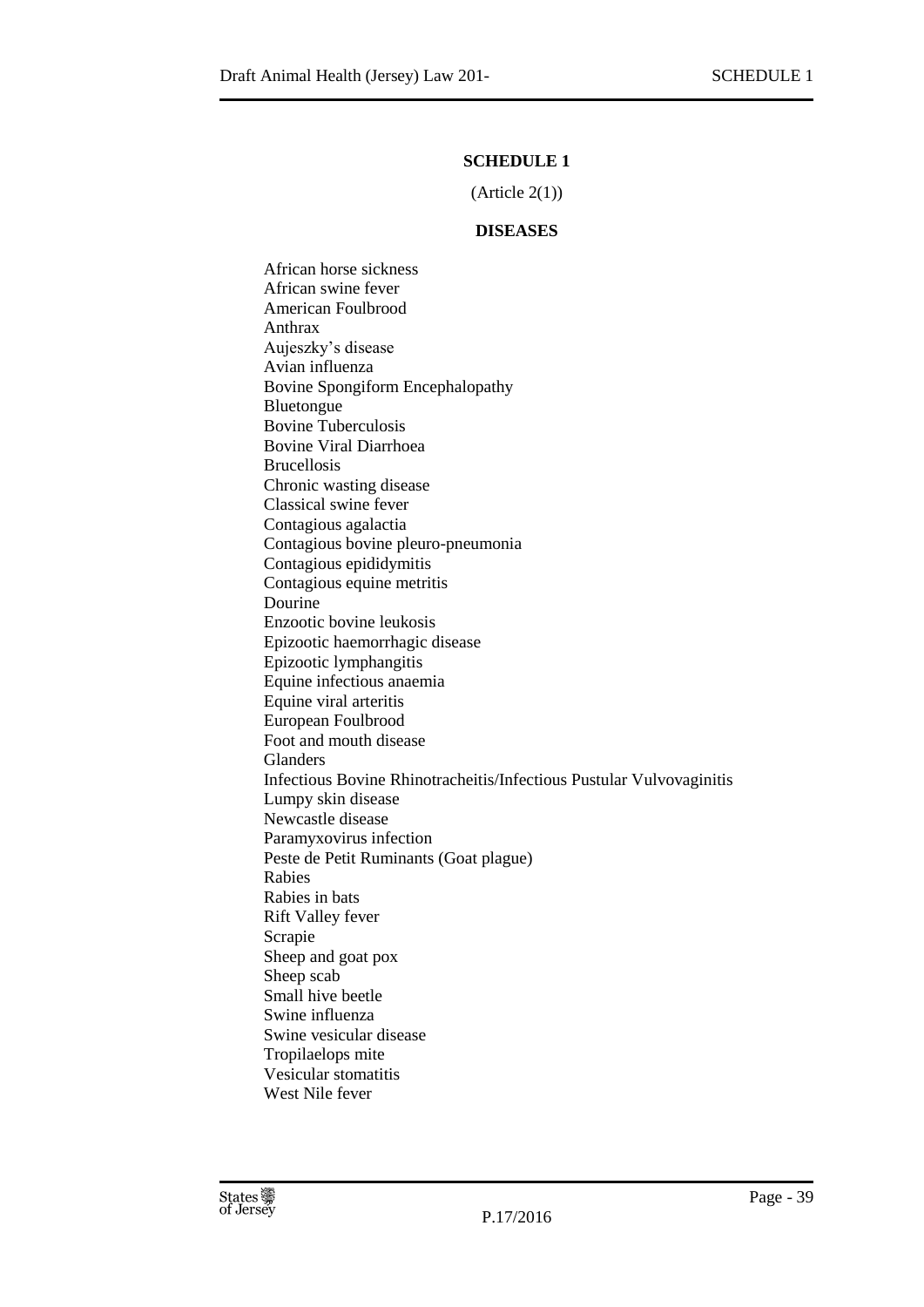#### **SCHEDULE 2**

#### (Article  $3(1)$  and  $15(1)(a)$ )

## **SPECIFIED PATHOGENS**

#### **PART 1**

<span id="page-39-2"></span><span id="page-39-1"></span><span id="page-39-0"></span>African horse sickness virus.

African swine fever virus.

Aujesky's disease virus.

Avian influenza viruses that are –

- (a) uncharacterised;
- (b) Type A viruses that have an intravenous pathogenicity index in six-weekold chickens of greater than 1.2; or
- (c) Type A viruses H5 or H7 subtype for which nucleotide sequencing has demonstrated multiple basic amino acids at the cleavage site of hæmagglutinin.

*Babesia bovis.*

*Babesia bigemina.*

*Babesia caballi.*

*Bacillus anthracis.*

Bluetongue virus.

Bovine leucosis virus.

*Brucella abortus.*

*Brucella melitensis.*

*Brucella ovis.*

*Brucella suis.*

*Burkholderia mallei.*

Classical swine fever virus.

*Cochliomyia hominivorax.*

Eastern and Western equine encephalomyelitis viruses.

*Echinococcus multilocularis.*

*Echniococcus granulosus.*

*Ehrlichia ruminantium.*

Equine infectious anemia virus.

Foot and mouth disease virus.

Hendra disease virus.

*Histoplasma farciminosum.*

Influenza viruses of avian origin in mammals.

Japanese encephalitis virus.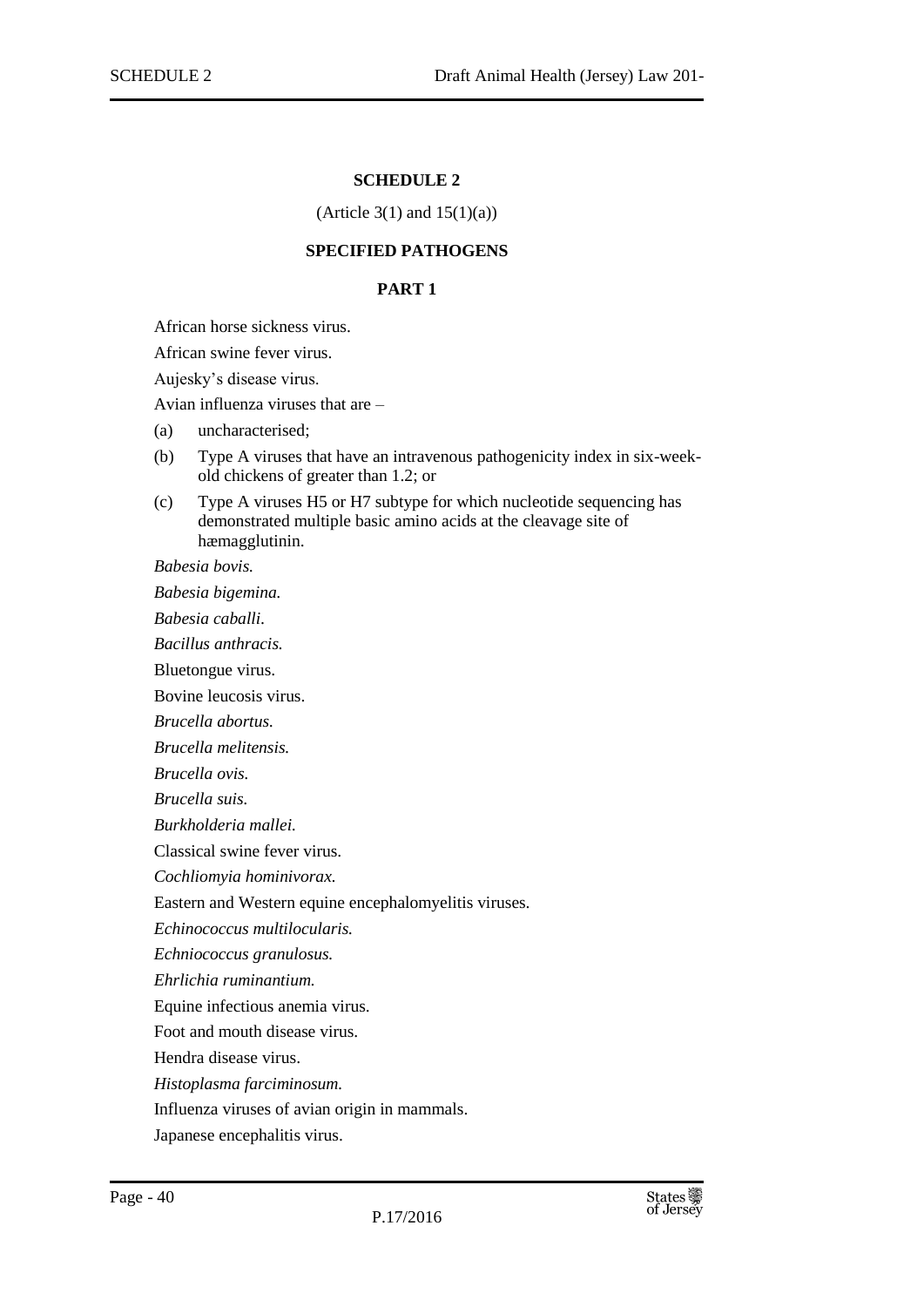| Lumpy skin disease virus.                                                                                                                                                                              |  |  |  |  |
|--------------------------------------------------------------------------------------------------------------------------------------------------------------------------------------------------------|--|--|--|--|
| Monkeypox virus.                                                                                                                                                                                       |  |  |  |  |
| Mycoplasma agalactiae.                                                                                                                                                                                 |  |  |  |  |
| Mycoplasma capricolum sub species capripneumoniae.                                                                                                                                                     |  |  |  |  |
| Mycoplasma mycoides sub species mycoides SC and mycoides LC variants.                                                                                                                                  |  |  |  |  |
| Mycoplasma mycoides var capri.                                                                                                                                                                         |  |  |  |  |
| Newcastle disease (avian paramyxovirus type 1) viruses that are $-$                                                                                                                                    |  |  |  |  |
| uncharacterised; or<br>(a)                                                                                                                                                                             |  |  |  |  |
| have an intracerebral pathogenicity index in one-day-old chicks of 0.4 or<br>(b)<br>more, when not less than 10 million 50% egg infectious doses (EID50)<br>are administered to each bird in the test. |  |  |  |  |
| Nipah disease virus.                                                                                                                                                                                   |  |  |  |  |
| Peste des petits ruminants virus.                                                                                                                                                                      |  |  |  |  |
| Rabies virus and all viruses of the genus Lyssavirus.                                                                                                                                                  |  |  |  |  |
| Rift Valley Fever virus.                                                                                                                                                                               |  |  |  |  |
| Rinderpest virus.                                                                                                                                                                                      |  |  |  |  |
| St. Louis equine encephalomyelitis virus.                                                                                                                                                              |  |  |  |  |
| Sheep and goat pox virus.                                                                                                                                                                              |  |  |  |  |
| Swine vesicular disease virus.                                                                                                                                                                         |  |  |  |  |
| Teschen disease virus.                                                                                                                                                                                 |  |  |  |  |
| Theileria annulata.                                                                                                                                                                                    |  |  |  |  |
| Theileria equi.                                                                                                                                                                                        |  |  |  |  |
| Theileria parva.                                                                                                                                                                                       |  |  |  |  |
| Trichinella spiralis.                                                                                                                                                                                  |  |  |  |  |
| Trypanosoma brucei.                                                                                                                                                                                    |  |  |  |  |
| Trypanosoma congolense.                                                                                                                                                                                |  |  |  |  |
| Trypanosoma equiperdum.                                                                                                                                                                                |  |  |  |  |
| Trypanosoma evansi.                                                                                                                                                                                    |  |  |  |  |
| Trypanosoma simiae.                                                                                                                                                                                    |  |  |  |  |
| Trypanosoma vivax.                                                                                                                                                                                     |  |  |  |  |
| Venezuelan equine encephalomyelitis virus.                                                                                                                                                             |  |  |  |  |
| Vesicular stomatitis virus.                                                                                                                                                                            |  |  |  |  |
| West Nile virus.                                                                                                                                                                                       |  |  |  |  |
| PART <sub>2</sub>                                                                                                                                                                                      |  |  |  |  |

<span id="page-40-0"></span>The live virus causing viral hæmorrhagic disease of rabbits.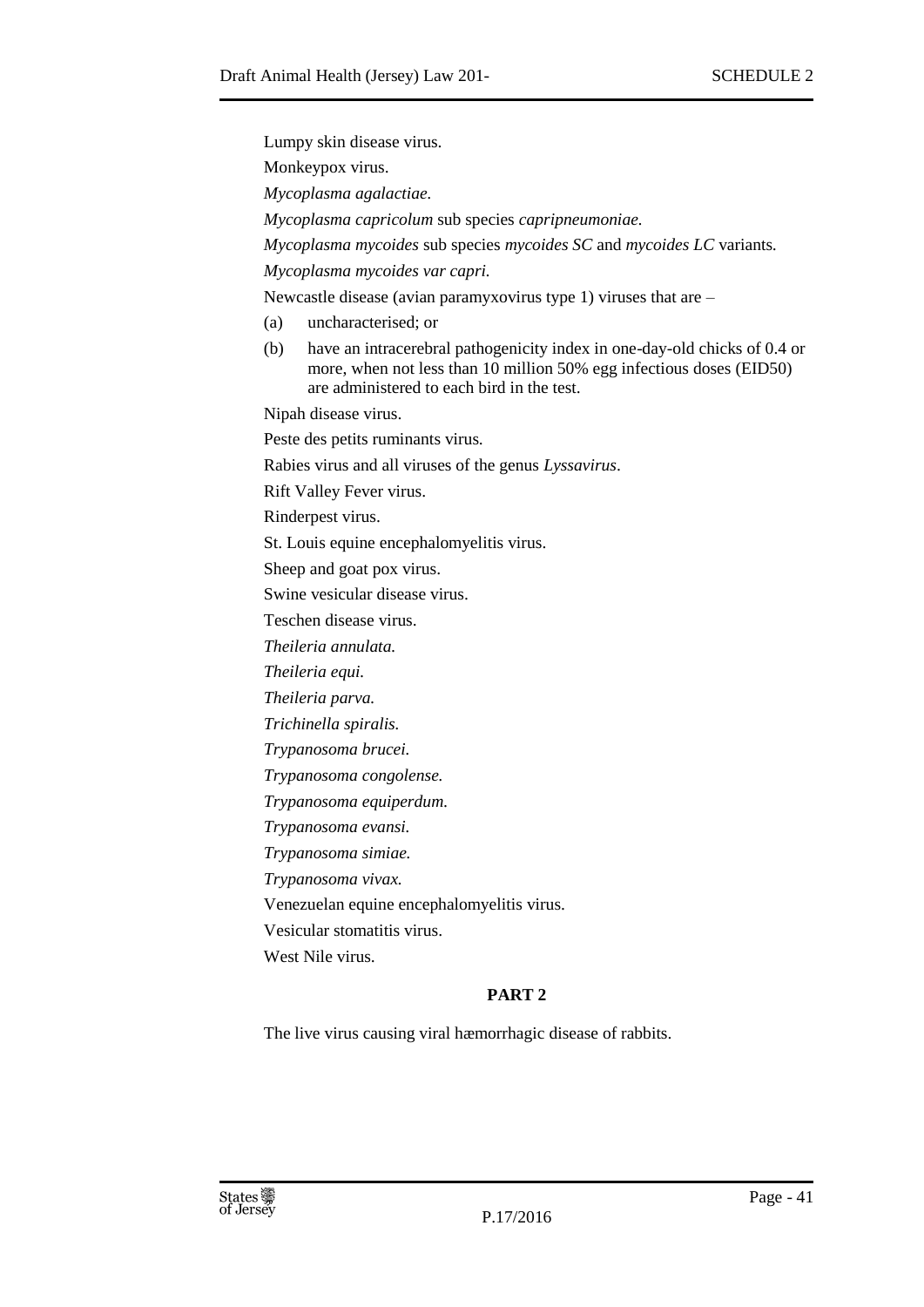## **SCHEDULE 3**

#### $(Article 7(1)(b))$

#### **ORDER-MAKING POWERS**

#### <span id="page-41-0"></span>**PART 1 – POWERS EXERCISABLE IN ALL CASES**

- <span id="page-41-2"></span><span id="page-41-1"></span>1. To set fees or to require costs otherwise incurred by the Minister to be borne by any person.
- 2. To proscribe or regulate the import or export of animals, birds or any other thing that might spread disease.
- 3. To regulate the movement of animals, birds or any other thing that might spread disease, require records to be kept of such movements and specify matters relating to the keeping of such records.
- 4. To require isolation of any animal, bird or other thing and specify matters relating to the biosecurity conditions of such isolation.
- 5. To require the recording of numbers and classes of animals or birds kept and specify matters relating to the keeping of such records.
- 6. To require the identification of animals or birds and specify the method of such identification.
- 7. To require keepers of animals or birds and those operating a business handling animals or birds to be registered and to meet minimum standards.
- 8. To undertake surveillance (including taking samples and conducting tests) for disease.
- 9. To require or to proscribe the treatment of animals or birds with vaccine or serum or both and specify matters relating to such treatment including the keeping of untreated animals and birds and their location on premises.
- 10. To require biosecurity measures to be put in place on premises (including ports and airports) or in vehicles and to specify matters relating to such measures.
- 11. To proscribe or regulate the exhumation of animal or bird carcasses.
- 12. To regulate artificial animal breeding.
- 13. To approve disinfectants for use when required by the relevant legislation.
- 14. To regulate hunting and gathering of animals and birds (of any kind).
- 15. To regulate animal feedingstuffs and the inclusion of medication in feedingstuffs.
- 16. To regulate animal by-products and other products of animal origin.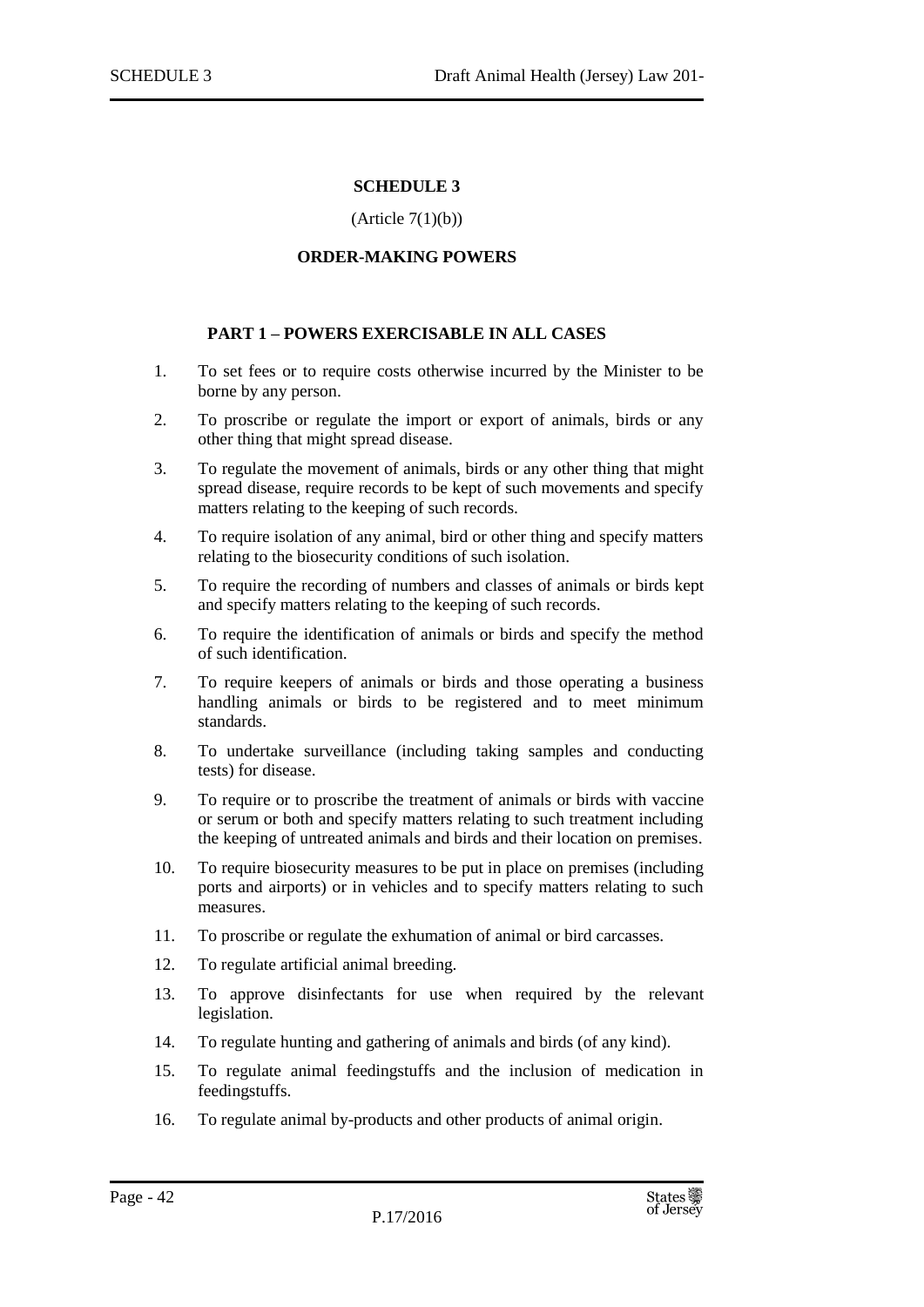- 17. To undertake investigations into the possible presence of disease including taking samples from animals or birds (including wild animals or wild birds) and the environment and having them tested, including trapping vectors and having them tested.
- 18. To impose biosecurity controls (including if necessary closing footpaths) on premises and by the use of controlled zones (which may be the whole of Jersey) when disease is suspected and on confirmation of disease to reduce the risk of spread of disease, or to contain or eradicate disease.
- 19 To require and specify the method of cleansing and disinfection and disinfestation of premises, vehicles or any other thing that might be contaminated with disease including the seizure and destruction of things that cannot be cleansed and disinfected or requiring the destruction of such things.
- 20. To kill animals or birds (including wild animals or wild birds) for disease control purposes and specify the method of killing.
- 21. To place or require the placing of sentinels on premises and specify any requirements appropriate to the sentinels including their location on premises sampling them and having the samples tested.
- 22. To prescribe and regulate the destruction, burial, disposal or treatment of carcases of animals or birds killed at the Minister's direction.

## <span id="page-42-0"></span>**PART 2 – POWERS EXERCISABLE IN CASES OF RABIES ETC.**

- 23. To destroy animals, pets or wild animals.
- 24. To prevent the movement of animals, pets or wild animals in order to facilitate their seizure or destruction.
- 25. To authorize the use of methods of destruction that would otherwise be unlawful.
- 26. To regulate the ownership and disposal of the carcasses of animals that have been destroyed.
- 27. To require notice to be given of the death of such pets or wild animals as may be specified and to specify requirement in relation to the giving of notice.
- 28. To regulate the ownership and disposal of the carcases of animals whose deaths are required to be notified under paragraph 27.
- 29. To authorize any person to enter any land for the purposes of seizing or destroying animals, pets or wild animals.
- 30. To require and regulate the vaccination, confinement and control of pets and other animals held in captivity.
- 31. Requiring any animal mentioned in paragraph 30 that may be a carrier of rabies (or any other disease to which this Part applies) to be kept in quarantine.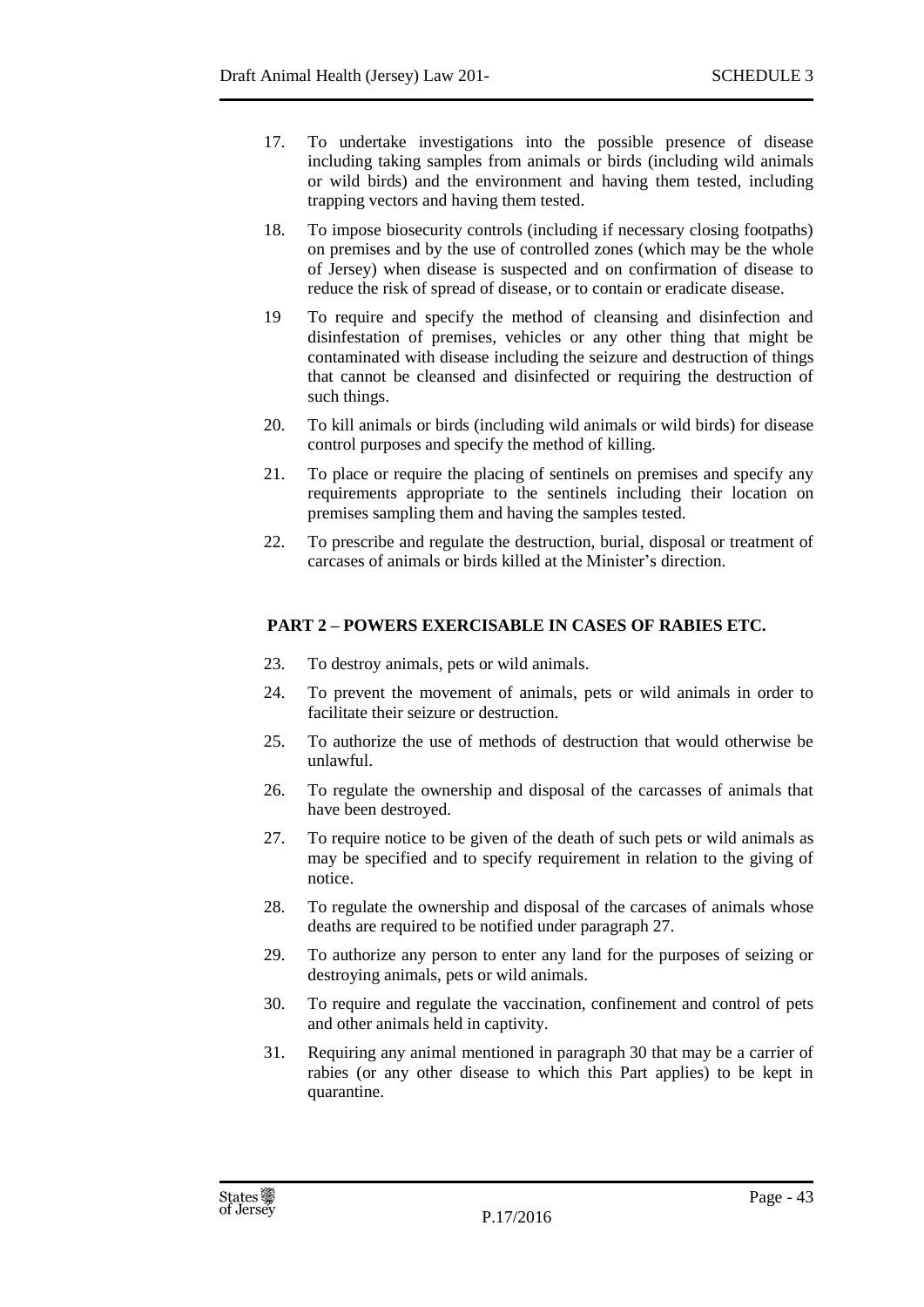#### **SCHEDULE 4**

#### (Article 10(2))

#### **PREVENTIVE MEASURES**

- <span id="page-43-1"></span><span id="page-43-0"></span>1. To require and regulate the housing, confinement or isolation of animals, birds or any other thing likely to spread disease.
- 2. To proscribe or regulate the movement of animals, birds or things likely to spread disease.
- 3. To regulate the method and location of feeding and providing water to animals or birds.
- 4. To require and regulate biosecurity measures.
- 5. To require and regulate keeping of records and specify the way records are kept.
- 6. To require the reporting of dead or diseased animals or birds (of any kind) to the Minister.
- 7. To vaccinate animals or birds, or require them to be vaccinated, whether or not at the owner's expense, and to recover costs where the Minister vaccinates.
- 8. To proscribe vaccination.
- 9. To sample animals, birds and other things including for vectors and have the samples tested.
- 10. To require practical vector control.
- 11. To require and regulate cleansing, disinfection and disinfestation of premises, vehicles or other things.
- 12. To place sentinels on premises or require animals or birds on premises to be used as sentinels and to specify their location, whether or not at the owner's expense.
- 13. To kill animals or birds (including wild animals or wild birds).
- 14. To destroy animal or bird carcases or any other thing that might risk the spread of disease.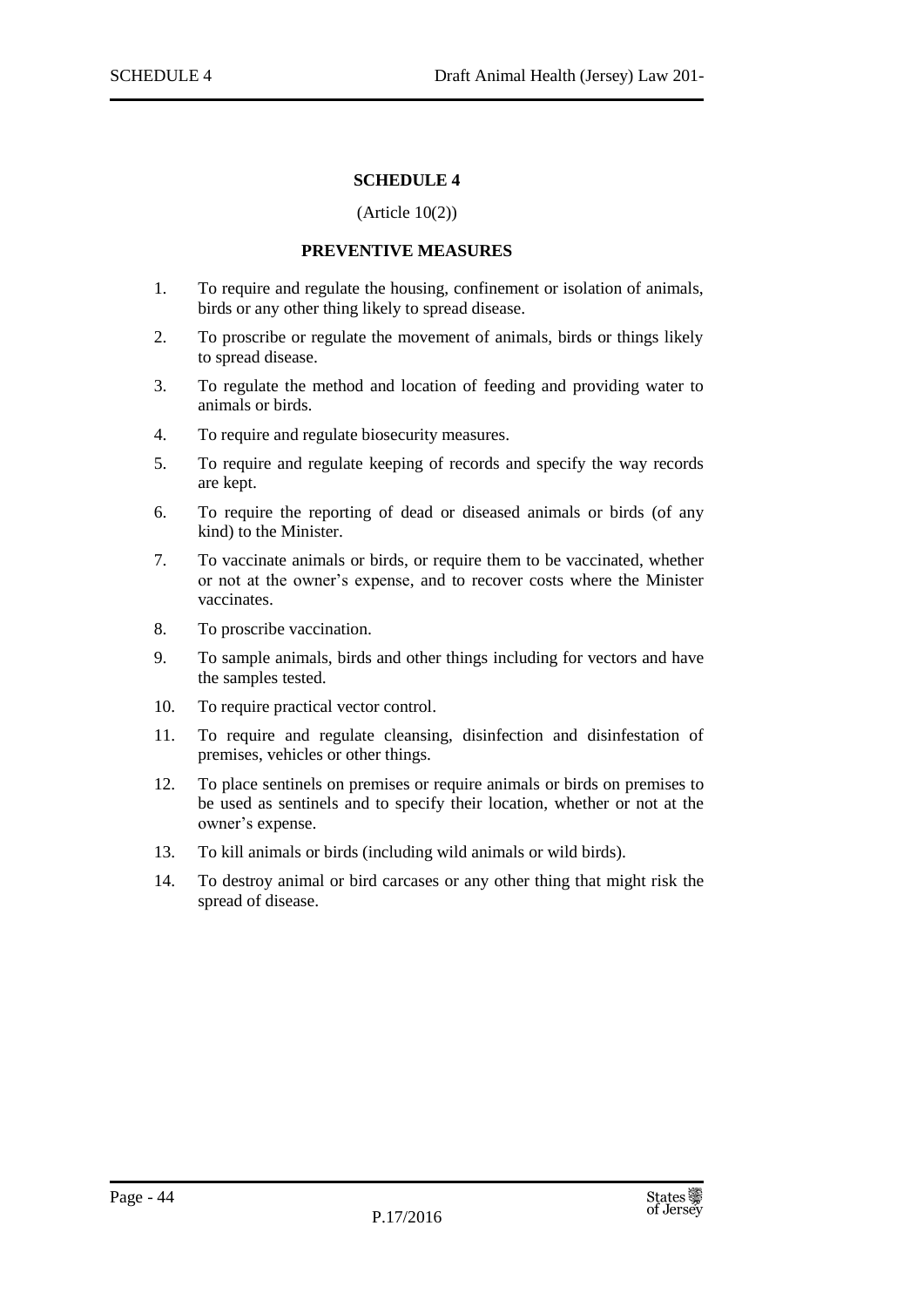## **SCHEDULE 5**

#### (Article 34)

## <span id="page-44-0"></span>**MINOR AND CONSEQUENTIAL AMENDMENTS**

## <span id="page-44-2"></span><span id="page-44-1"></span>**1 Pesticides (General Provisions) (Jersey) Order 1991**

In Article 2(2)(b) of the Pesticides (General Provisions) (Jersey) Order 1991<sup>9</sup> the words "Fertilisers and Feeding Stuffs (Jersey) Law 195010" are deleted.

## <span id="page-44-3"></span>**2 Animal Welfare (Jersey) Law 2004**

In the Animal Welfare (Jersey) Law  $2004$ <sup>11</sup> –

(a) in Article 1(1) the definition "Veterinary Officer" is deleted and after the definition "sale" there is inserted the following definition –

> " 'States Veterinary Officer' means a person appointed as such under Article 5 of the Animal Health (Jersey) Law 201-<sup>12</sup>.";

- (b) Article 3(6) is deleted;
- (c) for Article 11(3) to (5) there shall be substituted the following paragraphs –
	- " $(3)$  Without limiting paragraph  $(2)$ , Regulations may provide for
		- (a) the licensing of individuals to apply certain restricted procedures to certain animals;
		- (b) the licensing of programmes of work which may include the application of certain restricted procedures to certain animals;
		- (c) the licensing of premises or places at which certain restricted procedures may be applied to certain animals;
		- (d) the payment of a fee on an application for and on the grant or renewal of a licence to be set by Order of the Minister;
		- (e) the circumstances in which a licence may or may not be granted;
		- (f) the period of validity of any licence and the suspension, renewal and revocation of licences;
		- (g) the empowering of persons authorized by the Minister to enter and carry out inspections of premises, places and facilities at which any restricted procedure is applied to an animal and to carry out tests on such animals;
		- (h) the recovery of expenses incurred by the Minister in obtaining inspections, tests and reports for the purpose of determining an application for a licence or for the purpose of monitoring the application of restricted procedures to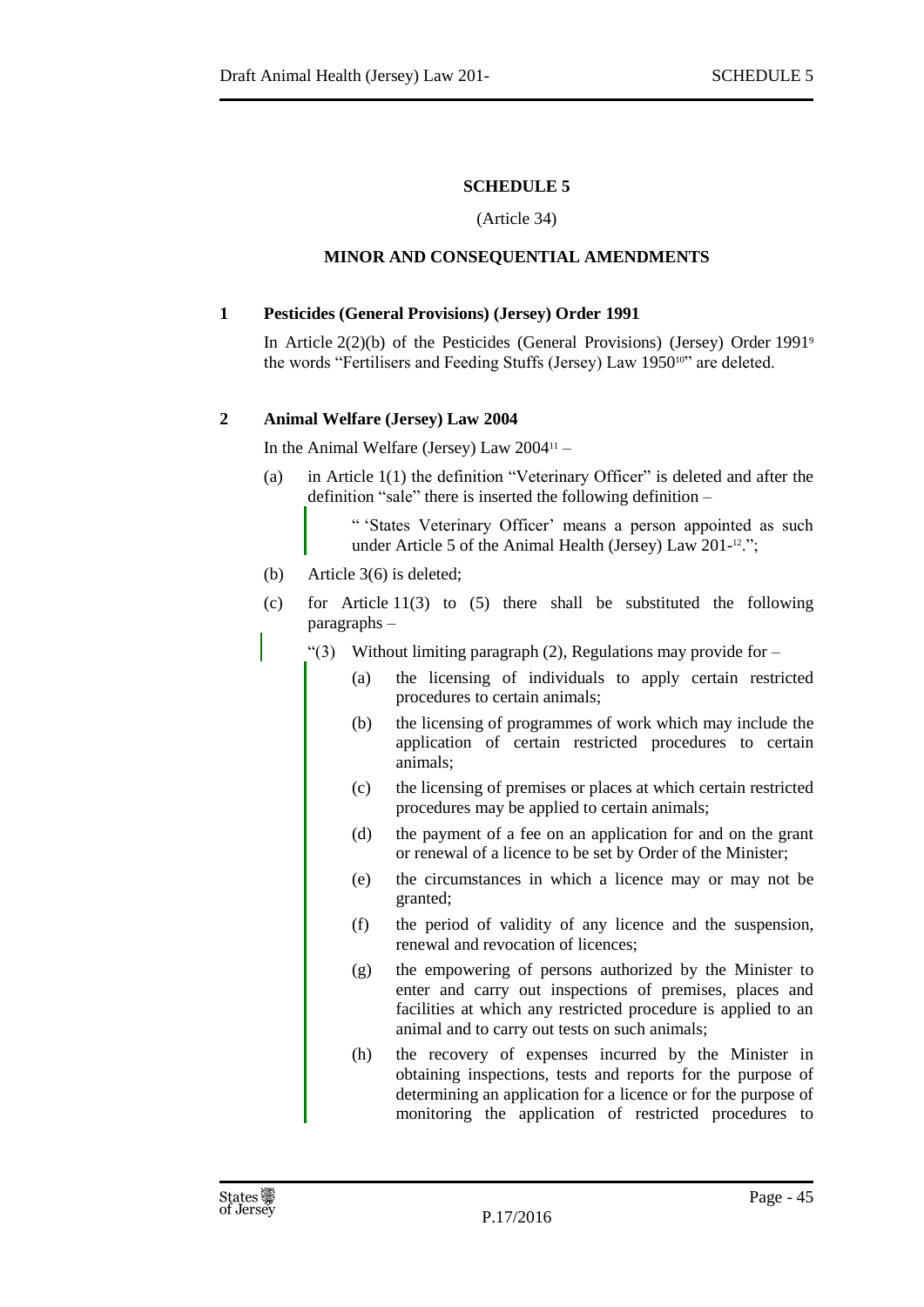animals under authority of a licence and arrangements for the keeping of such animals; and

- (i) a right of review of or appeal against any decision of the Minister to refuse to grant or renew a licence, to attach conditions to a licence or vary such conditions or to suspend or revoke a licence.
- (4) The scheme may include provision
	- (a) specifying the conditions to be attached to a licence and conferring a discretion on the Minister to attach other conditions to a licence;
	- (b) for the variation of conditions attached to a licence;
	- (c) requiring holders of licences to make returns of information to the Minister.".
- (d) in Articles 26, 27, 28 and 37, wherever occurring, for the words "Veterinary Officer" there are substituted the words "States Veterinary Officer".

#### <span id="page-45-0"></span>**3 Dogs (Jersey) Law 1961**

Article  $14(1)$  of the Dogs (Jersey) Law 1961<sup>13</sup> is deleted.

#### <span id="page-45-1"></span>**4 Endangered Species (CITES) (Designation and Appointment) (Jersey) Order 2012**

In Article 3(a) of the Endangered Species (CITES) (Designation and Appointment) (Jersey) Order 2012<sup>14</sup> for the words "Diseases of Animals (Jersey) Law 1956" there are substituted the words "Animal Health (Jersey) Law  $201 - 15$ ".

#### <span id="page-45-2"></span>**5 Slaughter of Animals (Jersey) Law 1962**

In Article 4 of the Slaughter of Animals (Jersey) Law 1962<sup>16</sup>, for paragraph  $(5)(c)$  there is substituted the following sub-paragraph –

"(c) the relevant legislation (within the meaning of Article 1(1) of the Animal Health (Jersey) Law 201-17); or".

#### <span id="page-45-3"></span>**6 Veterinary Surgeons (Jersey) Law 1999**

In the Veterinary Surgeons (Jersey) Law 1999<sup>18</sup> –

(a) in Article 1 for the definition "Veterinary Officer" there is substituted the following definition –

> " 'States Veterinary Officer' means a person appointed as such under Article 5 of the Animal Health (Jersey) Law 201-<sup>19</sup>.";

(b) in Article 10A and wherever they appear in Schedule 2, for the words "Veterinary Officer" there are substituted the words "States Veterinary Officer".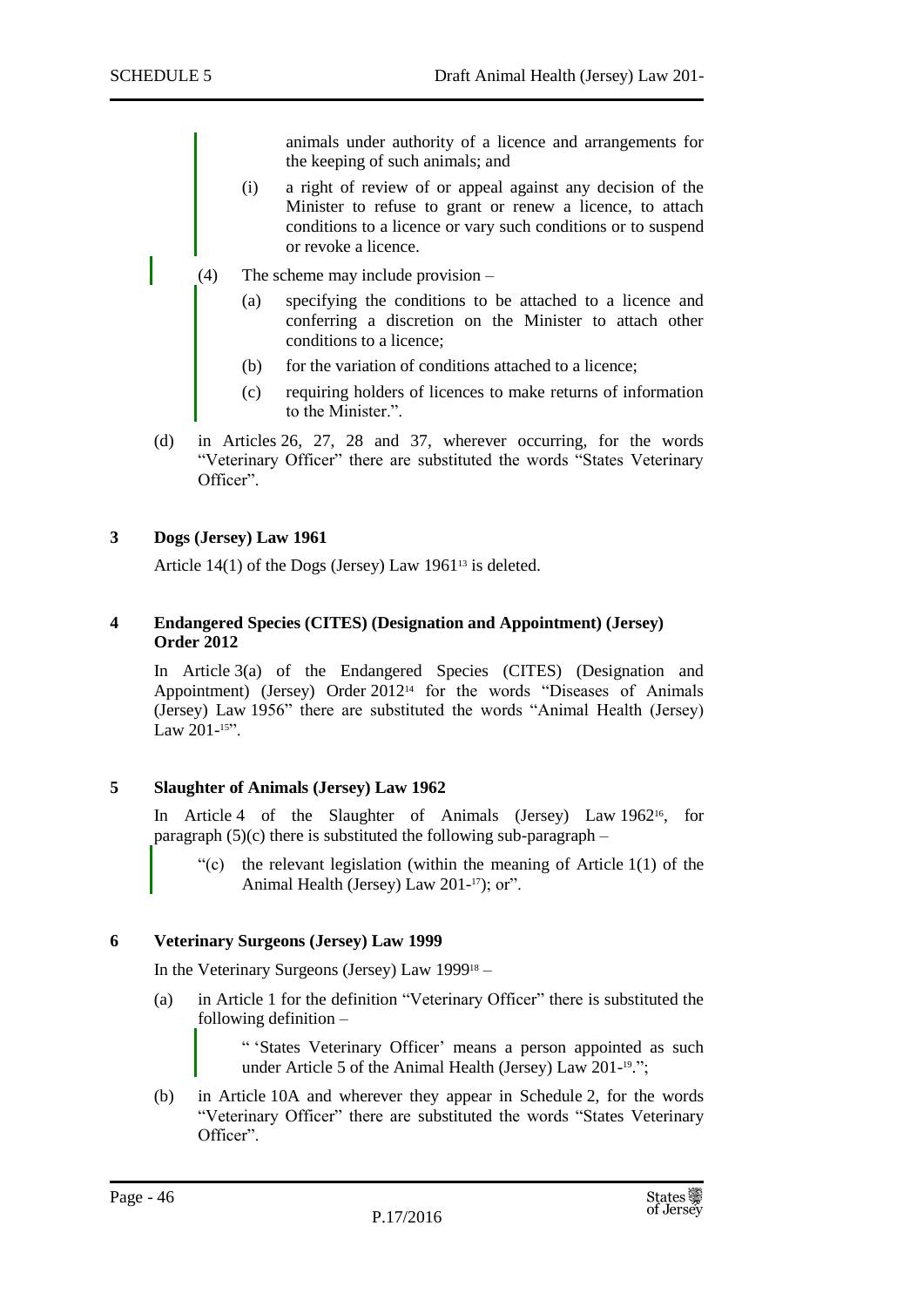## <span id="page-46-0"></span>**7 Public Markets (Administration) (Jersey) Regulations 1947**

In Regulation 1 of the Public Markets (Administration) (Jersey) Regulations 1947<sup>20</sup> the definition "Veterinary Officer" is deleted.

#### <span id="page-46-1"></span>**8 European Communities Legislation (Bluetongue) (Jersey) Regulations 2008**

- (1) The European Communities Legislation (Bluetongue) (Jersey) Regulations 2008<sup>21</sup> are amended as follows.
- (2) In Regulation  $1 -$ 
	- (a) for the definition "inspector" there is substituted the following definition –

" 'inspector' means a person appointed as such under Article 6(1) of the Animal Health (Jersey) Law 201- <sup>22</sup> and includes the States Veterinary Officer;";

- (b) the definitions "the Law" and Veterinary Officer" are deleted;
- (c) after the definition "sentinel animals" there is inserted the following definition –

" 'States Veterinary Officer' means a person appointed as such under Article 5 of the Animal Health (Jersey) Law 201-.";

- (d) in the definition "vector" for the words "Veterinary Officer" there are substituted the words "States Veterinary Officer".
- (3) In Regulations 4, 5, 6, 8, 9 and 10, wherever occurring, for the words "Veterinary Officer" there are substituted the words "States Veterinary Officer".

## <span id="page-46-2"></span>**9 Community Provisions (Bovine Embryos) (Jersey) Regulations 2010**

In Regulation 1 of the Community Provisions (Bovine Embryos) (Jersey) Regulations 2010<sup>23</sup>, in the definition "official veterinarian" for paragraph (a) there is substituted the following paragraph –

"(a) the States Veterinary Officer appointed under Article 5 of the Animal Health (Jersey) Law 201-<sup>24</sup>; and".

#### <span id="page-46-3"></span>**10 Community Provisions (Bovine Embryos) (Fees) (Jersey) Order 2011**

In the Community Provisions (Bovine Embryos) (Fees) (Jersey) Order 2011<sup>25</sup>, in Article 3(2)(b) and (4) for the words "Veterinary Officer" there are substituted the words "States Veterinary Officer".

## <span id="page-46-4"></span>**11 Pet Travel Scheme (Jersey) Regulations 2011**

In Regulation  $1(1)$  of the Pet Travel Scheme (Jersey) Regulations  $2011^{26}$  for the definition "inspector" there is substituted the following definition –

> " 'inspector' means a person appointed as such under Article 6(1) of the Animal Health (Jersey) Law 201- <sup>27</sup> and includes the States Veterinary Officer appointed under Article 5 of that Law;".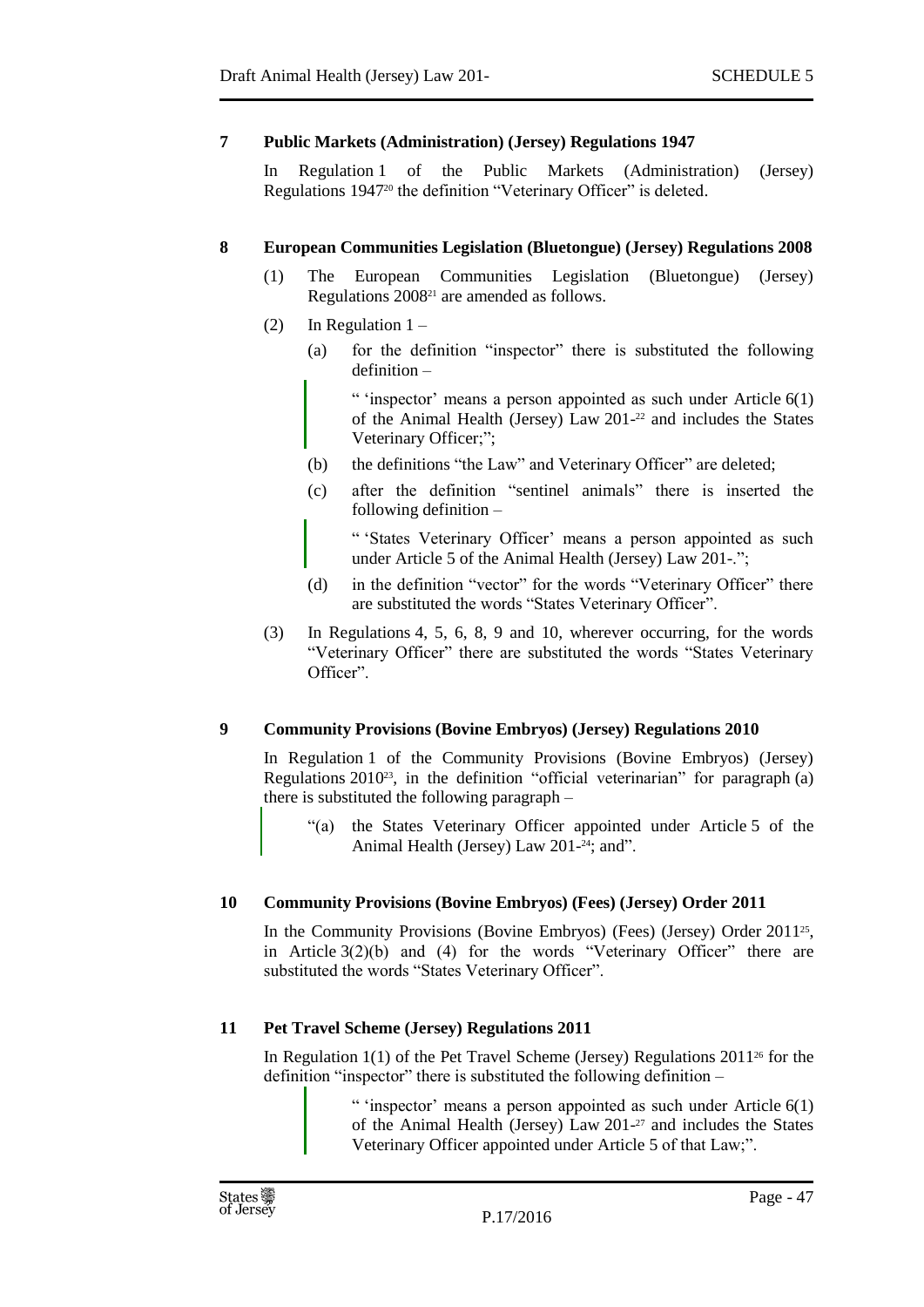#### <span id="page-47-0"></span>**12 Community Provisions (Welfare of Animals during Transport) (Jersey) Regulations 2013**

In the Community Provisions (Welfare of Animals during Transport) (Jersey) Regulations  $2013^{28}$  –

(a) in Regulation 1(1) for the definition "inspector" there is substituted the following definition –

> " 'inspector' means a person appointed as such under Article  $6(1)$ of the Animal Health (Jersey) Law 201- <sup>29</sup> and includes the States Veterinary Officer appointed under Article 5 of that Law;";

(b) in Regulation 21(7) for the words "Diseases of Animals (Jersey) Law 1956<sup>30</sup> there are substituted the words "Animal Health (Jersey) Law 201-<sup>31</sup>".

#### <span id="page-47-1"></span>**13 EU Legislation (Transmissible Spongiform Encephalopathies) (Jersey) Regulations 2015**

In Regulation 11(1) of the EU Legislation (Transmissible Spongiform Encephalopathies) (Jersey) Regulations 2015<sup>32</sup> for the words "The Veterinary Officer appointed under Article 2 of the Diseases of Animals (Jersey) Law 1956<sup>33</sup>" there are substituted the words "The States Veterinary Officer appointed under Article 5 of the Animal Health (Jersey) Law 201- <sup>34</sup>".

## <span id="page-47-2"></span>**14 Milk and Dairies (General Provisions) (Jersey) Order 1992**

In the Milk and Dairies (General Provisions) (Jersey) Order 1992<sup>35</sup>, in Articles 5, 6 and 7, wherever occurring, for the words "Veterinary Officer" wherever occurring there is substituted the words "States Veterinary Officer".

## <span id="page-47-3"></span>**15 Food Safety (Jersey) Law 1966**

In Article 10(3) of the Food Safety (Jersey) Law  $1966^{36}$  –

(a) in Article 1(1) the definition "Veterinary Officer" is deleted and after the definition "spirits" there is inserted the following definition –

> " 'States Veterinary Officer' means a person appointed as such under Article 5 of the Animal Health (Jersey) Law 201-.<sup>37"</sup>;

- (b) in Article 10(1) and (2) for the words "Veterinary Officer" wherever occurring there is substituted the words "States Veterinary Officer";
- (c) in Article 10(3) for the words "Article 1(3) of the Diseases of Animals (Jersey) Law 195638" there are substituted the words "Article 2 of the Animal Health (Jersey) Law 201- <sup>39</sup>".

#### <span id="page-47-4"></span>**16 Medicines (Bluetongue Vaccine Exemption) (Jersey) Order 2009**

In the Medicines (Bluetongue Vaccine Exemption) (Jersey) Order 200940, for Article  $1(a)$  there is substituted the following paragraph –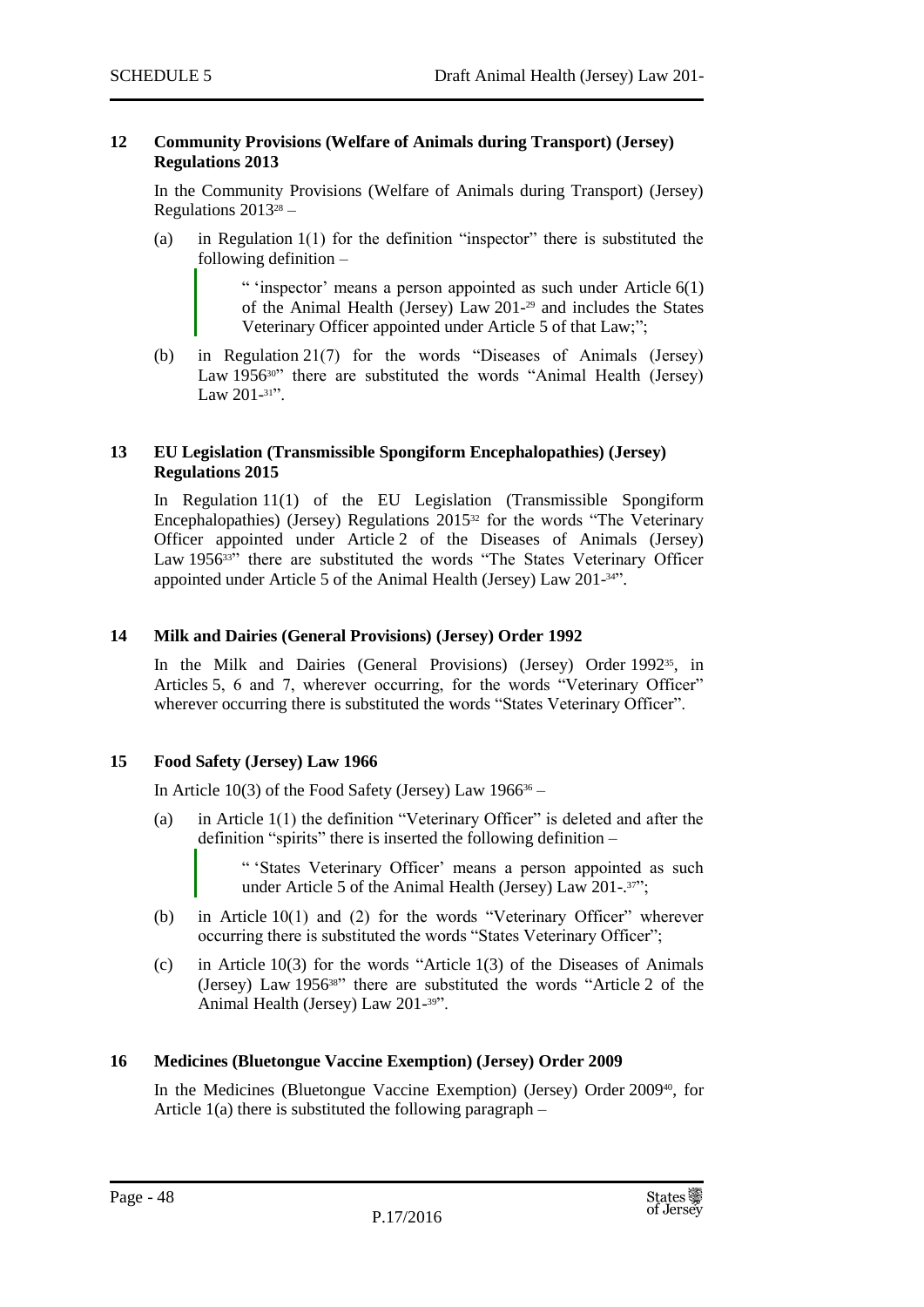"(a) the States Veterinary Officer appointed under Article 5 of the Animal Health (Jersey) Law 201-<sup>41</sup>; or".

## <span id="page-48-0"></span>**17 Medicines (Jersey) Law 1995**

In the Medicines (Jersey) Law  $1995^{42}$  –

- (a) in Article 33(3), at the end of the paragraph there is added the words "unless the administration is covered by a licence granted under a scheme established by Regulations made under Article 11(2) of the Animal Welfare (Jersey) Law 200443".
- (b) Article 85(2) is deleted.

## <span id="page-48-1"></span>**18 Loi (1934) sur la Santé Publique**

In Article 24 of the Loi (1934) sur la Santé Publique<sup>44</sup> for the words "l'Article 2 de la Loi dite Diseases of Animals (Jersey) Law 195645" there are substituted the words "l'Article 5 de la Loi dite Animal Health (Jersey) Law 201- <sup>46</sup>".

## <span id="page-48-2"></span>**19 Water Pollution (Code of Good Agricultural Practice (Jersey) Order 2009**

In paragraph 1 of Appendix IX to the Water Pollution (Code of Good Agricultural Practice) (Jersey) Order 2009<sup>47</sup> for the words "Diseases of Animals (Jersey) Law 195648" there are substituted the words "Animal Health (Jersey) Law 201-<sup>49"</sup>.